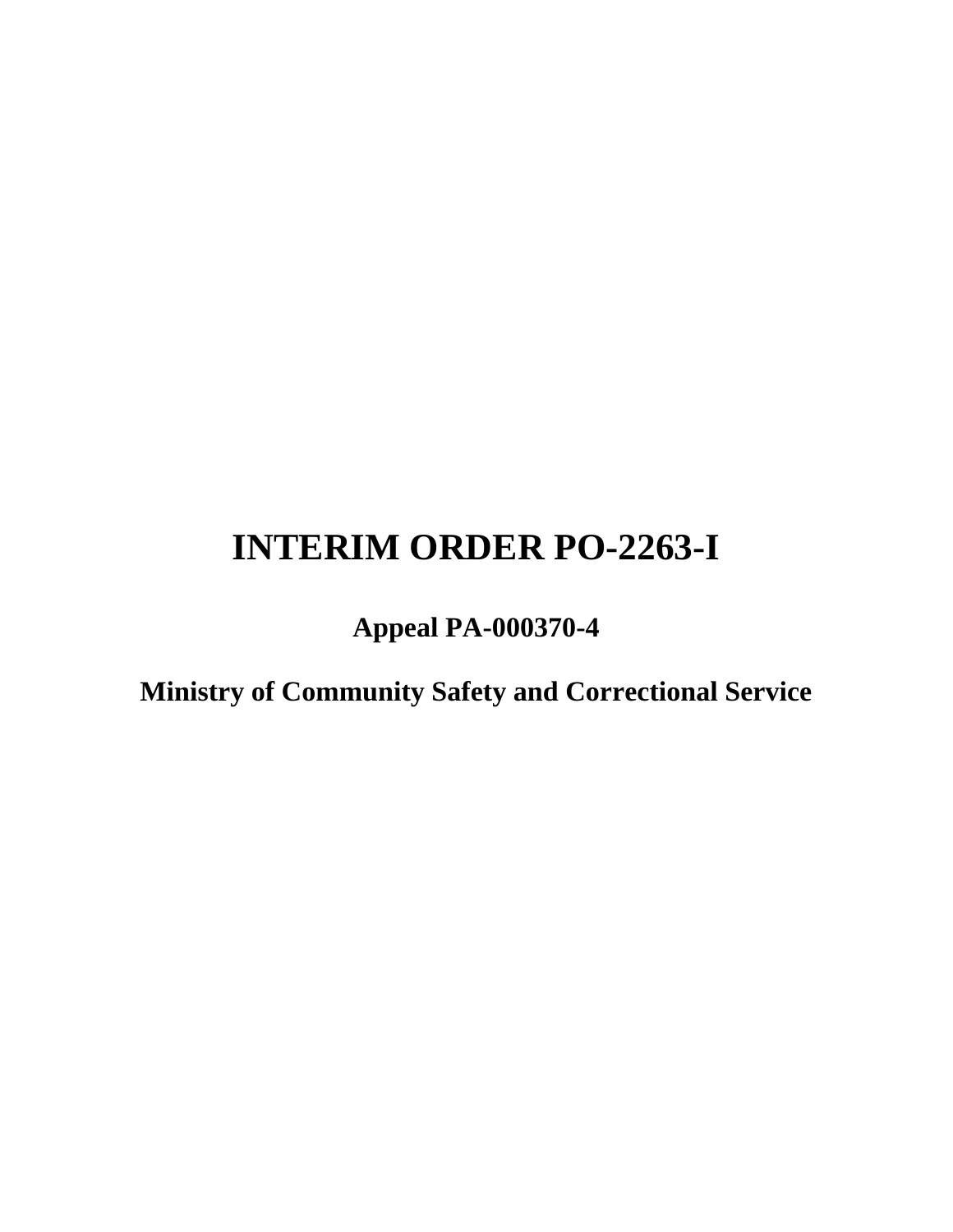# **BACKGROUND:**

Interim Order PO-2221-I is one in a series of orders involving the Ministry of Community Safety and Correctional Services (the Ministry) and an appellant who is seeking access to videotape and photographic records produced during the occupation of Ipperwash Provincial Park (Ipperwash) in September 1995.

Interim Order PO-2221-I included two provisions (Provisions 5 and 6) requiring Ontario Provincial Police (OPP) Superintendent Susan Dunn and other current and former officials of the OPP with knowledge of activities taking place at Ipperwash to provide affidavit evidence attesting to the steps taken to identify and locate all records responsive to the appellant's request. The process to be followed and the scope of the evidence to be provided were outlined in these order provisions. Interim Order PO-2221-I also included two different provisions (Provisions 3 and 4) requiring Superintendent Dunn to provide separate affidavits attesting to various possible discrepancies in certain identified records and outstanding issues relating to compliance with a previous related order, Interim Order PO-2033-I.

For ease of reference, I will refer to the affidavits relating to Provisions 5 and 6 as the "search affidavits" and the affidavit and supplementary affidavit from Superintendent Dunn relating to Provisions 3 and 4 as the "discrepancy affidavits".

After reviewing the first discrepancy affidavit from Superintendent Dunn, which was shared with the appellant, I determined that it was inadequate, for reasons outlined in Interim Order PO-2338-I. I determined it would be necessary for me to summon Superintendent Dunn and other OPP officials, pursuant to my authority under section 52(8) of the *Freedom of Information and Protection of Privacy Act* (the *Act*), and require them to attend before me to give sworn evidence relating to the various outstanding discrepancy issues. Before my scheduled oral inquiry on this matter took place, OPP Commissioner Gwen Boniface asked her RCMP counterpart for a review of the discrepancy issues. After receiving assurances that I would be provided with a copy of the report outlining the results of the RCMP review, I decided to adjourn my oral inquiry. I subsequently received a full copy of the RCMP report as well as a supplementary discrepancy affidavit from Superintendent Dunn. Issues regarding the extent to which the RCMP report can be shared with the appellant remain outstanding and will not be addressed in this interim order.

In response to Provisions 5 and 6 of Interim Order PO-2221-I, I received a search affidavit from Superintendent Dunn, one search affidavit from each of 23 current and/or former OPP officials, and one "will say" statement from a 24th official who is now residing outside Canada (I will refer to this "will say" statement as a "search affidavit" in this interim order). The Ministry is taking the position that these search affidavits may not be shared. The purpose of this interim order is to rule on this issue. Although the supplementary discrepancy affidavit from Superintendent Dunn was submitted in response to Provisions 3 and 4 of Interim Order PO-2221-I, the Ministry is taking the position that some of its content relates to the search issues, so I will deal with the search aspects of its content in this interim order as well.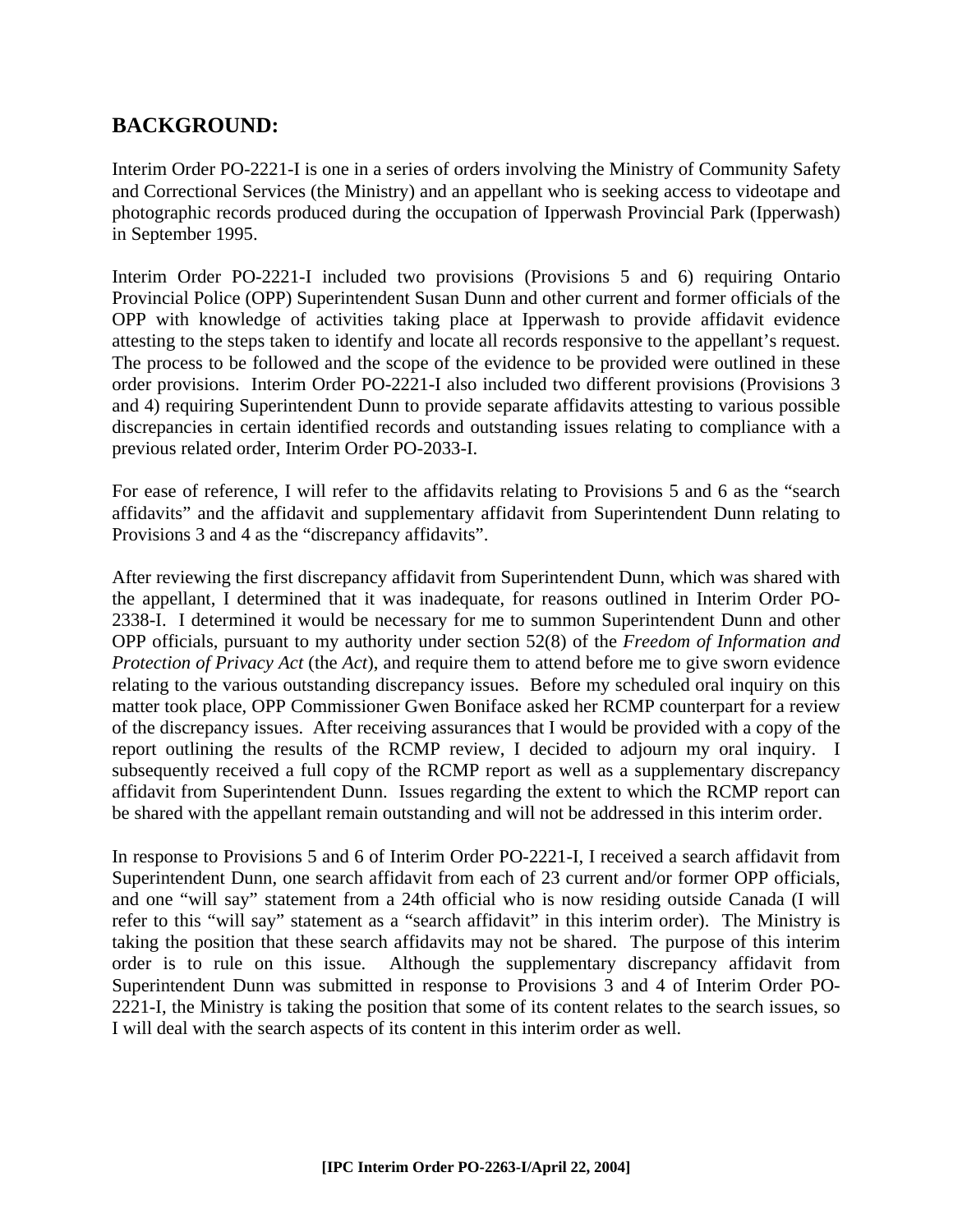# **SHARING OF REPRESENTATIONS PROCEDURE:**

The processes and procedures followed by the Office of the Information and Privacy Commissioner (the IPC) in conducting inquiries under the *Act* are contained in the published *Code of Procedure* and accompanying *Practice Directions*. *Practice Direction 7* deals with sharing of representations provided by the parties during the course of an inquiry, and identifies the criteria for withholding representations. Sections 5 and 6 of *Practice Direction 7* reads as follows:

5.The Adjudicator may withhold information contained in a party's representations where:

- (a) disclosure of the information would reveal the substance of a record claimed to be exempt; or
- (b) the information would be exempt if contained in a record subject to the *Act;* or
- (c) the information should not be disclosed to the other party for another reason.

6. For the purposes of section  $5(c)$ , the Adjudicator will apply the following test:

- (i) the party communicated the information to the IPC in a confidence that it would not be disclosed to the other party;
- (ii) confidentiality is essential to the full and satisfactory maintenance of the relation between the IPC and the party;
- (iii) the relation must be one which in the opinion of the community ought to be diligently fostered; and
- (iv) the injury to the relation that would result from the disclosure of the information is greater than the benefit thereby gained for the correct disposal of the appeal.

The Divisional Court has upheld the application of the confidentiality criteria set out in *Practice Direction* 7 as a proper means for the IPC to determine whether representations of one party can be withheld from another party during the course of an appeal (*Toronto District School Board v. Ontario (Information and Privacy Commissioner),* [2002] O.J. No. 4631.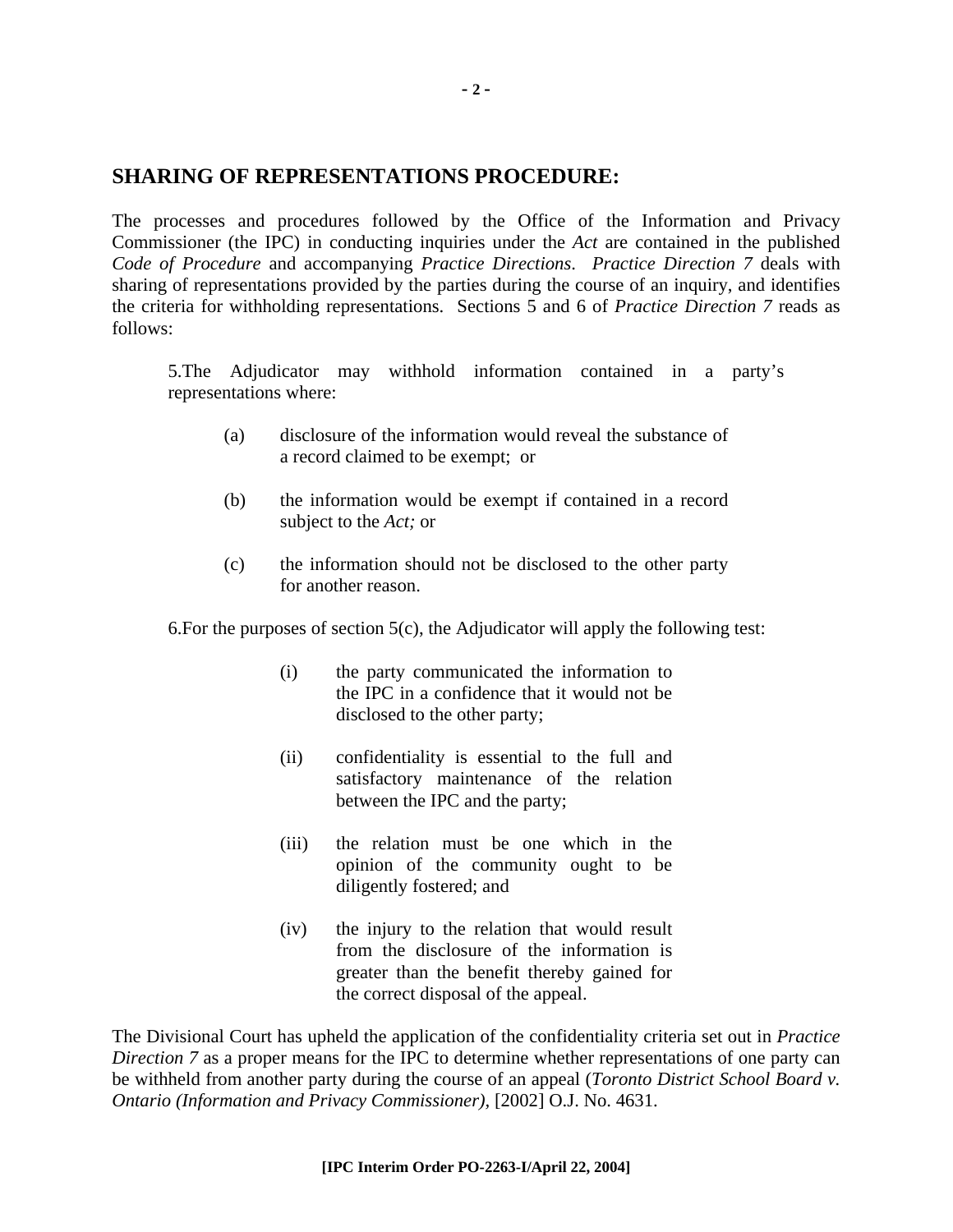# **DISCUSSION:**

The Ministry identifies the following three alternative bases for its position that the search affidavits should not be shared with the appellant or her counsel (quoted directly from the Ministry's representations):

- (i) The Assistant Commissioner has no jurisdiction to disclose the affidavits to the appellant and her counsel. Indeed, the Assistant Commissioner is prohibited by law from disclosing the affidavits to the appellant and her counsel.
- (ii) In the alternative, if the Assistant Commissioner has jurisdiction to disclose the affidavits, then the affidavits ought not to be shared with the appellant and her counsel at this time.
- (iii) In the further alternative, if the affidavits are shared with the appellant and her counsel, then the affidavits ought to be disclosed only on the condition that they are not made public at this time, and subject to certain severances.

I will deal with each of these arguments in turn.

## **I HAVE NO JURIDICTION TO DISCLOSE THE SEARCH AFFIDAVITS AND AM PROHIBITED BY LAW FROM DOING SO**

#### **The Ministry's representations**

The Ministry makes the following submissions in support of this position:

Part IV of [the *Act*] deals with appeals to the Commissioner. Sections 52 to 56 govern inquiries. Subsection 52(13) of the *Act* has been interpreted to permit the Commissioner to share an institution's "representations" with an appellant, including any "other document" submitted together with the representations. This is the only jurisdiction the Commissioner has under Part IV to make disclosures.

The Ministry respectfully disagrees with that interpretation of s. 52(13). However, it is not necessary to revisit that issue in this case, because in the Ministry's submission, the affidavits in question were not provided by the Ministry as part of its "representations" under s. 52(13) of the *Act.* The affidavits are "information" compelled by the Assistant Commissioner under s. 52(8) of the *Act*.

Section 52 distinguishes between "representations" made by an institution and "information" compelled by the Commissioner. "Representations" are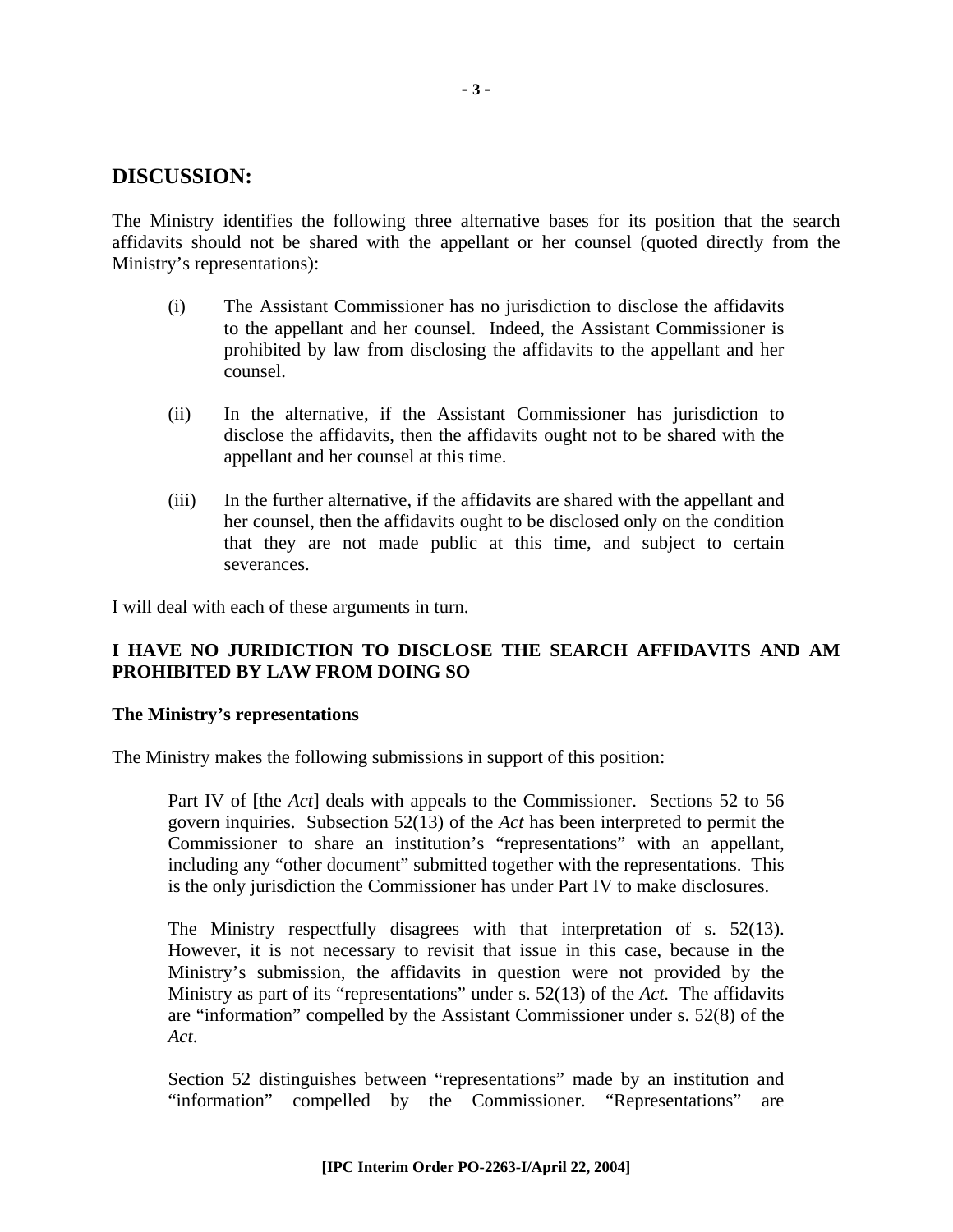submissions and arguably other documents voluntarily submitted by or on behalf of an institution for the purpose of an inquiry. In the case of representations, the institution has a choice with respect to whether to expose its submissions and other documents to the possibility of public scrutiny.

In this case, the Assistant Commissioner's authority to order that the affidavits be provided appears to derive from s. 52(8) of the *Act* which states:

The Commissioner may summon and examine on oath any person who, in the Commissioner's opinion, may have **information** relating to the inquiry, and for that purpose the Commissioner may administer an oath." [Ministry's emphasis]

By definition, "information" compelled by the Commissioner under s. 52(8) for the purpose of an inquiry is not provided voluntarily. The *quid pro quo* for the Commissioner's power to compel information is that the Commissioner is not entitled to disclose it. [Ministry's emphasis]

The Assistant Commissioner appeared to recognize this distinction in a letter dated January 16, 2004 addressed to Ian Roland [counsel for the Ontario Provincial Police Association]. In that letter, the Assistant Commissioner stated that the affidavits constitute "evidence" at the oral inquiry and are entitled to the same protections as evidence under s. 52 of the *Act*.

Subsection 55(1) expressly prohibits the Commission from sharing "information" obtained by the Commission during the course of an inquiry. Subsection 55(1) states:

The Commissioner or any person acting on behalf of or under the direction of the Commissioner shall not disclose any **information** that comes to their knowledge in the performance of their powers, duties and functions under this or any other *Act*. [Ministry's emphasis]

Accordingly, it is respectfully submitted that the Assistant Commissioner has no jurisdiction to disclose the affidavits to the appellant and her counsel. Indeed, it is submitted that the Assistant Commissioner is prohibited by law from disclosing the affidavits to the appellant and her counsel.

The Ministry's representations were shared with the appellant.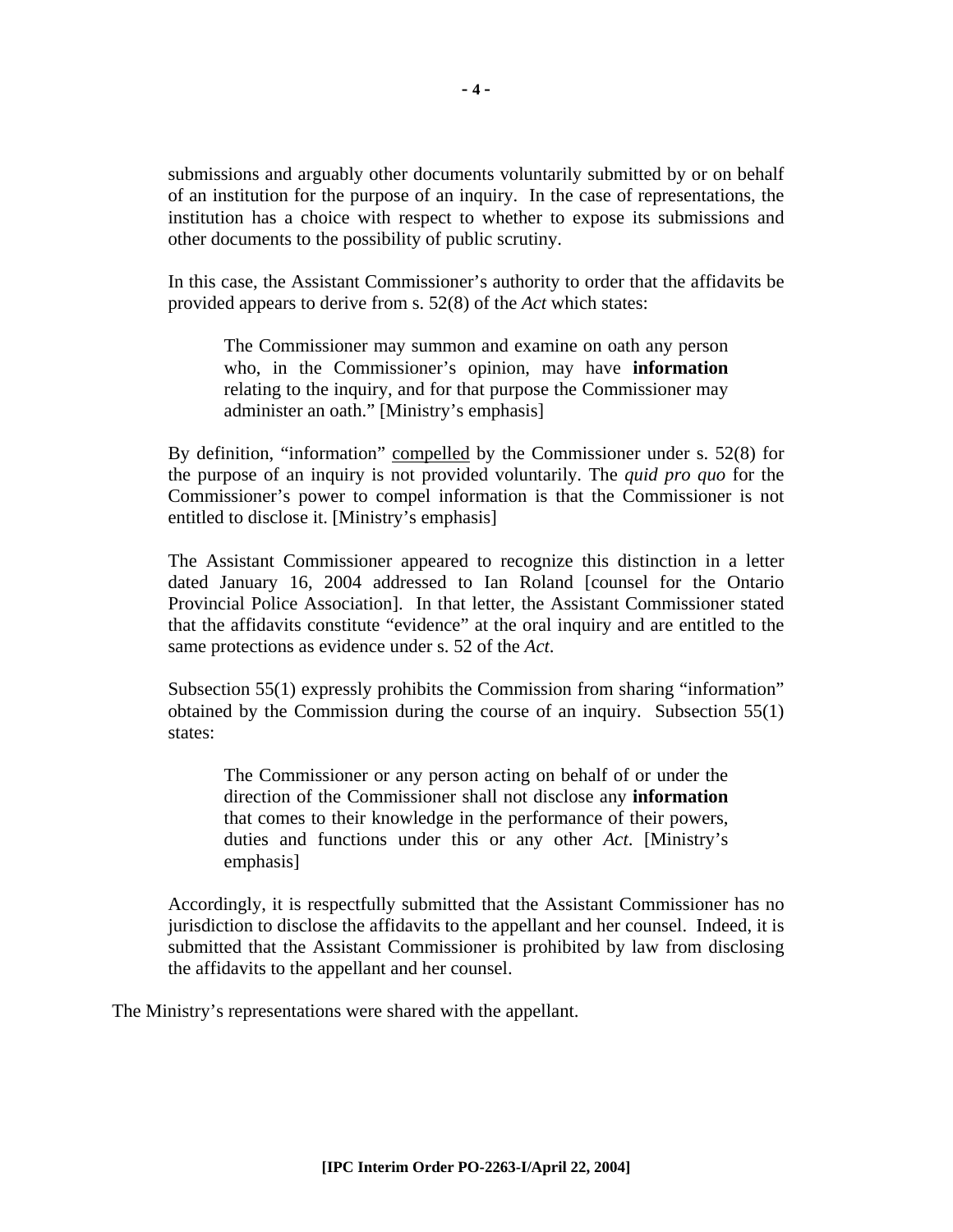#### **The Appellant's representations**

The appellant takes the position that I have jurisdiction to disclose the affidavits to the appellant and her counsel. Like the Ministry, she points firstly to the powers of the Commissioner with respect to inquiries under the *Act* set out in section 52. However, she disagrees with the Ministry's interpretation of these provisions.

Both s. 52(3) and (13) of [the *Act*] give the IPC discretion to decide whether or not to share the submissions and evidence submitted by one party to an inquiry with the other party. The appellant submits that "representations" in s. 52(13) include both legal submissions and evidence presented in the course of an inquiry. Indeed, the Ministry concedes [in] its submissions that s. 52(13) has been interpreted as permitting the IPC to share "other documents" submitted by an institution with the appellant.

Reading s. 52 of [the *Act*] in its entirety, the appellant submits that the access referred to in s. 52(13) applies to all legal submissions or facts presented to the IPC under any of the preceding subsections, including s. 52(8). There is no basis in the statute for the *"quid pro quo"* advanced by the Ministry in … its submissions.

If the legislature sought to deny natural justice by mandating that evidence summoned under s. 52(8) always be heard *ex parte,* it would need to do so in clear and explicit statutory language: *Kane* v. *Board of Governors of the University of British Columbia*, [1980] 1 S.C.R. 1105; *Grant v. Ontario (Information and Privacy Commissioner)* [2001] O.J. No. 749 (Div. Ct.). There is no such language in s. 52(8) of the *Act*.

Instead, s. 52(3) of [the *Act*] clearly gives the Assistant Commissioner discretion either to hear evidence in private in appropriate circumstances or to open the inquiry to public scrutiny. Under s.  $52(3)$ , his inquiry may, or may not, be conducted in private, at his discretion. [appellant's emphasis]

With respect to the Ministry's s.  $55(1)$  argument, the same position has been repeatedly advanced by institutions and has unvaryingly been rejected by the courts and the IPC.

For example, in Interim Order PO-2013-I (2 May 2002), the Ministry of Public Safety and Security took the position that sections 52(13) and 55(1) of the *Act* preclude sharing of representations in the context of an inquiry under section 52. The Assistant Commissioner rejected this argument, holding:

Taken to its logical conclusion, the Ministry's position appears to be that if it submits representations and asks that they be kept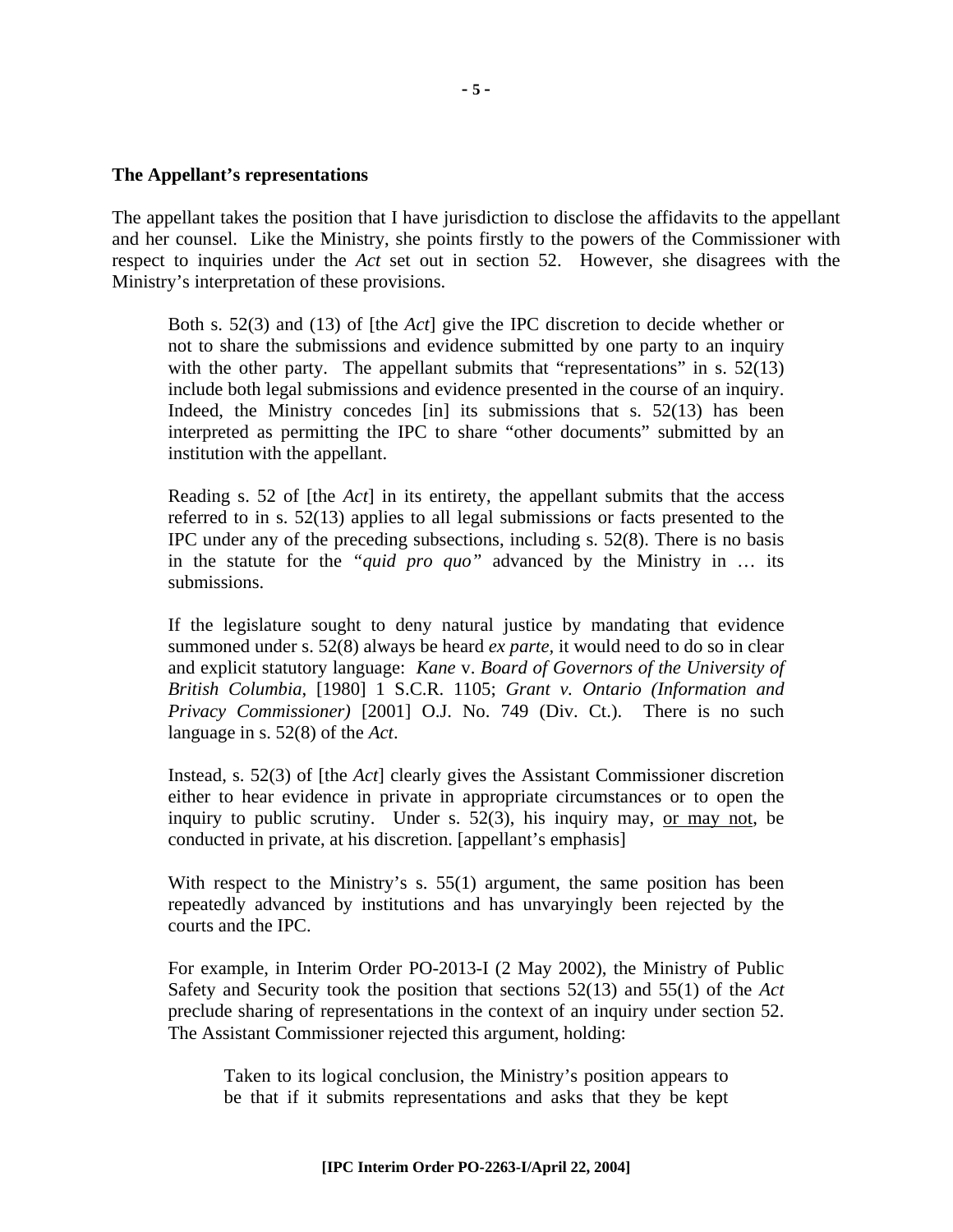confidential, they cannot be shared unless the Ministry consents. I do not accept this position.

In my opinion, this provision [s.  $55(1)$ ] cannot be read as imposing an absolute requirement of confidentiality. To do so would preclude the Commissioner from discharging other statutory and common law responsibilities, and that clearly cannot have been the intent of the legislature in establishing the appeal system in the Act. For example, how could the Commissioner issue orders disposing of the issues raised in an appeal (section 54), with the requisite degree of reasoning expected by the parties and the courts, without making reference to at least some information that came to her knowledge in performing the duties of an adjudicator under the *Act*? Or, at the earlier stage of the inquiry process, how could the Commissioner provide an institution with an adequate explanation of the basis of the appellant's appeal without, at least in some instances, including some information provided by an appellant, regardless of whether the appellant consents? [appellant's emphasis]

The Assistant Commissioner also gave an overview of several of the court and tribunal decisions that have held that s. 52(13) of [the *Act*] gives the IPC discretion regarding sharing of material submitted in an inquiry:

As several court decisions have indicated, it [s. 52(13)] does not prohibit the Commissioner from deciding that representations, or portions of them, ought to be exchanged to ensure procedural fairness.

…

Similarly, in *Ontario (Attorney General)* v. *Ontario (Assistant Information and Privacy Commissioner),* [1998] O.J. No. 5015 (Div. Ct.), the Court denied a motion seeking to stay an oral hearing, stating that "the relevant parties have no right to be present during the representations of others but the Commissioner may choose to permit them or direct them to be present." In reaching this conclusion, the Court cited with approval the interpretation given to section 52(13) by former Commissioner Sidney B. Linden in Order 164.... [appellant's emphasis]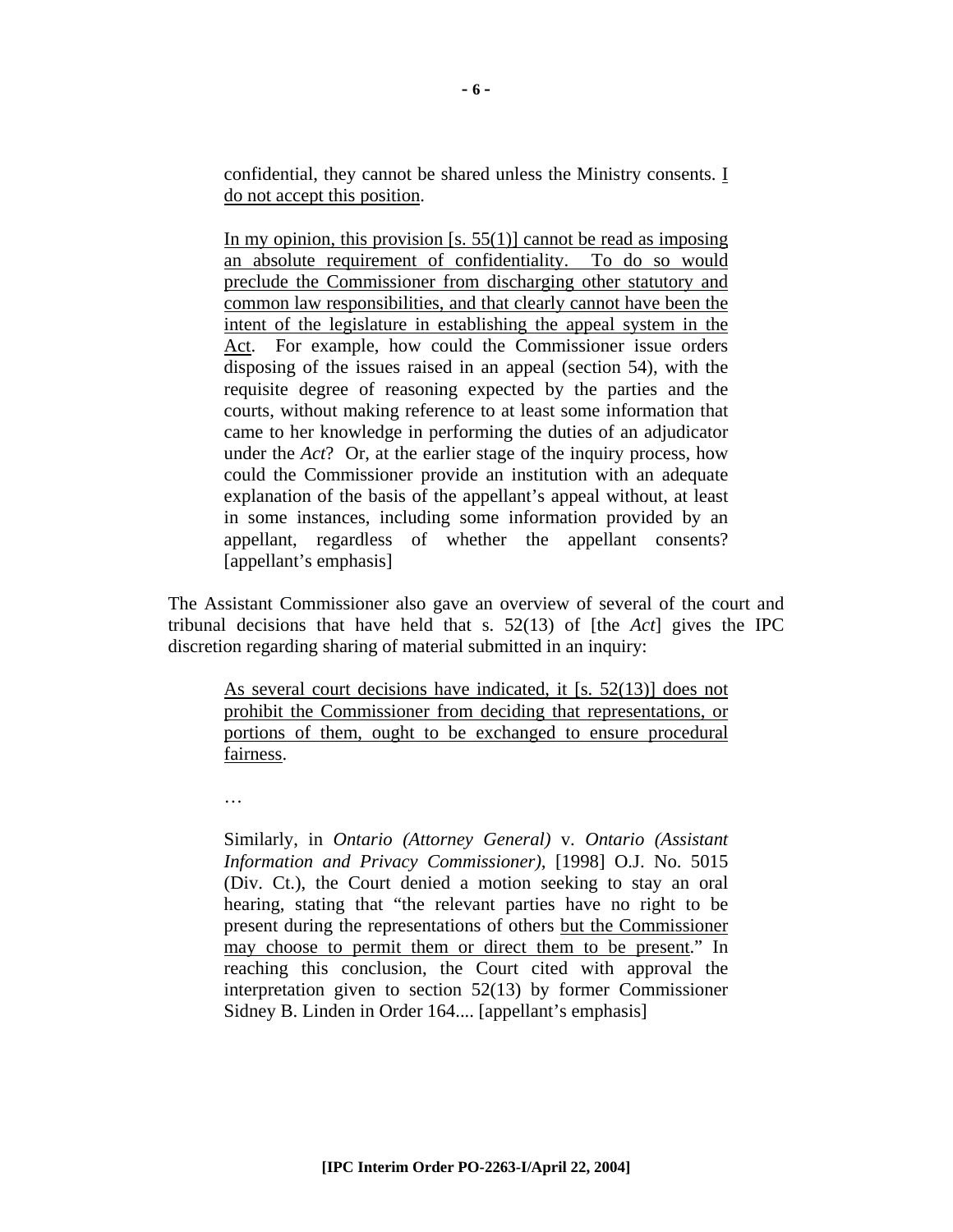The Assistant Commissioner concluded:

In my view, therefore, I have the power to decide whether and the extent to which representations should be shared among the parties, provided that the confidentiality criteria in *Practice Direction 7* are adequately considered and applied. My decision in this regard is not dependent on the consent of any party, including the Ministry in this appeal. [appellant's emphasis]

The Assistant Commissioner decided that the representations should be shared, subject to certain severances to address confidentiality considerations that met the criteria in the IPC's *Practice Direction 7*.

Commissioner Linden's Order 164 was also adopted by the Divisional Court in *Toronto District School Board v. Ontario (Information and Privacy Commissioner) ,* [2002] O.J. No. 4631 (Div. Ct.):

The respondent relies upon the interpretation articulated by former Commissioner Sidney B. Linden, Q.C. in Order 164, Ontario Human Rights Commission, IPC/O April 24, 1990 at pp. 24-26:

> Counsel for the institution argues that these express grants of authority constitute the limits to the Commissioner's discretion, and that I may not arrogate to myself any power not explicitly given.

> ... I agree that the words "no person is entitled" to see and comment upon another person's representations means that no person has the right to do so. In my view, the word "entitled", while not providing a right to access to the representations of another party, does not prohibit me from ordering such an exchange in a proper case. Subsection 52(13) does not state that under no circumstances may I make such an order; it merely provides that no party may insist upon access to the representations.

> Counsel for the institution is correct when he states that the *Statutory Powers Procedure Act* does not apply to an inquiry under the *Freedom of Information and Protection of Privacy Act, 1987.*  Thus, the only statutory procedural guidelines that govern inquiries under the *Freedom of Information*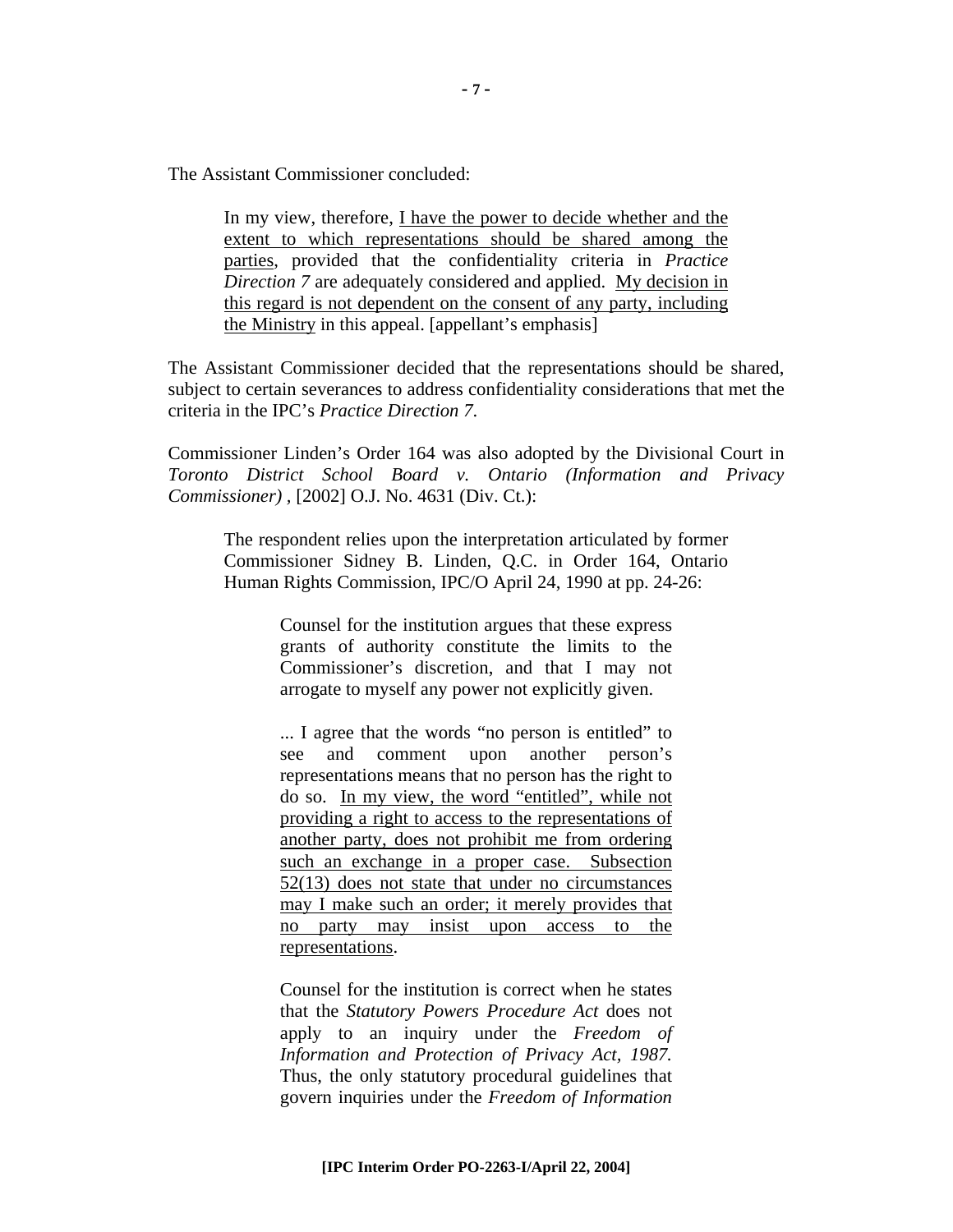*and Protection of Privacy Act, 1987* are those which appear in that Act. However, while the Act does contain certain specific procedural rules, it does not in fact address all of the circumstances which arise in the conduct of inquiries, I must have the power to control the process. In my view, the authority to order the exchange of representations between the parties is included in the implied power to develop and implement rules and procedures for the parties to an appeal.

…

Clearly, procedural fairness requires some decree of mutual disclosure of the arguments and evidence of all parties. The procedures I have developed . . . allow the parties a considerable degree of such disclosure. However, in the context of this statutory scheme, disclosure must stop short of disclosing the contents of the record at issue, and institutions must be able to advert to the contents of the records in their representations in confidence that such representations will not be disclosed.

The decision of this court in *Gravenhurst v. Ontario (Information and Privacy Commissioner),* [1994] O.J. No. 2782 (Div. Ct.), is supportive of this approach as are the decisions of single judges of this Court in *Attorney-General v. Mitchinson,* [1998] O.J. No. 5015, (November 30, 1998) Toronto Doe. 383/98, 681/98, 698/98 at p. 3 (Div. Ct.) and *Solicitor General and Minister of Correctional Services et al, v. Information and Privacy Commissioner et al.* (June 3, Sept. 10, 1999) Toronto Doc. 103/98, 330/98, 331/98*,* 681/98, 698/98 at pp. 1-2 (Div. Ct.).

In our view, the approach articulated by Commissioner Linden is correct ... [appellant's emphasis]

Interim Order PO-1781-I (8 May 2000) is also instructive. In that appeal, the Ministry of Health and Long Term Care argued that an affidavit that it had filed in an inquiry could not be disclosed to the requester. Like [the Ministry] in this inquiry, the Ministry of Health submitted that s. 55(1) of [the *Act*] precludes such disclosure. Adjudicator [Laurel] Cropley ordered sharing of all parts of the affidavit that did not meet the IPC's guidelines for confidentiality, noting that the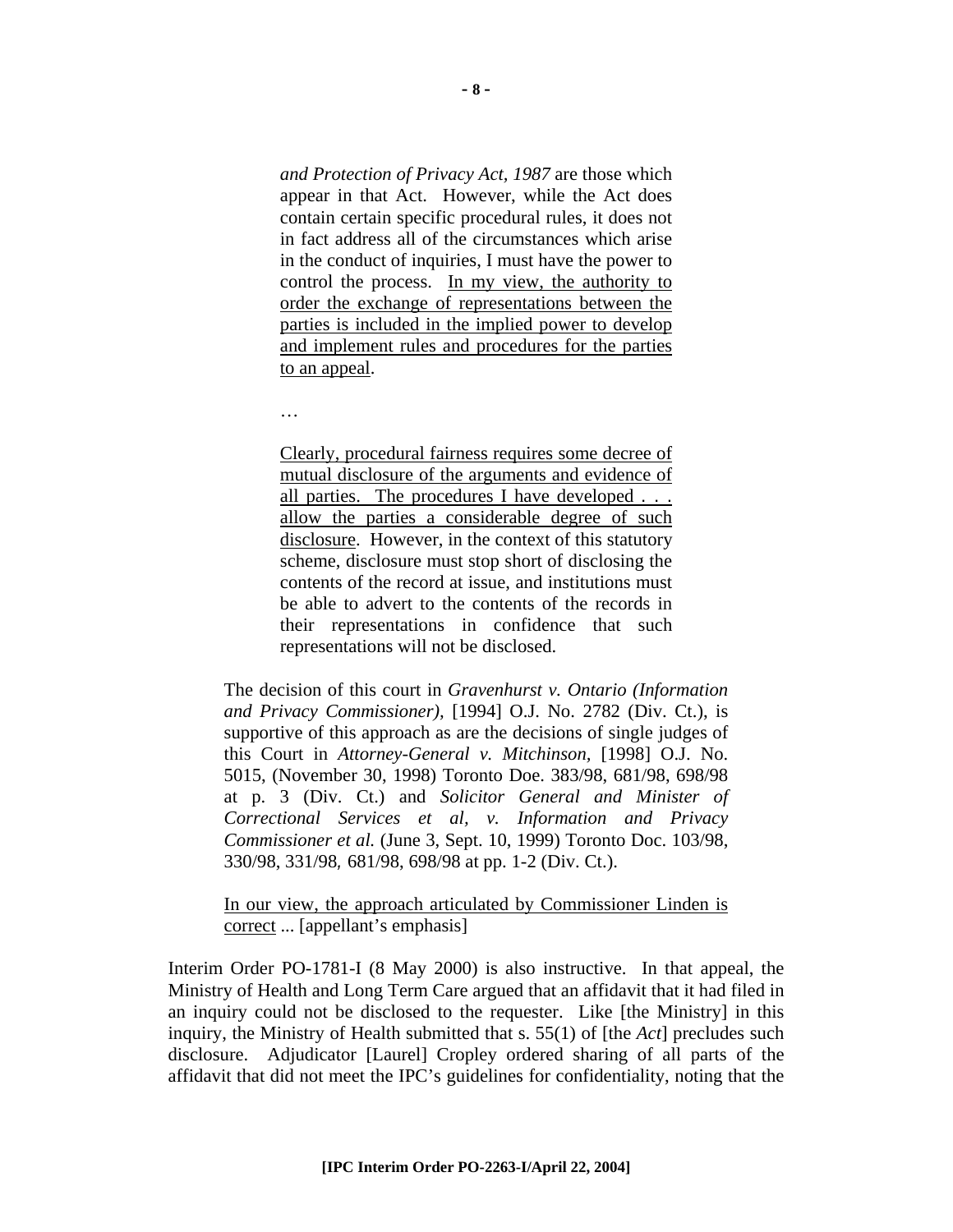Divisional Court had already rejected the Ministry's s. 55(1) jurisdictional argument:

To the extent that the Ministry's position appears to be based on the Commissioner's lack of authority to make a decision to share the representations of one party with another, I would draw the Ministry's attention to the reasons of Mr. Justice Cosgrove in *Ontario (Solicitor General and Minister of Correctional Services) v. Ontario (Information and Privacy Commissioner)* (June 3, l999), Toronto Doc. 103/98 (Ont. Div. Ct.) in an order granting the Commissioner's sealing order as asked. In refusing to extend the sealing order to the Ministry's non-confidential representations in that case (and four others heard at the same time), Mr. Justice Cosgrove said:

> I have engaged counsel in discussions on sections  $52(13)$  and  $55(1)$  of the Act. I am, with respect, unable to agree that these sections (in the context of the whole legislation) support the proposition that it was intended that representations be excluded. I have concluded that the Act does not warrant the sealing of the representations.

....

This principle shall apply unless representations are otherwise ruled confidential by the Commissioner.

It is clear that the Divisional Court does not consider that section 55(1) has the effect on the confidentiality of the representations in the matter before me as advanced in the Ministry's submissions, and that the court agreed that decisions on the confidentiality of representations should be made by the Commissioner. [appellant's emphasis]

The appellant's representations were shared with the Ministry.

#### **The Ministry's reply representations**

The Ministry made lengthy submissions on the jurisdictional issue in reply:

The appellant's submissions with respect to this issue are irrelevant. The appellant argues … that the Commissioner has the jurisdiction to disclose "representations" under s. 52(13) of the *Act*. The appellant's submissions are not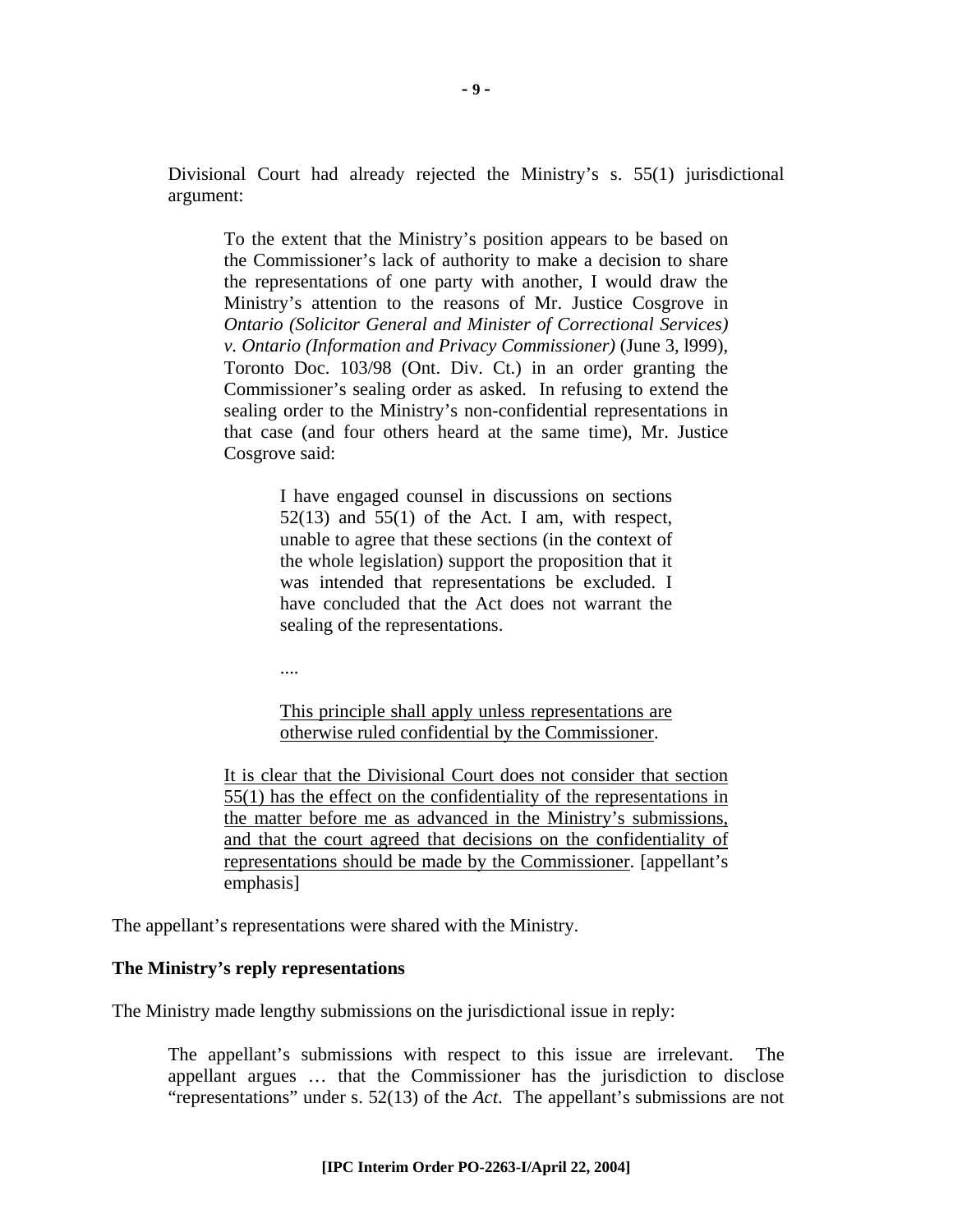responsive to the Ministry's position that the affidavits in issue are not "representations" within the meaning of s. 52(13).

The Ministry acknowledged that "representations" has been interpreted to include both legal submissions and other documents, but only those documents voluntarily submitted by a party as part of its representations. The Ministry's point is that the term "representations" has been interpreted to include only those documents which a party has chosen to submit to the Commissioner together with its legal submissions, for the purpose of supporting its position with respect to the disclosure of a record. Note that under s. 52(13), a party cannot be ordered to make representations. Rather, s. 52(13) affords a party "an opportunity to make representations to the Commissioner". If a party chooses to make representations which include affidavits or other documents, then there is authority for the proposition that the Commissioner may share the representations. [Ministry's emphasis]

The Ministry's position is that the affidavits in question are "information" compelled by the Commissioner under s. 52(8) of the *Act.* The appellant argues … that "the access referred to in s. 52(13) applies to all legal submissions or facts presented to the IPC under any of the preceding subsections, including s. 52(8)". The Ministry submits that this is patently incorrect.

For example, under s. 52(4), "[i]n any inquiry, the Commissioner may require to be produced to the Commissioner and may examine any record that is in the custody or under the control of an institution". However, under s. 52(4), "... **no appellant has ever been allowed to view records during the course of an inquiry, whether represented by counsel or otherwise**". (See Order P0-2175- F, dated September 4, 2003, at pp. 4-5.) [Ministry's emphasis]

Section 52 makes a clear distinction between "representations" on the one hand, and "records" and "information" on the other. It is only "representations" which the Commissioner may share under s.52(13). Subsection 52(13) has no application to records or information.

The Ministry also addresses the "natural justice" submissions raised by the appellant, claiming that the requirements of natural justice are ousted by section 55(1) of the *Act* and, in any event, that sharing the affidavits with the appellant is not necessary to afford natural justice in the circumstances of this case:

The appellant argues … that natural justice requires that the affidavits be shared. The Appellant states … that the access to the affidavits is necessary in order for her "to know the case she has to meet".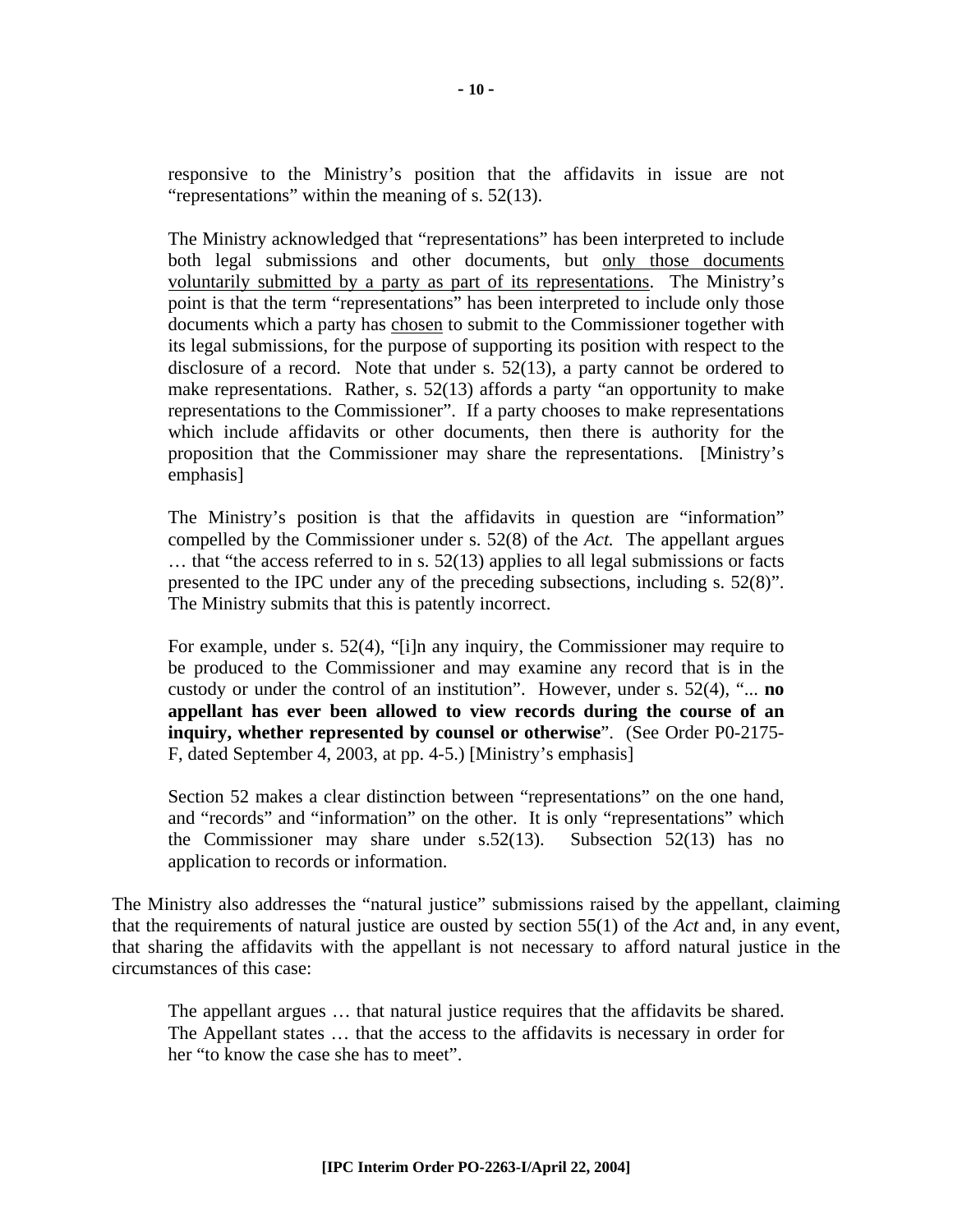The Ministry reiterates its submissions … that there is no "case" advanced by the Ministry which the appellant has to meet. Rather, this is an "inquiry" by the Assistant Commissioner. Should the Assistant Commissioner determine that it is necessary for the oral inquiry to proceed, the issues to be addressed and the scope of the evidence to be called will be determined by the Assistant Commissioner.

The appellant concedes that a clear legislative provision can oust the requirements of natural justice. The Ministry submits that there is a clear legislative provision which prohibits the disclosure of information supplied to the Commissioner, that is, s. 55(1). Subsection 55(1) prohibits the Commissioner from disclosing the affidavits to the appellant or her counsel.

In any event, the Ministry submits that natural justice does not require the disclosure of the affidavits. The same argument has been made with respect to records required to be produced under s. 52(4), and repeatedly rejected by the Commissioner. In Order PO-2175-F, the Commissioner stated:

I have considered the appellant's request and I find that **there is no need to allow him or his counsel to view the records at issue in this appeal in order to ensure procedural fairness**. In my view, the description of the records provided to the appellant in **the Notice of Inquiry and in the shared portions of the Ministry's representations is sufficient to permit him to make informed submissions** in this inquiry." (at pp. 4-5) [Ministry's emphasis added]

This practice has been followed by other IPCs in Canada, not only with respect to records, but also with respect to evidence at an inquiry. The [British Columbia Commissioner] has said:

"I am satisfied that giving access — in relation to the *in camera*  material alone or in conjunction with the unsevered disputed record — is not absolutely necessary to permit the applicant to argue its position. As well, it would, in my judgement, irretrievably and significantly compromise the interests that are at stake for the public body in this inquiry and therefore would be an unacceptable prejudice to the public body.

In reaching this conclusion I have taken into account the desirability of making as much information as possible known to the applicant, or its counsel, to enable the argument for access to be made in an informed way. I have also taken into account the nature and content of the disputed information in this case, the nature of the disclosure exceptions the public body relies on, the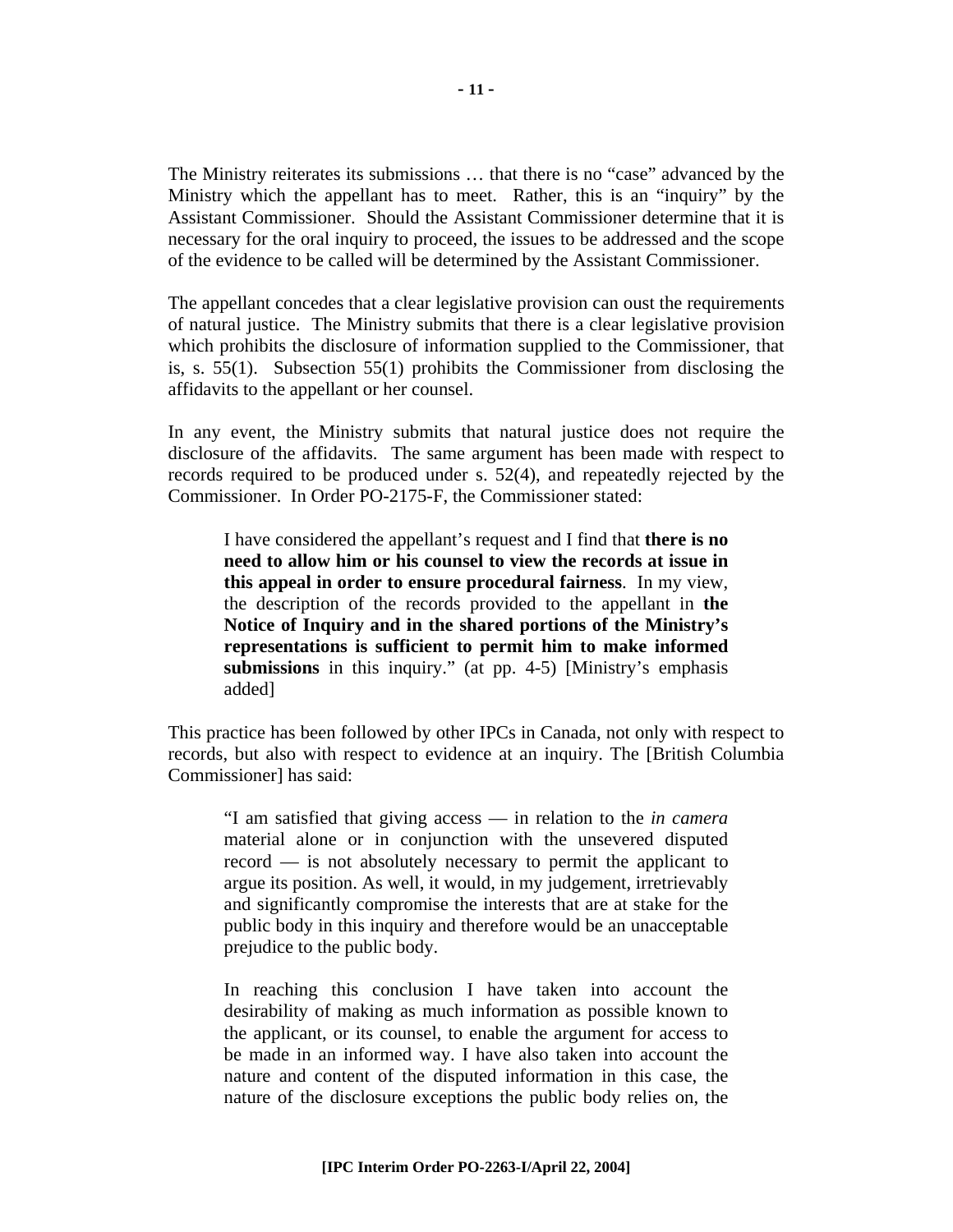degree to which critical content of the disputed records would be revealed even if only the public body's *in camera* evidence and arguments were made accessible to the applicant's counsel, and the degree to which access to that information by the applicant's counsel — even on an undertaking not to disclose it to her client — would necessarily compromise the interests for which the public body is arguing in this case.

[Ruling of B.C. Information and Privacy Commissioner, dated December 12, 2001 (file no. 13317), at p.2]

In court proceedings, fairness to the requester is accorded by the ability of the Court to view the records, and by the Ministry or the IPC providing a description of the records sufficient to enable requester's counsel to make submissions. In Ontario, the Divisional Court has held as follows:

**Availability of the documents in the "sealed record" is not necessary, in my opinion, either for preparation or presentation of argument to the Court** on that issue. I conclude, therefore, that the documents in the "sealed record" filed by the Commissioner should be sealed by the registrar and not disclosed to [the requester/appellant] for the purposes of the application for judicial review. [Ministry's emphasis]

[*Rubin v. Ontario (Information and Privacy Commissioner)*, [1991] O.J. No. 3562 (Div. Ct.)]

Indeed, the Supreme Court of Canada has ruled that in some cases not even a description of the records should be provided. In *Ruby,* the Supreme Court of Canada recognized that it is appropriate in access to information cases for the government's evidence and submissions to be received in the absence of the requester and requester's counsel. The Court accepted as valid the need "to guard against the inadvertent disclosure of information the government institution may have legitimately refused to confirm exists, as well as information that may be found to be properly exempted." The Court rejected the requester's request for a judicial summary of the records and other confidential evidence, holding:

The [federal] *Privacy Act* does not impose an obligation on a court to prepare a judicial summary of evidence in any circumstance. ... Where the existence of information is known to the appellant, the use of judicial summaries would not appreciably increase the amount of information already available to the appellant through the public affidavits. The public affidavits outline the purpose of the exemption, its importance and the risk associated with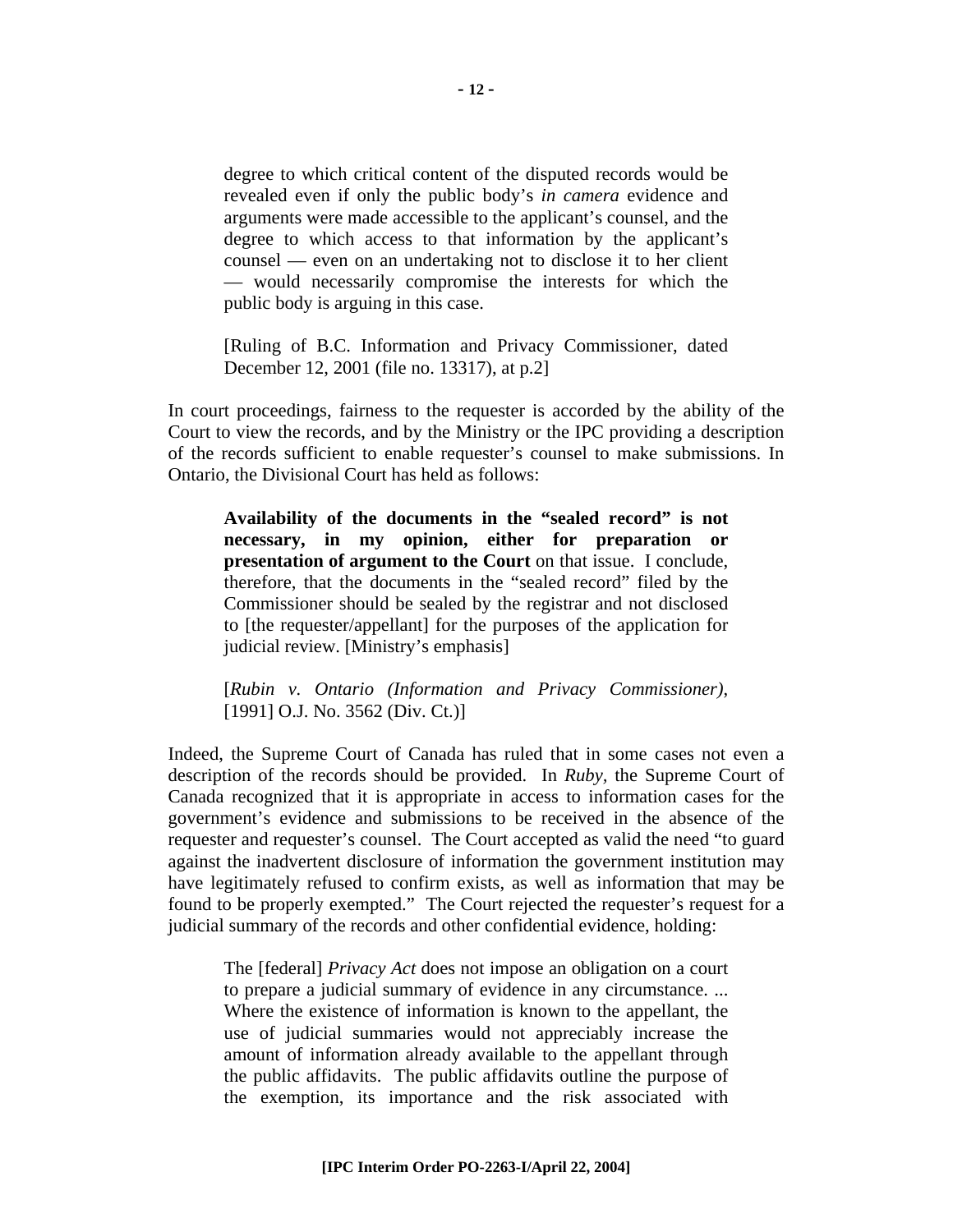disclosure. The secret affidavit and the *ex parte* submissions directly involve the information exempted, if any exists. I accept the respondent's claim that a judicial summary could not provide any further detail without compromising the very integrity of the information. Furthermore, the use of judicial summaries would increase the risk of inadvertent disclosure of the information or its source.

[*Ruby v. Canada (Solicitor General)* (2002), 219 D.L.R. (4th) 385 at 400-401 (S.C.C.)]

The Ministry submits that like records which are "required to be produced", access to information which is compelled by the Commissioner under s. 52(8) is not necessary to fulfill the requirements of natural justice.

In any event, the question is not whether disclosure of the affidavits is desirable. The Ministry submits that the law prohibits the Commissioner from disclosing information which has been compelled under s.52(8). The appellant has cited no authority for the proposition that the Commissioner may share "information" compelled under s.52(8) of the *Act*.

The Ministry submits that the Assistant Commissioner has first to decide the issue of whether the affidavits are "representations". It is only if the Assistant Commissioner concludes that the affidavits are representations that he needs to go on to consider application of *Practice Direction 7*.

## **Analysis and Conclusions**

I do not accept the Ministry's position. I find that I have the authority to disclose the search affidavits to the appellant, subject to any severances resulting from the application of the confidentiality criteria in section 5 of *Practice Direction 7*.

The thrust of the Ministry's argument is that I only have authority to order the sharing of voluntary "representations" and not "information" compelled under section 52(8). It attempts to draw a parallel with the constraint on my authority to order disclosure of "records" produced to me for examination in an inquiry under compulsion of section 52(4). The Ministry argues that I am prohibited by the confidentiality requirements at section 55(1) of the *Act* from disclosing either "information" or "records" compelled to be produced in an inquiry. The Ministry cites no authority for this position, and I can find no basis in the *Act* or otherwise at law for the distinction the Ministry is asking me to make.

This office has consistently treated the reference to "representations" at section 52(13) of the *Act* to encompass both the legal submissions and the evidence or other information provided by a party in the course of an inquiry. In the *Toronto District School Board* case, cited in the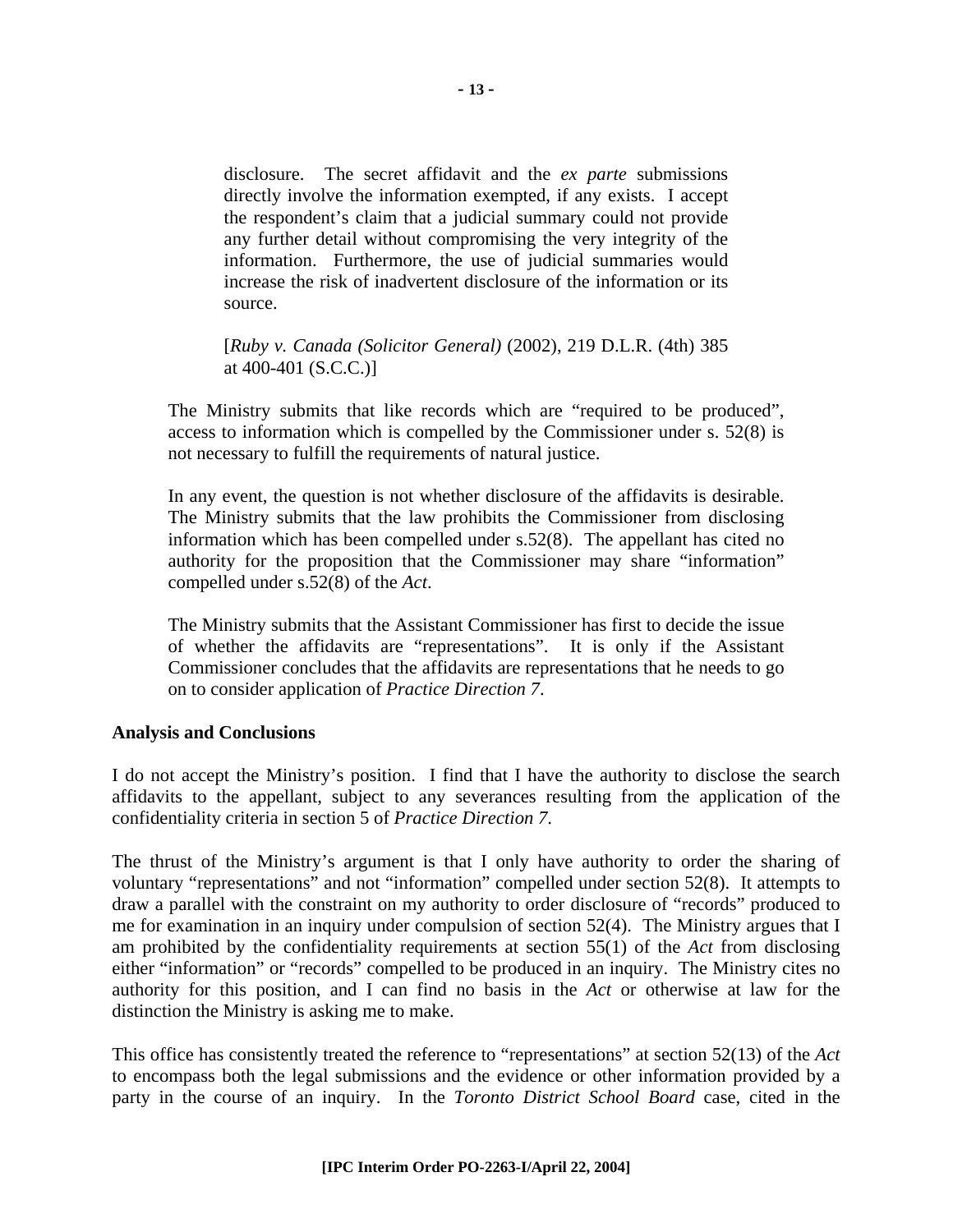appellant's representations, the Divisional Court agreed with the approach first outlined by former Commissioner Linden in Order 164, that section 52(13) does not preclude the Commissioner ordering the exchange of representations in an inquiry - including "the arguments and evidence" - and that the decision maker has the authority to do so in the appropriate case "short of disclosing the contents of the records at issue". Section 52(13) provides me with the authority to give a party access to or be present during the representations of another party, subject to the limitations just described.

In addition, while section 52(3) allows me to conduct an inquiry under the *Act* in private, it does no require me to do so. The conduct of an inquiry under section 52 can be private, open to both parties (or even open to the public for that matter), and can involve both oral and documentary evidence compelled by summons and given under oath pursuant to section 52(8). The same is true for affidavit evidence required to be produced in an inquiry conducted wholly in writing. Collectively, sections 52(3) and 52(13) make it clear that compelled evidence in the form of both oral testimony and affidavits may be disclosed to another party, provided that the core confidences under section 55(1) of the *Act* - such as the contents of records at issue - are protected by the processes adopted (*Ontario (Attorney General)* v. *Ontario (Assistant Information and Privacy Commissioner),* [1998] O.J. No. 5015 (Div. Ct.); Interim Order PO-2013-I, Ministry of Public Safety and Security, IPC/O (2 May 2002)).

It is also clear that the determination of what representations, if any, are to be treated as confidential - whether consisting of evidence or legal argument and whether provided under compulsion or voluntarily - is for me to make, based on the application of the confidentiality criteria set out in the *Practice Direction 7* (*Ontario (Solicitor General and Minister of Correctional Services) v. Ontario (Information and Privacy Commissioner)* (June 3, l999), Toronto Doc. 103/98 (Ont. Div. Ct.); *Toronto District School Board*; and Interim Order PO1781- I, Ministry of Health and Long Term Care, IPC/O (8 May 2000)). It is only if the criteria set out in *Practice Direction 7* are misapplied that the Divisional Court may intervene and reverse a ruling on the sharing of representations.

Before leaving this point, I would like to comment on the Ministry's submission that the purported parallel use of the word "information" at sections 52(8) and 55(1) means that any "information" provided under compulsion of the first section is subject to the confidentiality requirements of the second. This cannot have been the legislature's intent.

The word "information" is a ubiquitous term used in a variety of contexts under the statute and having different meanings or connotations depending on the particular context in which it is found.

In section 52(8) the word "information" is used with reference to the Commissioner's authority to "summon and examine any person who, in the Commissioner's opinion, *may have information relating to the inquiry*". If a person is summonsed to give testimony under oath or is required to swear a deposition in an affidavit, the information is received as "evidence". This is made clear by section 54(1), which requires the Commissioner to make an order disposing of the issues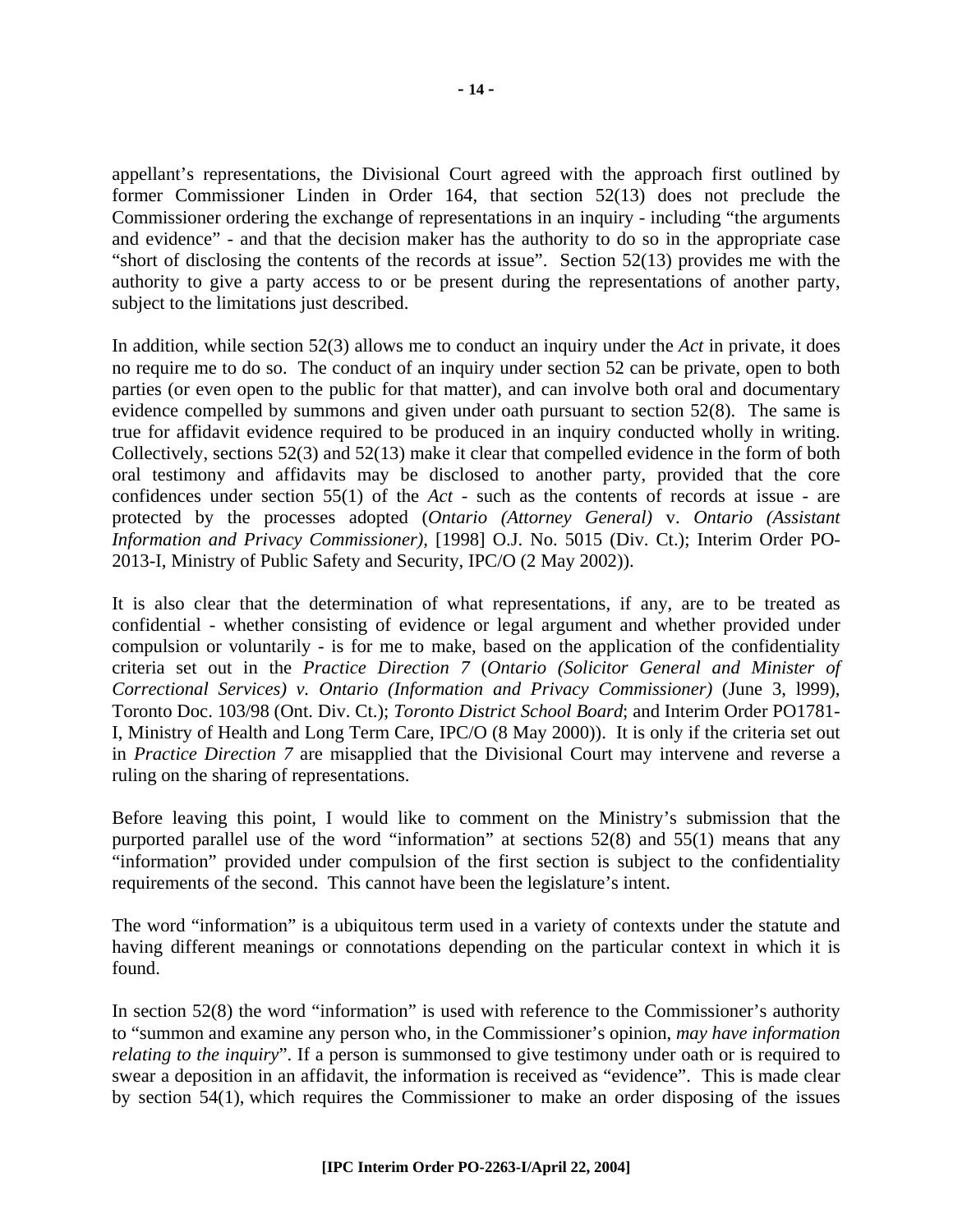raised by an appeal "after all the *evidence* is received". Even where the same information is not received under compulsion or on oath (there is no requirement in the *Act* that the Commissioner may only consider and act on the basis of sworn testimony), it is still considered to be "evidence" in the Commissioner's inquiry.

If the legislature had intended to prohibit the Commissioner from disclosing "evidence" received in an inquiry - based on whether it was produced under compulsion or not - it would have been a simple matter to make a distinction of this nature explicitly in section 55(1) or elsewhere in the statute. It did not do so, and I am unable to infer from the generalized use of the word "information" at section 52(8) that the legislature intended to bring any and all information *compelled* to be produced under oath in an inquiry under a cloak of confidentiality. This would run contrary to the true meaning of section 55(1) and the interpretation of this section adopted by the IPC in numerous orders (e.g. Order PO-2013-I) and by the Courts in the several judgments previously referred to. It would also run contrary to the authority and discretion given to the Commissioner under section 52(3) to conduct inquiries in private or not in private, and under section 52(13) to permit or refuse to permit access to a party's representations, including evidence and argument that does not reveal the contents of the records at issue.

The Ministry also makes a number of submissions in response to the appellant's claim that she requires access to the affidavits for natural justice reasons in order to "know the case she has to meet." The thrust of the Ministry's submission here is that: (1) the appellant is not entitled to natural justice in the inquiry process where the Commissioner determines the issues and the scope of evidence to be called; and (2) section 55(1) of the *Act* ousts the requirements of natural justice.

This argument is entirely met and answered by the *Toronto District School Board* case, which adopted as correct the following statement of former Commissioner Linden in Order 164:

Clearly, procedural fairness requires some decree of mutual disclosure of the arguments and evidence of all parties.

In the same case, the Divisional Court also adopted the reasoning of several of its earlier judgments, which it found to be "supportive of [Commissioner Linden's] approach."

The Ministry argues in the alternative "that natural justice does not require the disclosure of the affidavits", citing Order PO-2175-F. This case is clearly distinguishable from the issues in the current inquiry. In Order PO-2175-F, I denied an appellant and his counsel access to the record which was at issue in the appeal on the basis of confidentiality criterion 5(a) of *Practice Direction 7*, which states "[t]he Adjudicator may withhold information contained in a party's representations where disclosure of the information would reveal the substance of a record claimed to be exempt or excluded". I was satisfied that "the description of the records provided to the appellant in the Notice of Inquiry and in the shared portions of the Ministry's representations is sufficient to permit him to make informed submissions in this inquiry", without the need to have access to the actual record at issue.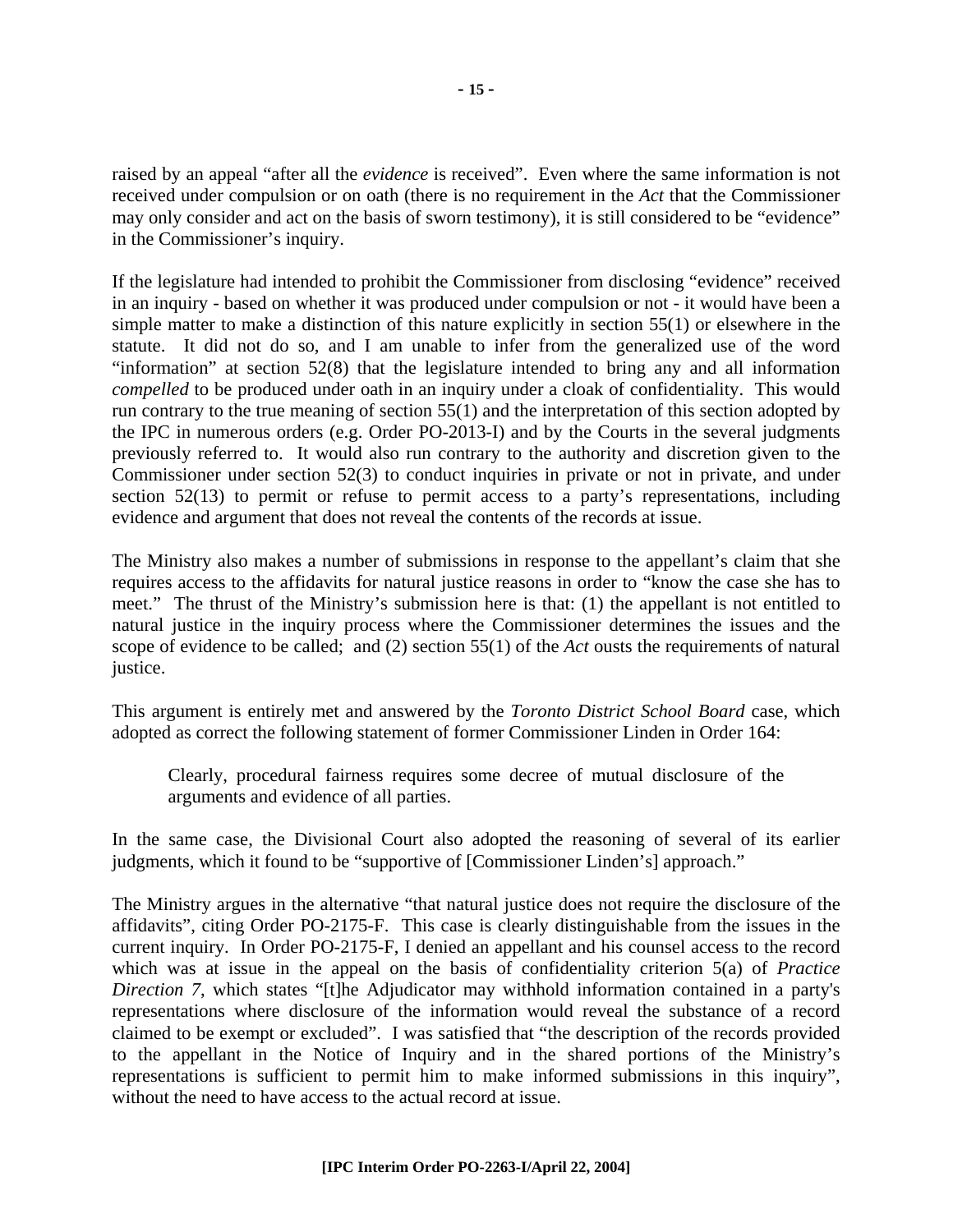The Ministry also cites:

- 1. a decision of the British Columbia Information and Privacy Commissioner refusing to share arguments presented by an institution in support of its position that a record was subject to an exemption;
- 2. the Divisional Court judgment in *Rubin v. Ontario (Information and Privacy Commissioner)*, [1991] O.J. No. 3562, refusing an appellant's request for access to the Commissioner's private record of proceedings filed in Court, which contained the record at issue in the appeal; and
- 3. the judgment of the Supreme Court of Canada in *Ruby v. Canada (Solicitor General)* (2002), 219 D.L.R. (4th) 385 at 400-401, refusing to provide a requester with a summary of evidence concerning an exempt record the existence of which the institution refused to confirm or deny claimed, on the basis that it "could not provide any further detail without compromising the very integrity of the information".

These authorities do not assist the Ministry. They all involve the question of providing a requester/appellant with access to *records at issue in an appeal*, which is not what I am dealing with in this inquiry.

Finally, the Ministry submits:

It is only if the Assistant Commissioner concludes that the affidavits are representations that he needs to go on to consider the application of *Practice Direction 7*.

Although there is ample support for the view that the word "representations" appearing at section 52(13) encompasses evidence provided in an inquiry in whatever form, including affidavits, my jurisdiction to share the affidavits does not flow solely from section 52(13) and therefore does not depend exclusively on whether the affidavits are "representations".

As the Divisional Court has made clear on a number of occasions, the processes under the *Act* are subject to overriding concerns of natural justice (*Gravenhurst v. Ontario (Information and Privacy Commissioner),* [1994] O.J. No. 2782 (Div. Ct.); *John Doe v. Ontario (Information & Privacy Commissioner)* (1993), 13 O.R. (3d) 767 at 781 (Div. Ct.)). Although section 52(3) permits private inquiries for obvious reasons, this does not oust all requirements of natural justice. The Commissioner has a duty to provide fairness to parties participating in an inquiry, and an obligation to establish procedures that do so. This is subsumed within the authority and discretion conferred by section  $52(3)$ . Section  $52(13)$  is a complementary provision, which also speaks to fairness issues. This section was included in the statute so that a party cannot insist that representations be shared in every case, where it would be unfair to do so. In my view, if affording a party the opportunity to make meaningful representations during the course of an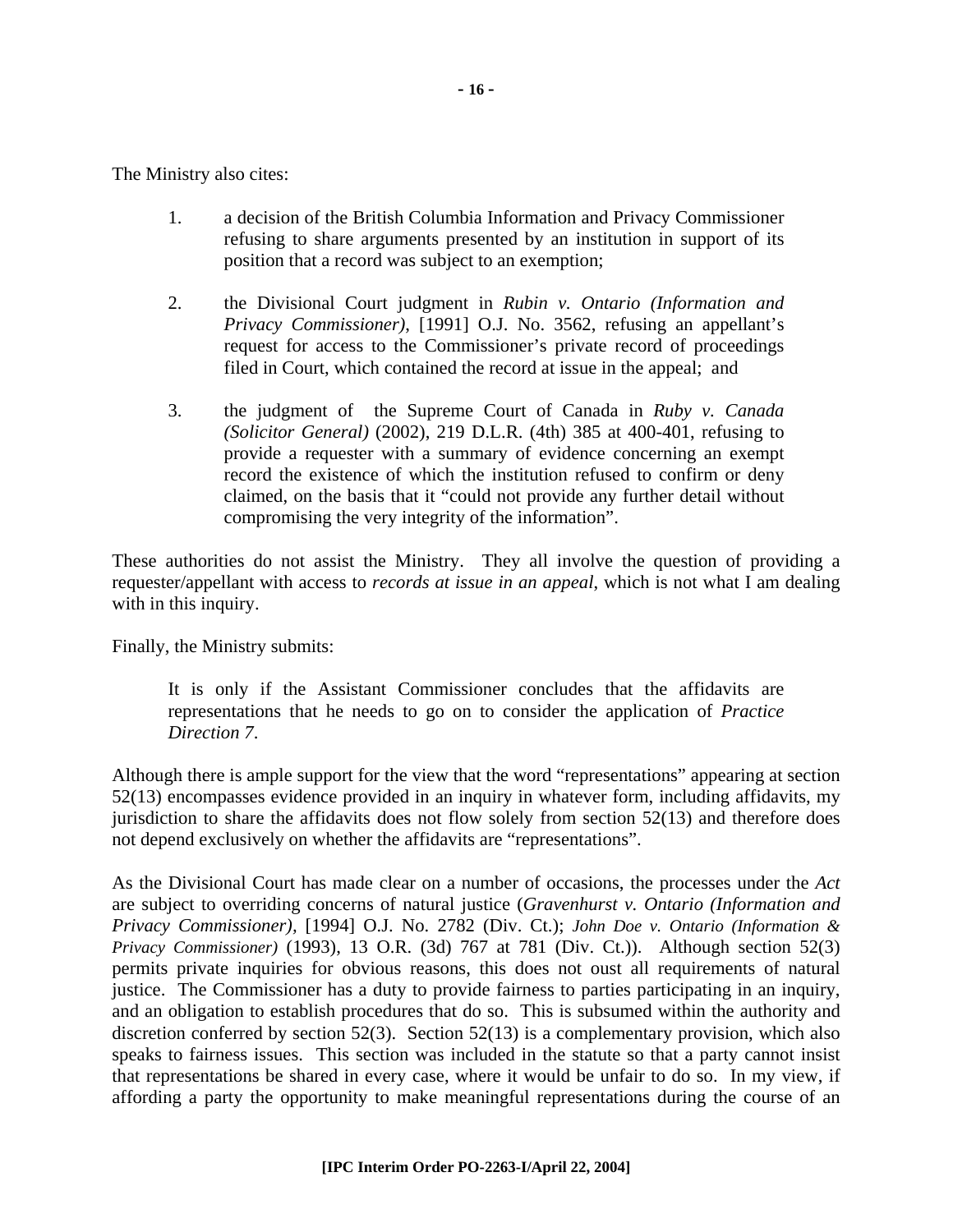inquiry warrants the disclosure of another party's *evidence* without breaching legitimate confidentiality concerns, the power to do so flows from the discretion available under section 52 and does not ultimately depend on a finding that the affidavits are "representations" within the meaning of section 52(13).

As a final statement on this issue, I note that the Courts have made it clear that the Commissioner has authority to control the procedures in an inquiry within the framework of the statutory scheme, and the duty and authority to afford natural justice to parties in designing and implementing inquiry procedures (*Baker v. Canada (Minister of Citizenship and Culture)* (1999), 174 D.L.R. (4th) 193 at 210-214 per L'Heureux-Dubé J. (S.C.C.)*; Knight v. Board of Education of Indian Head School Division No. 19* (1990), 69 D.L.R. (4th) 489 at 512 per L'Heureux-Dubé J. (S.C.C.).

## **ASSUMING I HAVE JURISDICATION, THE SEARCH AFFIDAVITS SHOULD NOT BE SHARED FOR REASONS OF CONFIDENTIALITY**

The Ministry argues, in the alternative, that the search affidavits fall within the scope of the confidentiality criteria in sections 5 and 6 of *Practice Direction 7*.

In its initial correspondence, the Ministry did not make specific reference to any of the confidentiality criteria, but stated:

In respect to all of the affidavits and the will say statement that have been provided by the Ministry, the information contained within those affidavits is detailed in order to ensure the fullest compliance with the Order. However, the degree of detail contained within the affidavits makes them unsuitable for publication. For example, on February 12, 2004, you were provided with a copy of the affidavit of [a named OPP officer] sworn February 11, 2004. In that affidavit the affiant makes mention of an individual with the initials N.C. on pages 14, 16 and page 7 of the exhibit, who was a young person at the time the record was created. That information has been provided as part of these administrative law proceedings and not for the purpose of publication. While the Ministry and the appellant have obtained Consent to Disclosure from that individual, please be advised that the publication or use of that document should be restricted so it does not go beyond the consent that the parties had previously obtained in this matter. We request that the protection afforded under section 52 of the *Act* be interpreted to restrict dissemination of the officers' affidavits and will say statement.

The Ministry subsequently submitted representations identifying the application of confidentiality criteria 5(b) and 5(c).

The appellant makes a number of submissions not directly related to the application of either of these specific confidentiality criterion, which I will deal with first.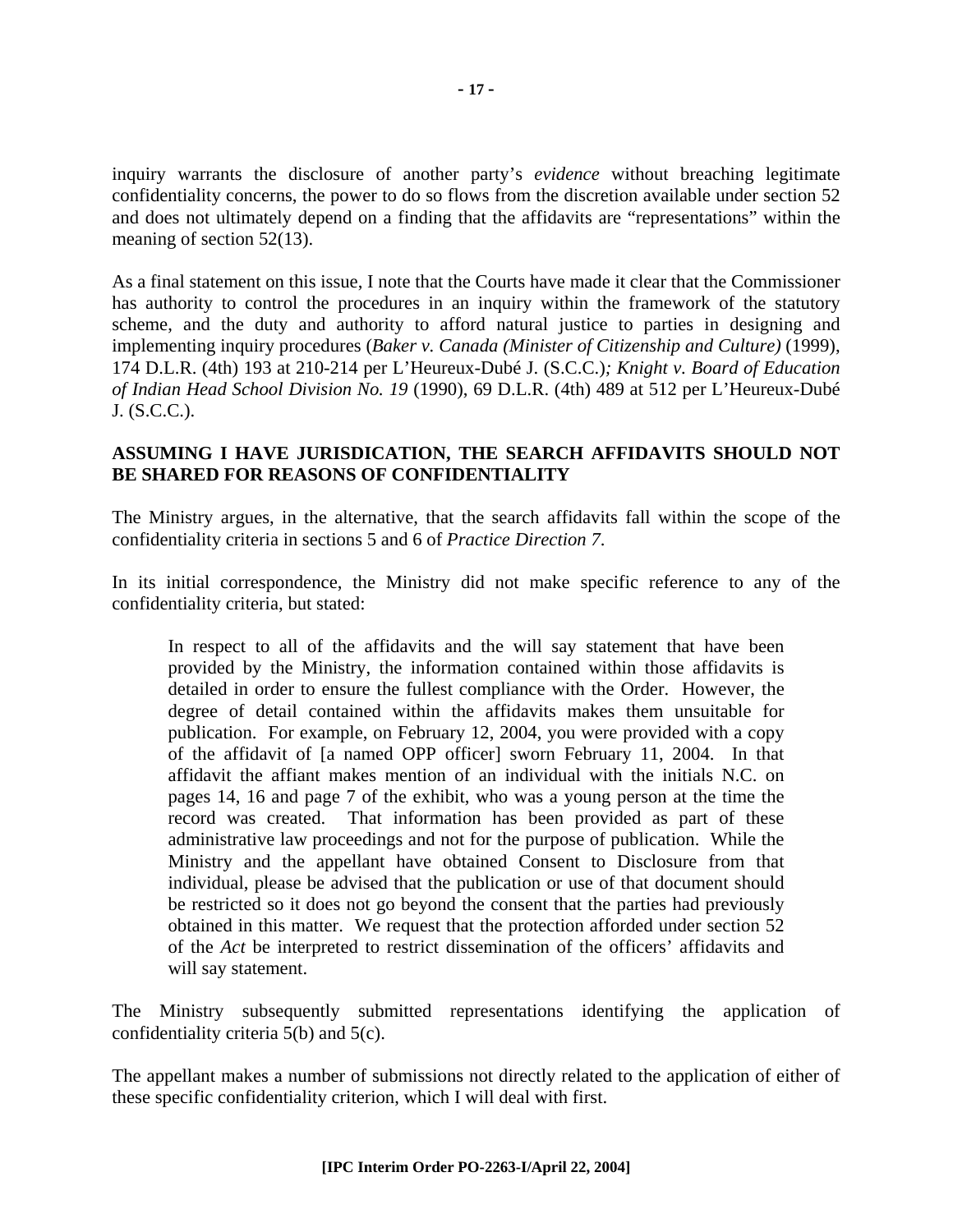The appellant submits that my statutory discretion to order the sharing of the search affidavits must be exercised in accordance with the *Canadian Charter of Rights and Freedoms*, including the right to freedom of expression protected by section 2(b). She makes lengthy submissions in support of this position, citing a number of Court judgments dealing with the underpinnings and importance of the open court system for the proper functioning of a free and democratic society. While I do not discount the value of these authorities and their overall consistency with the broad principles underlying statutory freedom of information regimes, it is not necessary for me to rely on them in reaching my decision on the application of the confidentiality criteria in the circumstances of this inquiry.

The appellant also cites the Divisional Court judgment in *Toronto District School Board*, and relies on it for her position that "the policy of s. 52(13) of [the *Act*] is that an appellant should not be denied natural justice unnecessarily by withholding representations". The appellant correctly observes that the Court in that case approved the guidelines set out in *Practice Direction 7*, and she observes that "[t]he one limit recognized in [this case], that representations cannot be exchanged where to do so would render the inquiry moot by disclosing the very records whose disclosure is at issue, is inapplicable in the present circumstances". The appellant goes on to quote the following passage from the Court's judgment:

If this court were to adopt the approach advanced by the applicant [Toronto District School Board], the Commissioner would have no discretion to release any submissions whatsoever. Accordingly, there could be an unnecessary denial of natural justice in circumstances where there was no information contained in the submissions which would expose the privacy interests at stake and which therefore were not in need of protection.

On the other hand to interpret the s. 43(13) [of the *Municipal Freedom of Information Act;* s. 52(13) in the parallel FIPPA] in the manner advanced by Commissioner Linden [in Order 164, …] would preserve the policy that the section is meant to foster, namely, full and frank submissions in circumstances where the parties could more fully exercise their rights to natural justice. The Commissioner, as adjudicator, would reap the benefit of shared submissions, limited only by the exclusion of those submissions which would expose the privacy rights at issue. [appellant's emphasis]

I agree with this passage and with the proposition that I should exercise my discretion in favour of promoting the natural justice interests at stake and only withhold representations where I am satisfied, based on the material sought to be withheld and the representations provided, that disclosure would impinge upon one of the confidentiality interests recognized in *Practice Direction 7*.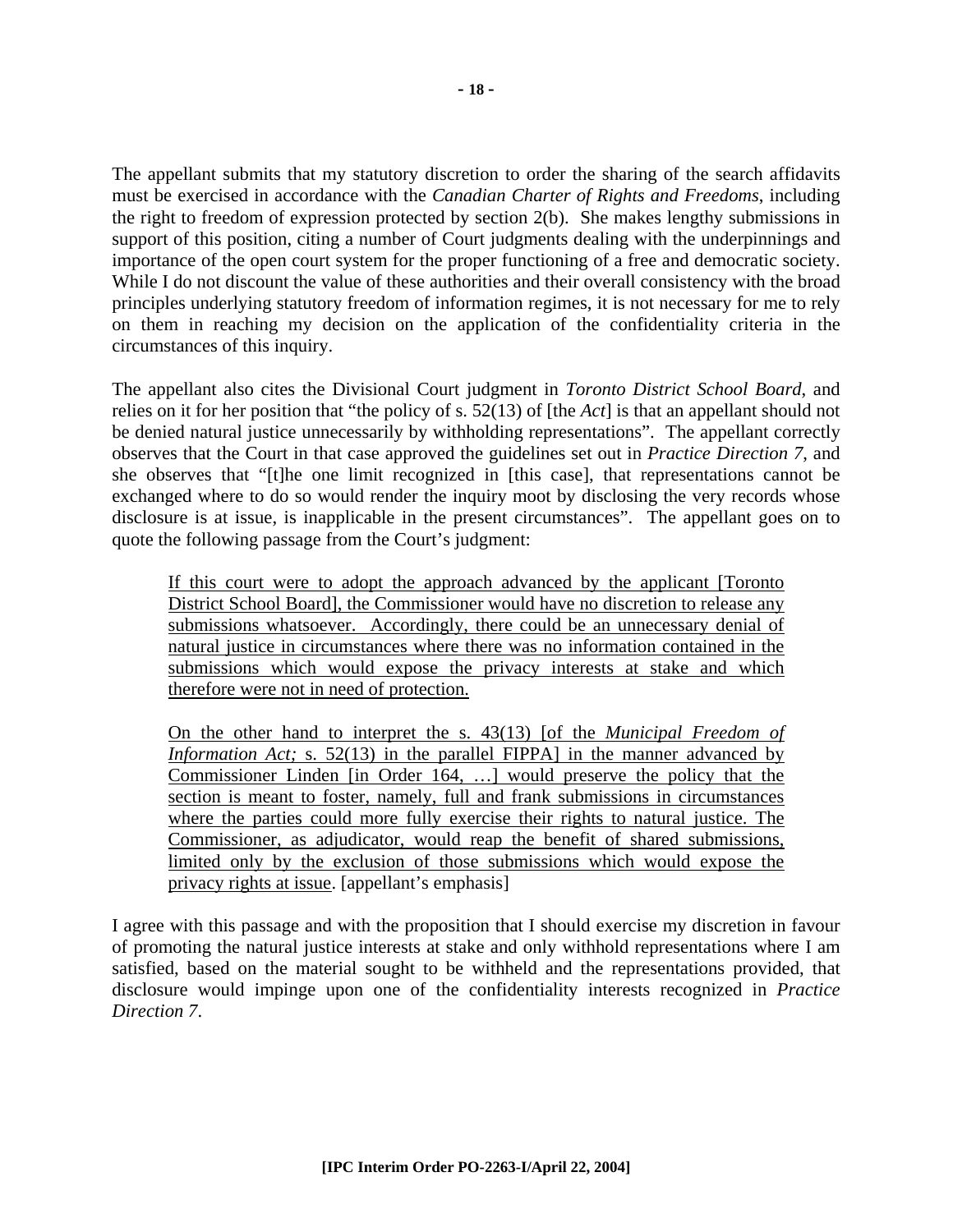## **Confidentiality criterion 5(b) - "exempt if contained in a record"**

For confidentiality criterion (b) to apply, the information in the search affidavits must qualify for exemption if contained in a record subject to the *Act*.

#### **The Ministry's representations**

The Ministry submits that criterion 5(b) applies to three of the 26 search affidavits. The only representations submitted by the Ministry for criterion 5(b) consist of the following:

The affidavits of Officers B. B. sworn January 29, 2004 (3 pages), D. H., sworn January 28, 2004 (2 pages) and C. M., sworn January 29, 2004 (3 pages), contain law enforcement information about OPP investigative techniques, which would be exempt under s.14 of the Act if contained in a record.

#### **The appellant's representations**

The appellant submits that the Ministry has not met its onus of establishing the application of criterion wet out in section 5(b):

With respect to paragraph 5(b), [the Ministry] asserts that three of the 26 affidavits contain law enforcement information about OPP investigative techniques that would be exempt under s. 14 of the *Act*. [The Ministry] has presented no evidence or submissions in support of this position, only a bare assertion. Moreover, it does not specify which parts of the three affidavits contain this information.

[The Ministry] has failed to establish that s. 14 applies. To do so would require "detailed and convincing" evidence of "a reasonable expectation of harm": Order PO-2188; Order PO-1772; Order P-373; *Ontario (Workers' Compensation Board) v. Ontario (Assistant Information and Privacy Commissioner)* (1998), 41 O.R. (3d) 464 at 476 (C.A.), reversing (1995), 23 O.R. (3d) 31 at 40 (Div. Ct.), and *Ontario (Minister of Labour)* v. *Big Canoe,* [1999] O.J. No. 4560 (C.A.), affirming (June 2, 1998), Toronto Doc. 28/98 (Div. Ct.).

As the Assistant Commissioner recently held in Order PO-2189:

In order to meet the "investigative technique or procedure" test, the Ministry must establish that disclosing a technique or procedure to the public could reasonably be expected to hinder or compromise its effective utilization. The exemption normally does not apply if the technique or procedure is generally known to the public [Orders P-170, P-1487]. The technique or procedure must be "investigative", and the exemption does not apply to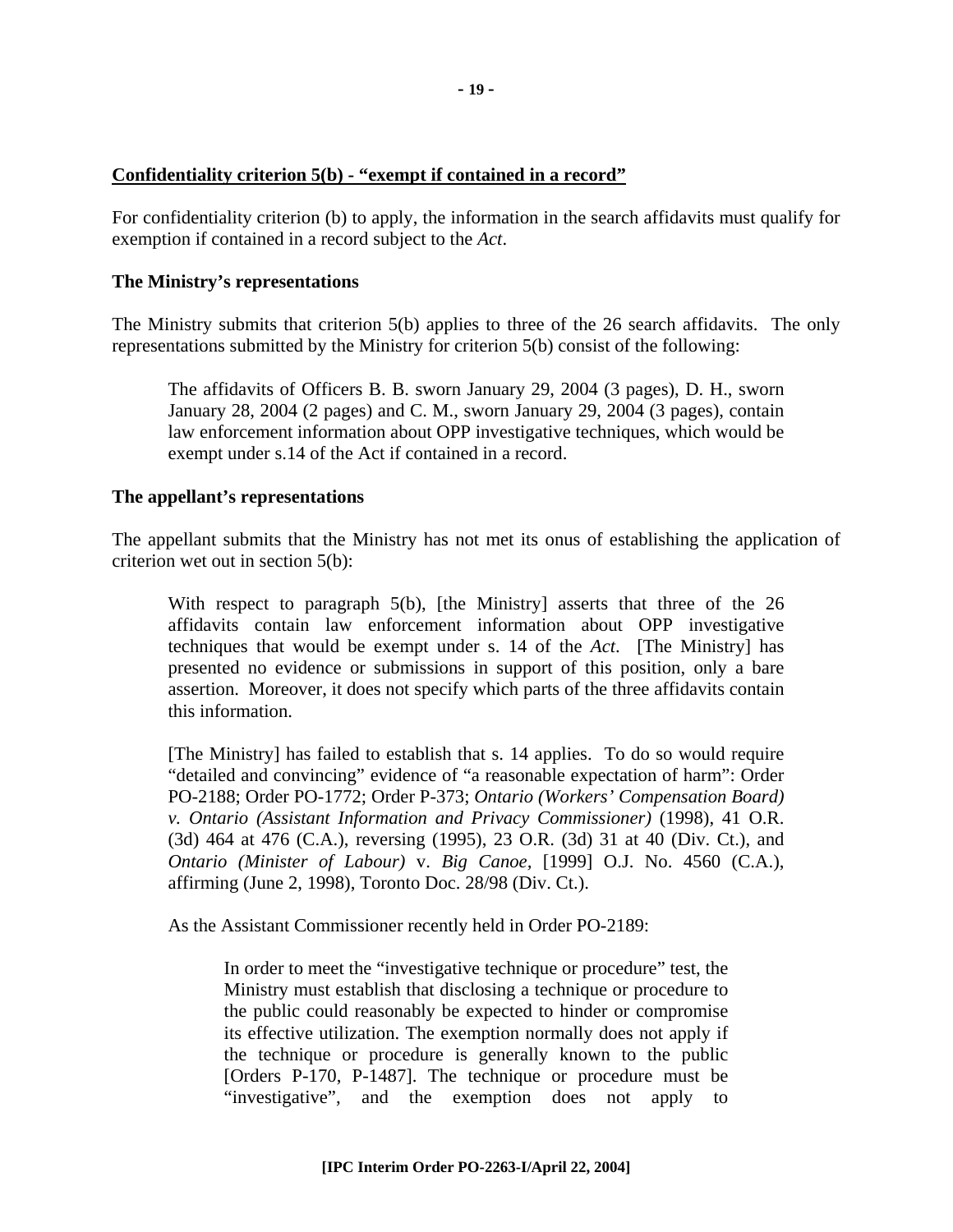"enforcement" techniques or procedures [Orders PO-2034, P-1340].

In Order PO-2189, the Assistant Commissioner concluded that technical information explaining the operation of various types of equipment used by the police did not qualify for exemption under s. 14.

The appellant submits that in considering whether [the Ministry] has established "that disclosing a technique or procedure to the public could reasonably be expected to hinder or compromise its effective utilization this issue" [sic], the Assistant Commissioner should be guided-by the Supreme Court of Canada's decision in *R. v. Mentuck* [2001] 3 S.C.R. 442, in which the Court refused to issue a publication ban with respect to RCMP investigative techniques. The Supreme Court of Canada recognized in *Mentuck* that the public interest is better served by accountability of the police and scrutiny of their methods than by undue secrecy.

The appellant goes on to quote at length from the judgment of Justice Iacobucci in the *Mentuck* case, which discusses the deleterious effects of a publication ban on the ability of the press and the Canadian public "to know of and be able to respond to police practices that, left unchecked, could erode the fabric of Canadian society and democracy."

The appellant's representations were shared with the Ministry, but the Ministry's reply representations do not respond to the appellant's position on criterion 5(b).

## **Analysis and Conclusions**

The Ministry's representations on confidentiality criterion 5(b) are, to say the least, spare. They provide little if any basis for me to determine what specific information in the three affidavits should be withheld and the reason or reasons why criterion 5(b) should apply, as required by sections 3 and 4 of *Practice Direction 7*.

I have carefully reviewed the contents of each of the three affidavits and, based on the representations provided by the Ministry, I am not persuaded that disclosing them would reveal investigative techniques that are not already well known to be the subject of this inquiry, particularly in light of the fact that the actual photographs and video surveillance tapes under consideration have already been disclosed to the appellant.

In particular, I note the following:

1. Most of the content of the three affidavits relates exclusively to the various search activities undertaken by the three officers, as required by Provision 6 of Interim Order PO-2221-I. These search activities do not specifically address nor would they reveal any investigative techniques.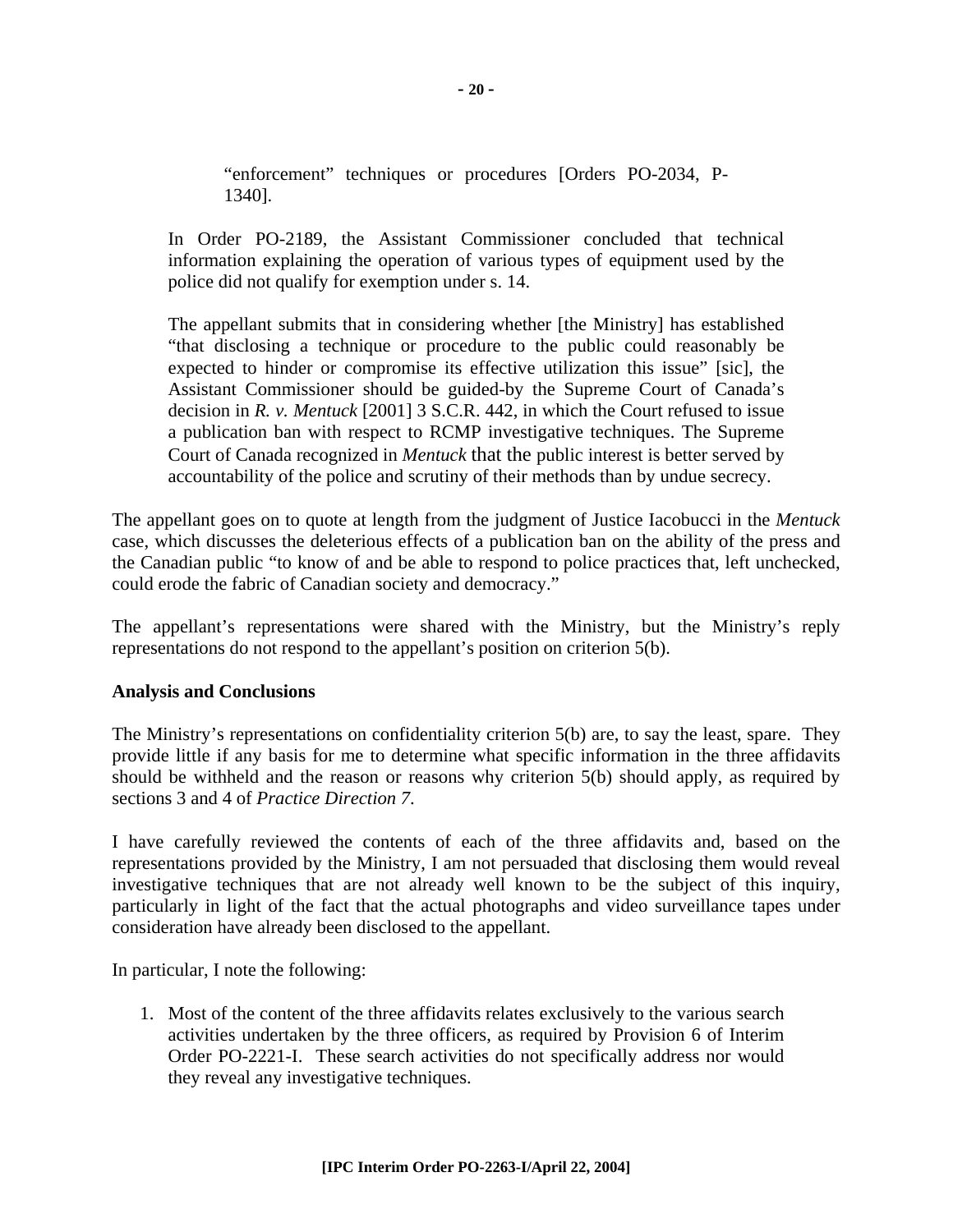- 2. Small portions of the affidavits touch on matters relating to outstanding discrepancy issues. Although I specifically make no finding as to whether these portions would qualify for exemption under section  $14(1)(g)$ , I have decided not to provide them to the appellant at this time, and will address whether they can be shared in the context of my inquiry on the discrepancy issues.
- 3. The existence of interruptions, gaps or other anomalies on certain records, which the Ministry has previously attributed to "technical problems" with the surveillance equipment, has been identified by the appellant in her representations and by me in previous orders. Any information fitting this description that is contained in the three search affidavits would not qualify for exemption under section  $14(1)(g)$ .
- 4. I do not consider references to specific monitoring locations to constitute an investigative technique. In any event, I have not been provided with the detailed and convincing evidence necessary to satisfy me that disclosing locations or information concerning how video surveillance equipment operates in a generic sense would jeopardize any interest that the section  $14(1)(g)$  exemption is designed to protect.

For all of these reasons, I find that the Ministry has failed to establish that disclosing any portion of the three identified search affidavits would reveal information that would qualify for exemption if contained in a record subject to the *Act*, and in particular, would not qualify for exemption under section  $14(1)(g)$ . Accordingly, confidentiality criterion  $5(b)$  does not apply to any portions of the three search affidavits.

As far as the other search affidavits are concerned, the Ministry has provided no evidence or argument regarding the application of confidentiality criterion 5(b) and I find that, with certain exceptions I will now identify, none of the remaining information falls within the scope of this criterion.

Despite what I consider to be the absence of adequate submissions on this point, I am prepared to err on the side of caution and find that the identity of the young person referred to in one of the affidavits, as described in the Ministry's correspondence, should be withheld under criterion 5(b). This information qualifies as that individual's "personal information", and there may be some ambiguity as to whether the individual has consented to disclosure in the context of this inquiry.

Although not identified by the Ministry, consistent with my finding in Interim Order PO-2056-I, I find that the name of an individual that appears in one search affidavit should also be withheld under criterion 5(b). Similarly, although the Ministry makes no reference in its representations to the fact that I upheld its section 21 exemption in Interim Order PO-2033-I and Reconsideration Order PO-2063-R for certain photographs, I find that the description of these records contained in one search affidavit should also be withheld under criterion 5(b).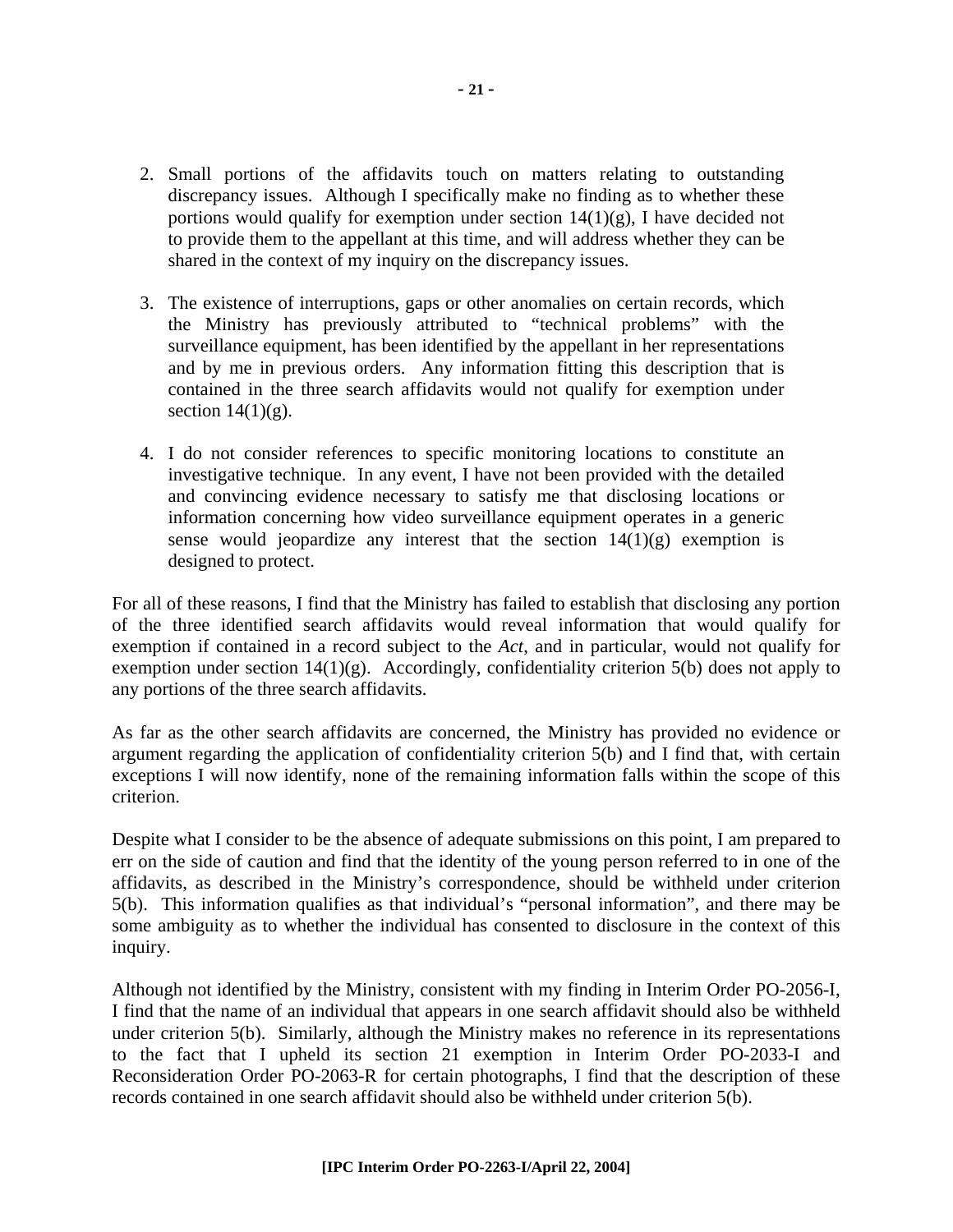As noted earlier, for the time being I will also not provide the appellant with small portions of the three affidavits identified by the Ministry that touch on matters relating to outstanding discrepancy issues.

## **Confidentiality criterion at section 5(c) - the "Wigmore" test**

Confidentiality criterion section 5(c) requires me to consider the factors set out at section 6 of *Practice Direction 7*, which are, in essence, a restatement of the so-called "Wigmore" test for determining whether communications are confidential and should be protected from disclosure.

#### **The Ministry's representations**

The Ministry makes the following representations on the application of this criterion:

The first part of the Wigmore test is whether the information was communicated to the Commission in confidence. In this case, in a letter to the Assistant Commissioner, dated February 13, 2004, [Ministry counsel] Mr. Burnside stated with respect to "all of the affidavits and the will say statement" that "the degree of detail contained within the affidavits makes them unsuitable for publication". Superintendent Dunn's supplementary [discrepancy] affidavit was to have been provided together with the other affidavits provided on February 13th. Instead, a draft of the supplementary [discrepancy] affidavit was provided on that date. While Mr. Burnside did not expressly identify confidentiality concerns in his letter of February 18th to the Assistant Commissioner enclosing Superintendent Dunn's supplementary [discrepancy] affidavit, he referenced the Ministry's position on February 13th. In an earlier letter dated February 6th, Mr. Burnside expressly requested "an opportunity to provide submissions in respect to restrictions on the use and dissemination of affidavits by the appellant" at the relevant time.

The second part of the Wigmore test is that confidentiality is essential to the maintenance of the relationship between the Commission and the party. It is submitted that confidentiality is necessary to promote meaningful responses to the Commission by ministries. In the absence of an expectation of confidentiality, the fear of premature disclosure of information or representations may in some cases operate as a disincentive to fulsome responses.

With respect to the third part of the test, the Ministry submits that it is in the public interest that the relationship between the Commission and the ministries be fostered. The community has an interest in the proper administration of the *Act,*  and the proper administration of the *Act* requires that there should be no disincentive to a full and frank exchange of information and representations with the Commission.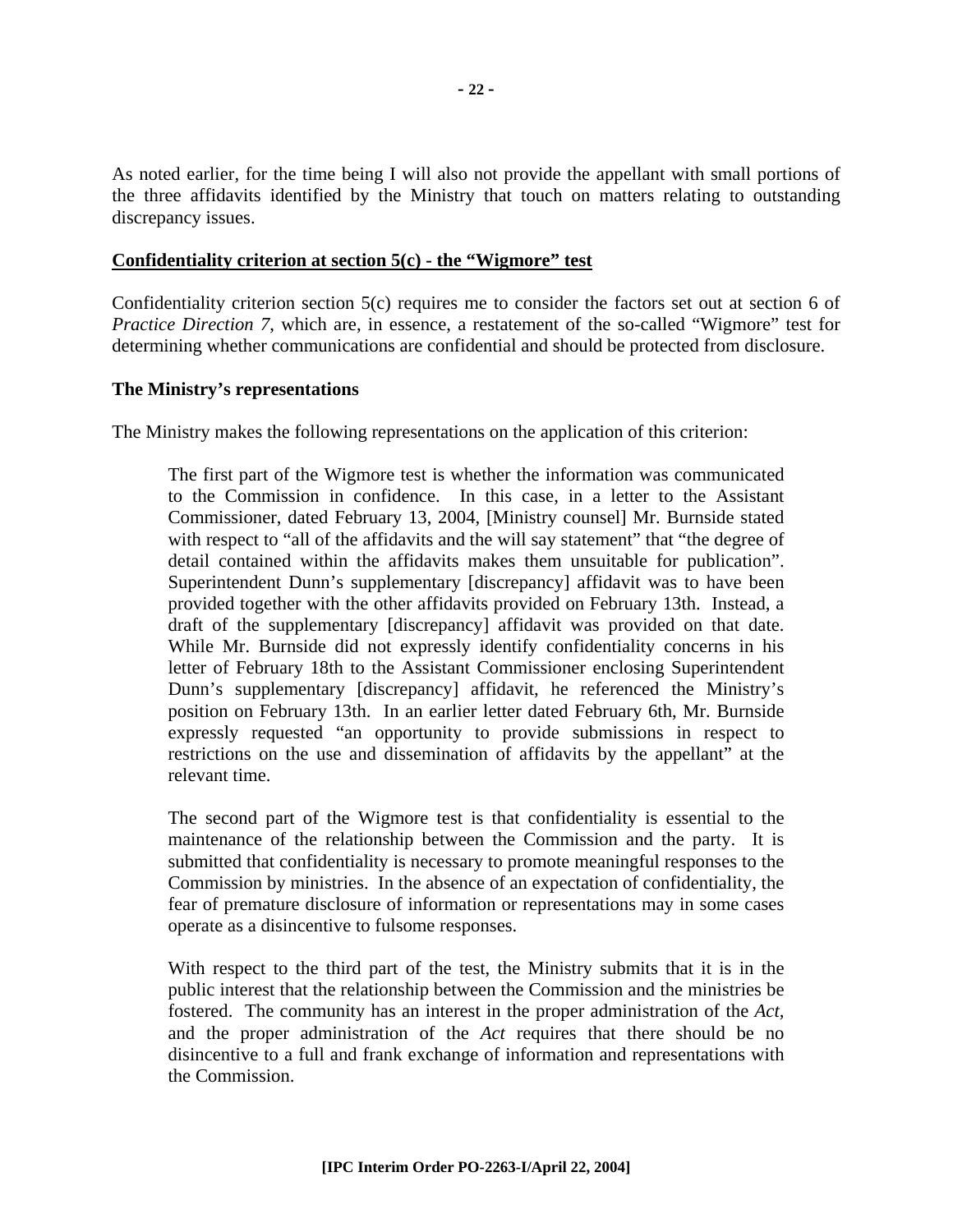The final part of the test requires a consideration of the effect of disclosing the information on the "correct disposal of the appeal". It is submitted that there are a number of reasons why the affidavits ought not to be shared at this time. First, to disclose the affidavits at this time would give rise to the appearance that the Assistant Commissioner has prejudged the issues, for the following reasons.

The affidavits of the OPP officers deal mainly with the "reasonable search" issue. The supplementary affidavit of Superintendent Dunn deals with both the "reasonable search" issue and with what counsel for the appellant calls the "discrepancy issue".

The Assistant Commissioner has not yet decided whether an oral inquiry will be called with respect to the "reasonable search" issue. Indeed, the Assistant Commissioner has not yet decided whether it will be necessary to pursue the oral inquiry with respect to the "discrepancy issue". The Assistant Commissioner has postponed the oral inquiry into the "discrepancy issue" pending the delivery of the RCMP report.

To disclose the affidavits at this time would give rise to the appearance that the Assistant Commissioner has already decided that there will be an oral inquiry into the reasonable search issue and that the oral inquiry into the discrepancy issue will have to be pursued.

It is respectfully submitted that the appropriate time to consider access to the affidavits is after the delivery of the RCMP report. If the Assistant Commissioner's questions are answered based on the RCMP report, then presumably he will not hold an oral inquiry and there will be no need for access to the affidavits. Indeed, it appears that he would not have the authority to conduct a further inquiry.

However, if all of the Assistant Commissioner's questions are not answered by the RCMP report and if the Assistant Commissioner determines that the outstanding questions merit an oral inquiry, then the Assistant Commissioner will determine at that time whether the appellant will be permitted to be present at the oral inquiry, whether the oral inquiry will be public or private, whether the inquiry will deal with either or both of the reasonable search issue and the discrepancy issue, what information or evidence it will be necessary to examine at the inquiry and whether the information or evidence to be examined at the oral inquiry ought to be disclosed with or without terms and conditions.

Accordingly, to disclose the affidavits at this time would interfere with the "correct disposal of the appeal", because it would give rise to the appearance that the Assistant Commissioner has prejudged those issues. It would suggest that he has already concluded that the RCMP report will not satisfy him and that there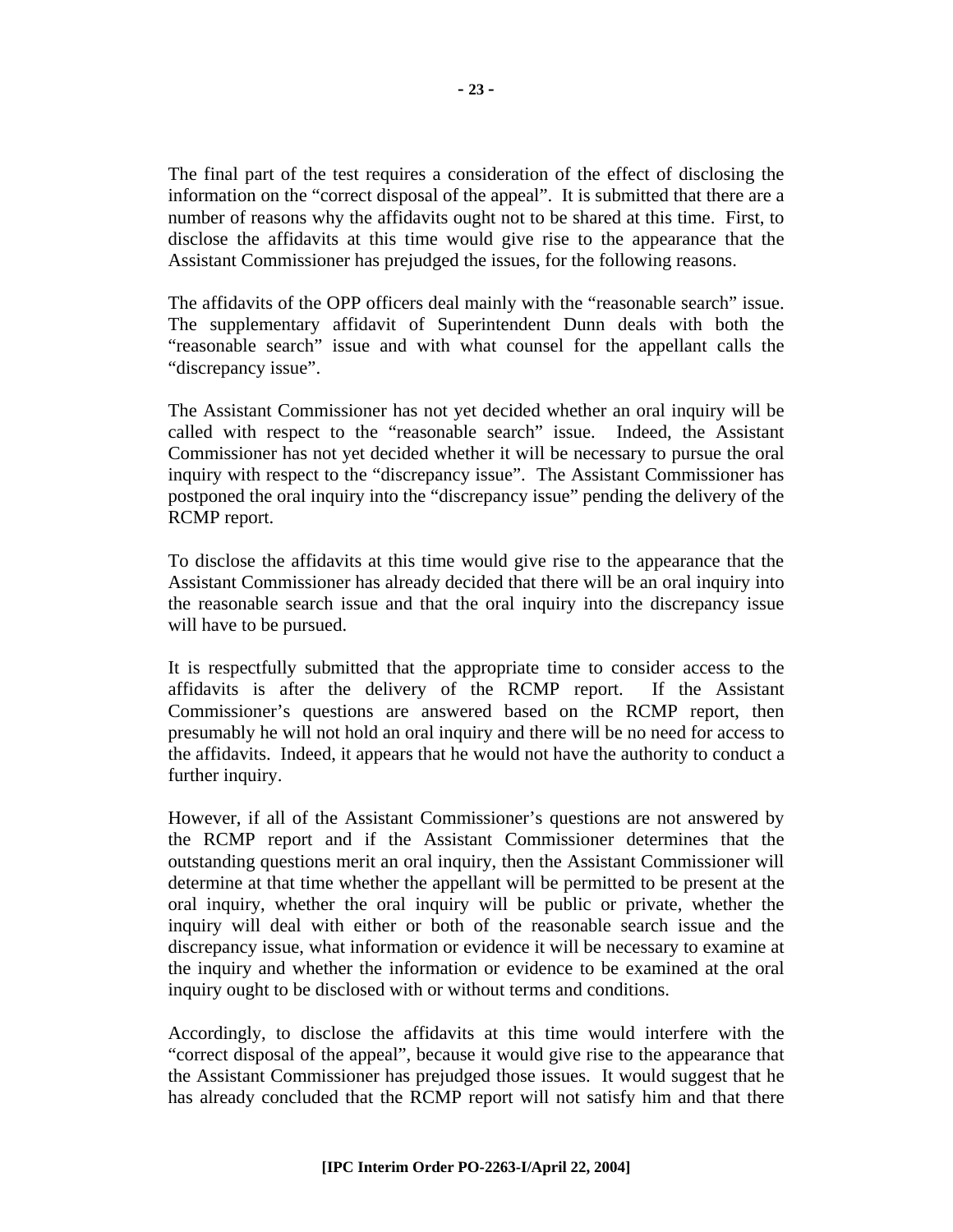will be an oral inquiry, that the appellant is entitled to be present, and that both of the issues and all of the evidence will be considered.

Second, it is submitted that it would be unfair to the Ministry and the OPP officers and the former OPP officers to disclose the affidavits at this time. Even if an oral inquiry is ultimately convened, it may be the case that not all of the OPP officers and former OPP officers will be required. It would not be fair to subject all of the OPP officers and former OPP officers to public scrutiny at this time, when they may not in fact be required for the purpose of an oral inquiry. This is particularly the case where, as noted above, the affidavits were compelled by Order of the Assistant Commissioner, and where the affidavits have been provided not only by current OPP officers, but also by former OPP officers.

Conversely, it is submitted that there would be no denial of fairness to the appellant if the affidavits are not disclosed at this time. The Ministry notes that the proceeding is not a "hearing". It is an "inquiry" by the Commissioner or his delegate. The scope of the inquiry is determined by the Commissioner and not by the appellant or by any of the parties. The *Statutory Powers Procedure Act* does not apply to an inquiry, and an "inquiry may be conducted in private". (s. 52(2) and (3)) In other words, the appellant is not entitled to be present during an inquiry, nor is the appellant entitled to cross-examine persons who are examined by the Commissioner at an oral inquiry.

The Ministry's representations were shared with the appellant, who responded with detailed submissions.

## **The appellant's representations**

The appellant disagrees and makes the following submissions:

With respect to the first part of that test, [the Ministry] knew at the time that it filed the affidavits that *Practice Direction 7* would apply, and that the Assistant Commissioner could order their disclosure and had done so with respect to all earlier affidavits submitted in this inquiry. Accordingly, the affidavits were not submitted in confidence, as [the Ministry] knew that they were likely to be shared.

In particular, with respect to the supplementary [discrepancy] affidavit of Superintendent Dunn, it presumably contains the same type of information that was in her original affidavit, which was shared with the appellant; compare Interim Order PO-1961-I (24 October 2001). [The Ministry] did not even ask that the affidavit be kept confidential until after it had been filed, despite the clear direction in *Practice Direction 7* that "A party seeking to have the Adjudicator withhold information in its representations from the other party or parties shall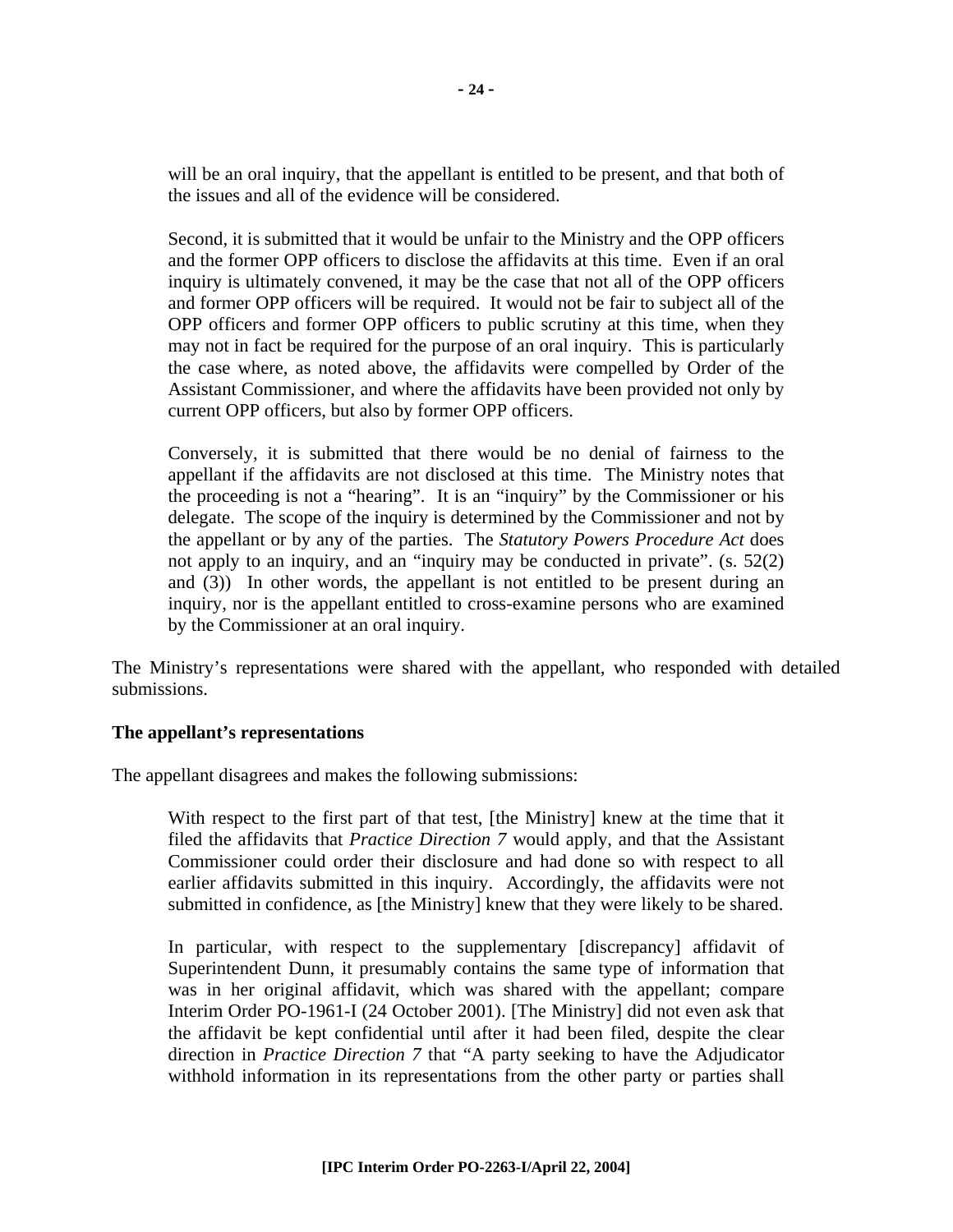explain clearly and in detail the reasons for its request," at the time that the representations are filed.

Regarding the second branch of the Wigmore test, confidentiality is not essential to the maintenance of the relationship between the IPC and [the Ministry], particularly where the inquiry does not relate to access to a specific record that is described in the relevant representations. Where a government ministry has been ordered by the IPC to provide evidence on oath, as in this case, it has no option but to comply, and to provide "fulsome responses." The potential for the affidavit to be shared cannot have any effect on its contents, as [the Ministry] would be in contempt of the Assistant Commissioner's order if it withheld information from the IPC.

With respect to the third Wigmore factor, while the relationship between the IPC and [the Ministry] ought to be diligently fostered, confidentiality is not required for this to occur.

The final Wigmore criterion is that "the injury to the relation that would result from the disclosure of the information is greater than the benefit thereby gained for the correct disposal of the litigation." Clearly this requirement has not been met. [The Ministry] has not established any injury; whereas non-disclosure would leave the appellant without any means to make informed and effective submissions that would assist the Assistant Commissioner in correctly disposing of this litigation. The appellant has conducted significant investigative work with respect to Ipperwash, and is likely to have relevant information and insight that would assist in an appropriate resolution of this appeal, if she is permitted to know the case that she must meet.

[The Ministry] argues that the IPC would be "pre-judging" the issues in this proceeding if it grants the appellant access to the affidavits. In particular, [the Ministry] argues that if the Assistant Commissioner allows the appellant to see the evidence that the Ministry has submitted to him, he would give the appearance of having decided that there will be an oral inquiry into the reasonable search issue and that the oral inquiry into the "discrepancy issue" will have to be pursued.

First, the Assistant Commissioner must make an independent decision on the discrepancy issues. He cannot delegate that decision to the RCMP. He has never indicated that his inquiry will be determined by the RCMP's findings, only that he will want to consider the relevant facts in the RCMP report.

The assertion in … [the Ministry's] submissions that the Assistant Commissioner lacks authority to continue his inquiry if the RCMP report addresses all of the discrepancy issues is untenable. Even if the RCMP has obtained sworn *viva voce*  evidence from every OPP officer who is summoned for the oral inquiry and has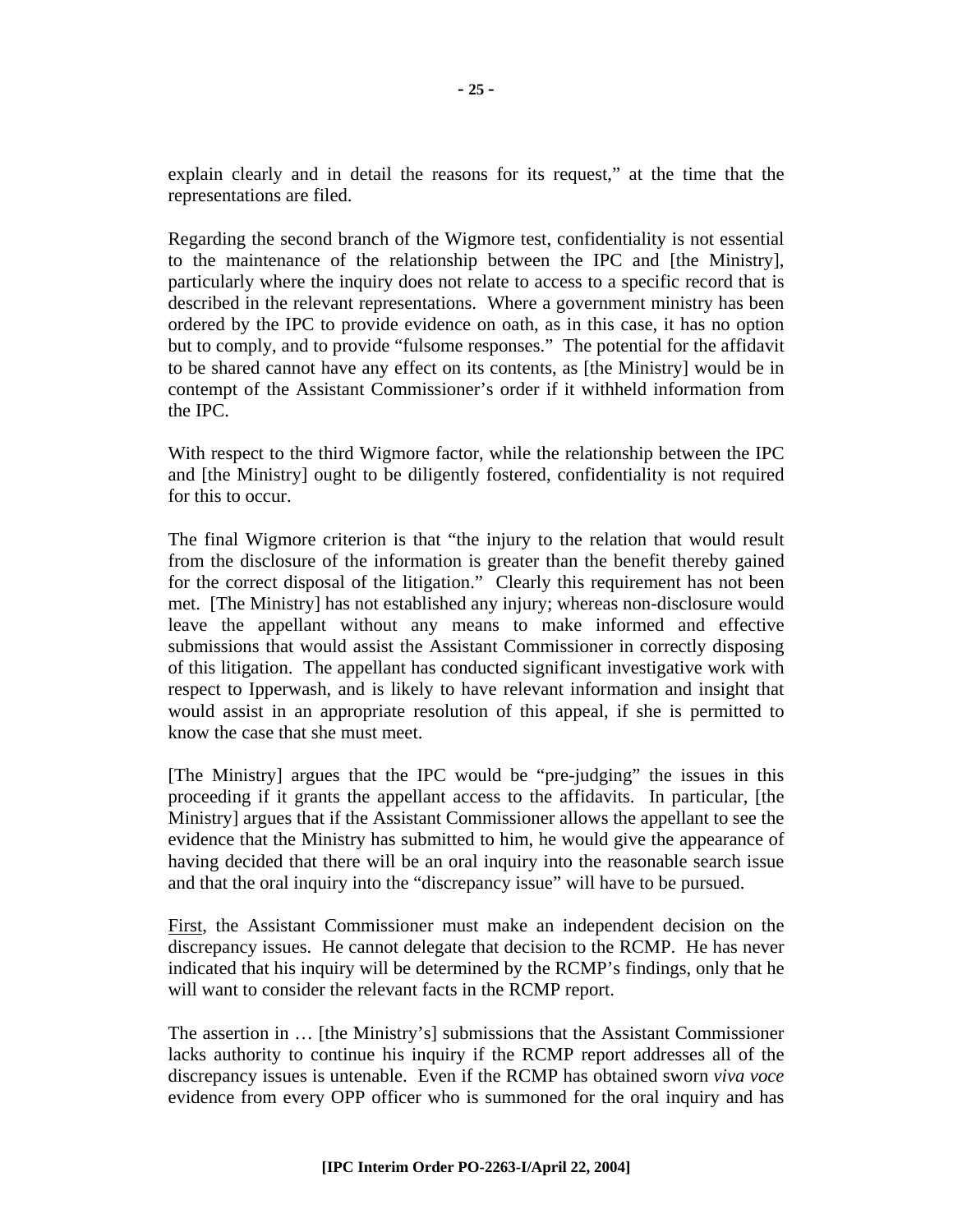asked them every question that the Assistant Commissioner would ask in that inquiry (which is highly doubtful), the Assistant Commissioner still has jurisdiction, and a statutory duty, to conduct his own inquiry and reach his own decision on whether the discrepancy issues have been resolved.

Second, [the Ministry's] position ignores the fact that fairness requires that the appellant be permitted to make submissions on whether the affidavits and the RCMP's report on technical issues adequately resolve all of the issues raised by Provisions 3 through 6 of Interim Order PO-2221-I or whether an oral inquiry is needed; compare Interim Order P0-1781-I (8 May 2000) at para. 29. There is no "pre-judgment" or appearance of bias in allowing the appellant to know the case she must meet and to have an opportunity to make meaningful and useful submissions on these issues. The Ministry is turning every principle of natural justice on its head in arguing that an *ex parte* inquiry is fairer than one in which both parties know the evidence that is before the adjudicator. "The correct disposal of the litigation" is better served by all parties making informed submissions on all of the issues, not a one-sided proceeding in which [the Ministry] knows all of the evidence while the appellant is kept in the dark.

Third, even if the Assistant Commissioner were to decide, without further submissions or an oral inquiry, that all outstanding issues have been satisfied by the 26 affidavits and the RCMP's report on technical issues (which the appellant submits should not be done), the appellant would still be entitled to know the basis for that decision. The outstanding issues in this proceeding relate to the propriety of the Ministry's response to the appellant's … request, including the comprehensiveness of its search and the completeness and authenticity of the records disclosed to her. The appellant has presented significant evidence to raise valid concerns about [the Ministry's] response to her request. She has been attempting for more than 7 months (since August 2003) to obtain answers to these concerns. It would be unfair to decide this inquiry without ever giving her access to the basis for that decision. Moreover, there is a compelling public interest in whether [the Ministry] has presented the IPC with a comprehensive and credible response to the concerns raised by the appellant and the IPC. Public accountability and confidence in both [the Ministry] and the IPC necessitate disclosure of the affidavits in these circumstances.

The Ministry's second submission is that it would be unfair to disclose the affidavits of OPP officers who may not ultimately be called to give *viva voce*  evidence during the oral inquiry. There is no such unfairness. The affidavits are evidence in this inquiry that has already been submitted to the adjudicator. The status of the affiants as former or current police officers and the fact that the IPC ordered that the affidavits be provided are irrelevant to the evidentiary impact of the affidavits. The Assistant Commissioner must consider all of this evidence regardless of whether he also hears *viva voce* evidence from the affiants.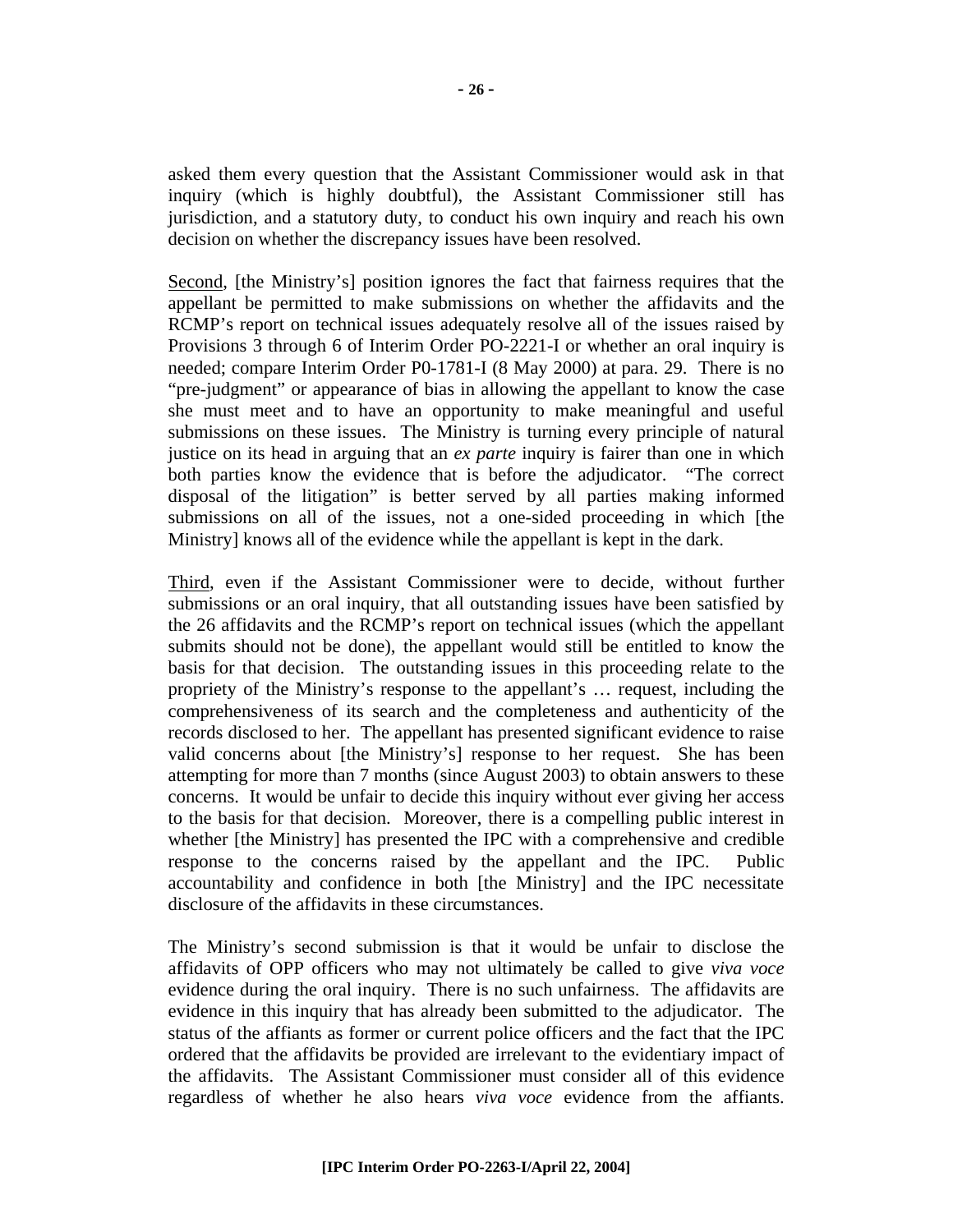Accordingly, the "correct disposal of this litigation" is better served if the appellant has access to both written and *viva voce* evidence and can make meaningful submissions thereon.

With respect to the Ministry's argument that the Assistant Commissioner may conduct this inquiry in private, while this is true, the Assistant Commissioner's discretion to do so must be exercised in accordance with the appellant's and the public's *Charter* rights. Moreover, the issue under paragraph (c) of the criteria for withholding representations is whether the Ministry has established an injury to its relation with the IPC that would result from disclosure of the information and that is greater than the benefit thereby gained for the correct disposal of the litigation. [The Ministry] has not established any injury to its relation with the IPC. At the same time, the correct disposal of the inquiry is substantially enhanced if the appellant is able to make informed submissions on the issues raised by Provisions 3 through 6 of Order PO-2221-I.

The Ministry was provided with a copy of the appellant's representations and afforded an opportunity to reply, which it did.

## **The Ministry's Reply representations**

The Ministry's reply representations state:

... With respect to the first part of that test, the appellant argues … that the Ministry "knew at the time that it filed the affidavits that *Practice Direction 7* would apply", and that therefore "the affidavits were not submitted in confidence". The Ministry's position is that these affidavits are not "representations", subject to *Practice Direction 7*. As the Ministry submitted …, the Assistant Commissioner advised counsel for the Ontario Provincial Police Association that the affidavits would be treated as "evidence" for the purpose of the inquiry.

In any event, it simply does not follow that because the Commissioner may decide to apply *Practice Direction 7*, the party has not submitted the information to the Commissioner in confidence.

The appellant's assertion with respect to Superintendent Dunn's supplementary [discrepancy] affidavit ... is incorrect. Superintendent Dunn's supplementary [discrepancy] affidavit addresses not only the "discrepancy" issue, but also the "reasonable search" issue. The Ministry reiterates that it was submitted in confidence. …

With respect to the second branch of the Wigmore test, the appellant states ... that because the Ministry has been "ordered by the IPC to provide evidence on oath"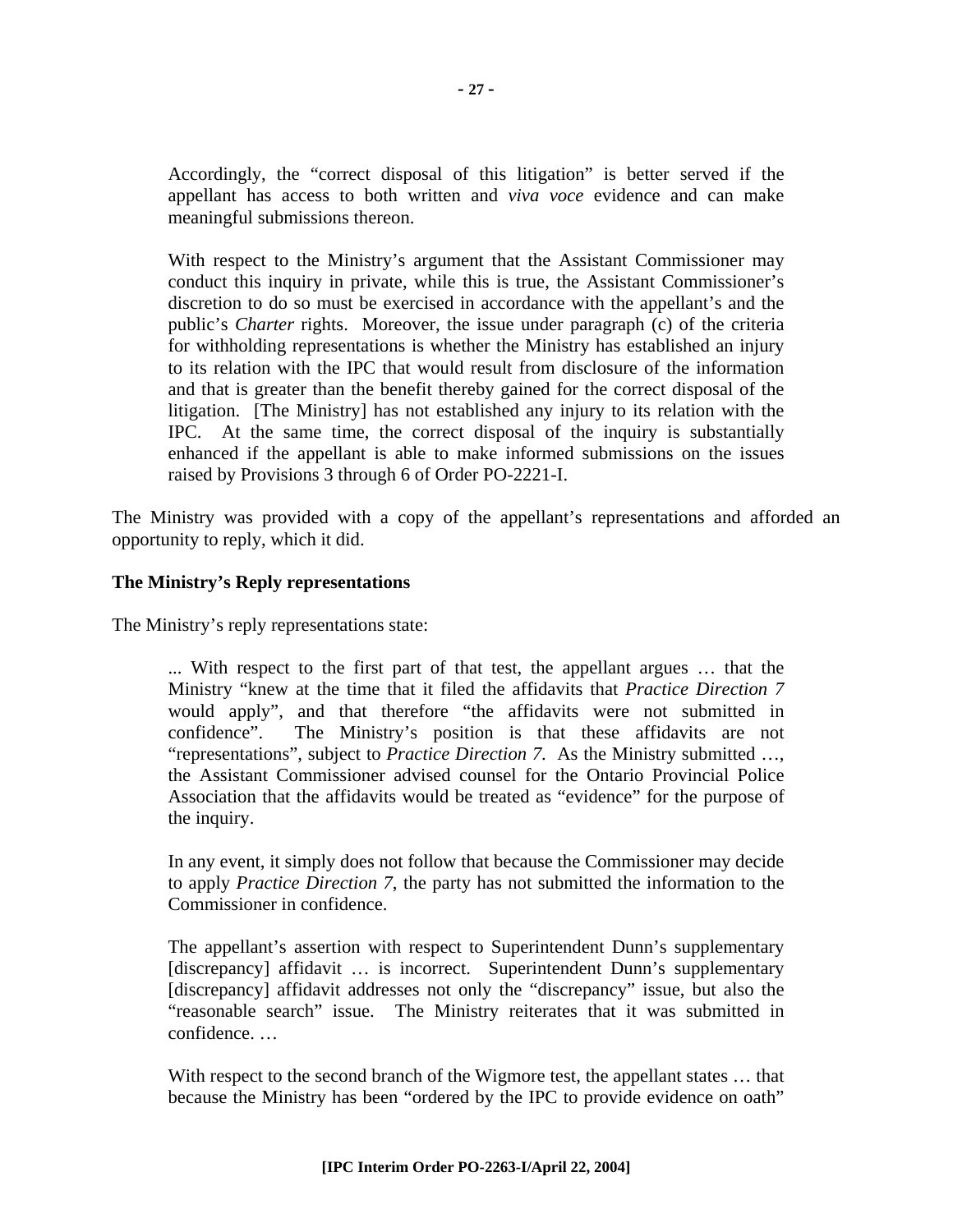and "it has no option but to comply", therefore requiring the affidavits to be shared "cannot have any effect" on the relationship between the Ministry and the IPC.

This argument is inconsistent with the argument advanced by the appellant with respect to the jurisdiction of the Commissioner. If the affidavits are "representations", then there is a need to preserve confidentiality in order to foster the relationship, because parties have a choice with respect to how fulsome to be in their representations. If the affidavits are not "representations" then there is no jurisdiction to disclose them.

The appellant misconstrues the requirements of the third branch of the Wigmore test. … The focus of the third branch is on the nature of the relationship. The question of whether confidentiality is necessary to the maintenance of the relationship is addressed under branch two. The appellant concedes that the relationship between the Ministry and the IPC is one that ought to be "diligently fostered".

The appellant also misconstrues the Ministry's submissions with respect to the fourth part of the test. Contrary to the appellant's submission …, the Ministry does not suggest that the Assistant Commissioner "delegate" his decision to the RCMP. Rather, the Ministry submits that the Assistant Commissioner will make his own independent decision after reviewing the affidavits and the RCMP report as to whether his questions have been answered. He will then decide for himself whether an oral inquiry continues to be necessary, and if so, what the scope of the inquiry will be, and whether the oral inquiry or part of it will be conducted in private. It is for this reason that the Ministry submits that disclosing the affidavits at this time would constitute prejudgment of those issues.

The appellant argues that she ought to be given access to the affidavits even if the Assistant Commissioner decides that an oral inquiry is not necessary, because she "would still be entitled to know the basis for that decision". … It is submitted that she would know the basis for that decision in the usual way, that is, through reasons issued by the Assistant Commissioner. The appellant also argues in this connection that the "comprehensiveness" of the Ministry's search is at issue. This is not correct. The Assistant Commissioner has repeatedly noted that the affidavits relate to the reasonable search issue and that he has not yet decided whether it will be necessary to hold an oral inquiry into the reasonable search issue.

For these reasons, the Ministry submitted that if the affidavits are representations, that they ought not to be shared with the appellant and her counsel at this time.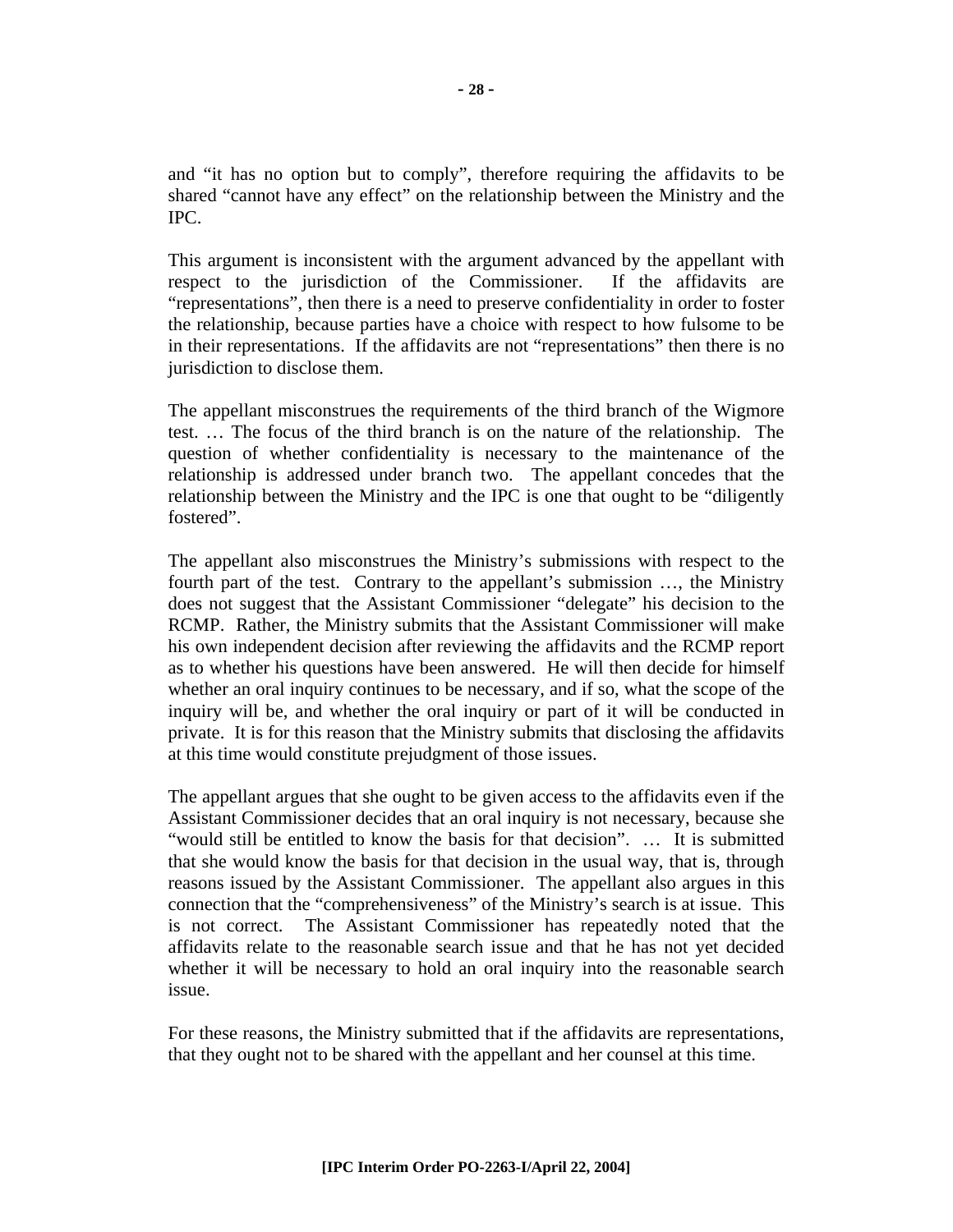#### **Analysis and Conclusions**

I have carefully reviewed the parties' representations on the application of this criterion and have considered these representations in the context of the specific information contained in the various search affidavits at issue in this inquiry. I have no difficulty concluding on the basis of the totality of information and submissions that the "Wigmore" test has not been satisfied and that, accordingly, section 5(c) does not apply to any of the search affidavits, either in whole or in part.

#### *Part 1: submitted in confidence*

The Ministry argues that the first part of the test is met because the information in the search affidavits was submitted in confidence that it would not be disclosed to the appellant. I do not accept this position, for a number of reasons.

First, the Ministry, like any other party submitting representations in an inquiry under the *Act*, would be aware that its representations - in the form of both evidence and legal submissions or argument - may be shared with the other party in the appeal based on the application of the confidentiality criteria in section 5 of *Practice Direction 7*. Clearly, the parties in the appeal, who have participated in a number of separate inquiries which followed this procedure are well aware of how representations are treated. Submitting representations with a mere assertion that they are being provided in confidence is not sufficient to establish confidentiality. Confidentiality is determined on the basis of the application of the criteria in section 5.

Second, any expectation of confidence in relation to representations made in the context of an inquiry must be reasonable. It would not be reasonable to expect that information previously communicated to a party during the course of an inquiry or made public through the publication of an order would be treated confidentially, regardless of whether an assertion of confidentially is made. A great deal of information has already been shared with the appellant during the course of this lengthy appeal, including correspondence, Notices of Inquiry, representations, six public orders, and even Superintendent Dunn's first discrepancy affidavit. Yet, in claiming confidentiality criteria section 5(c) to the entire content of all search affidavits, the Ministry is in effect asking me to treat previously-communication information as confidential. It does not identify specific portions of the affidavits that might contain confidential information, and I do not accept the sweeping confidentiality assertion as a reasonable basis for concluding that documents containing a great deal of non-confidential information should be treated as confidential without clear and convincing argument to support it.

This brings me to my third point. The Ministry relies on its earlier general references in correspondence to the effect that "the degree of detail contained in the affidavits makes them unsuitable for publication" and its request for "an opportunity to provide submissions in respect to restrictions on the use and dissemination of affidavits to the appellant." Quite apart from the fact that these earlier references do not conform to the requirements of sections 3 and 4 of *Practice Direction 7* (as the appellant points out), this blanket claim for confidence is not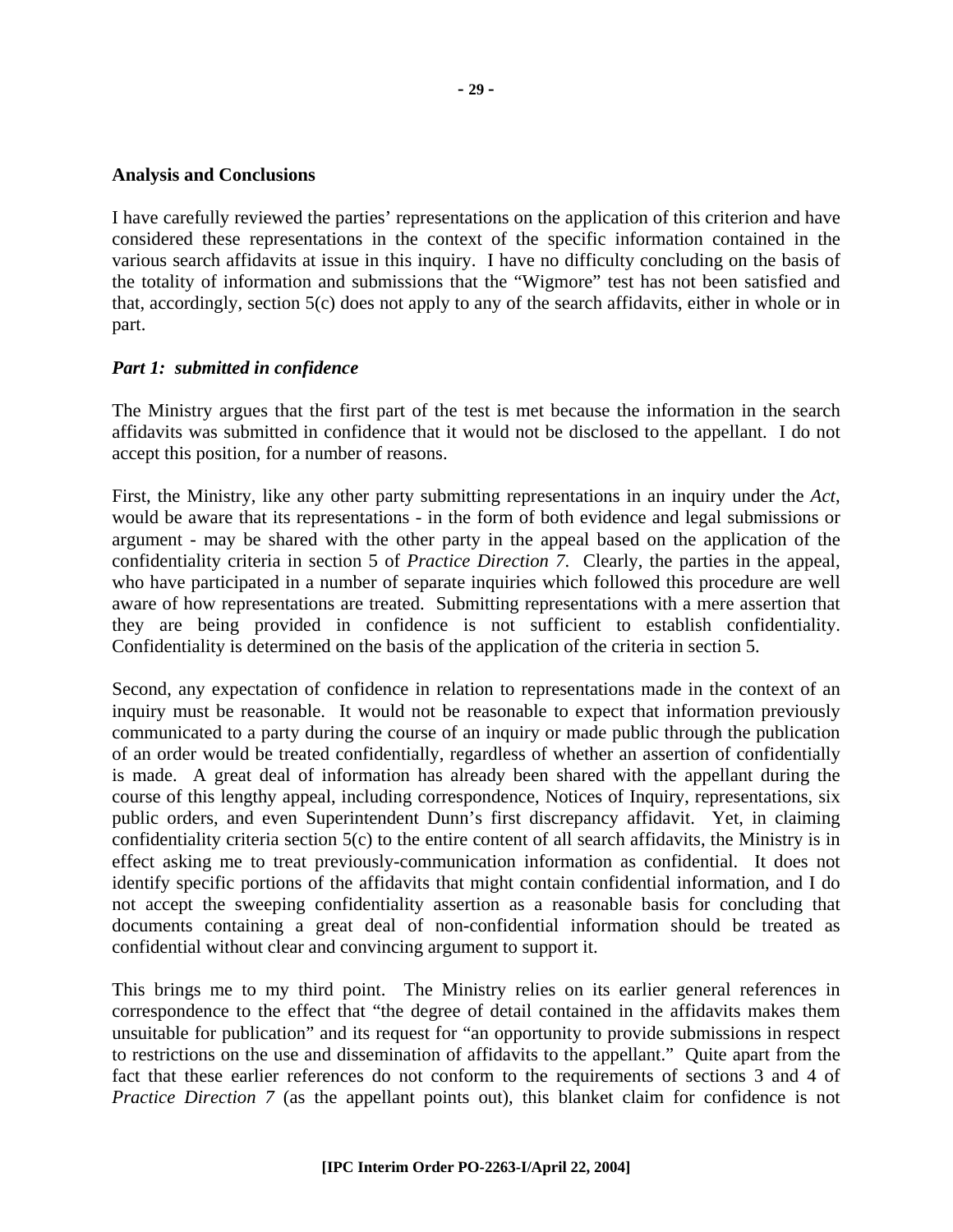sufficient. As far as publication-related issues are concerned, I will address them later in this order.

Fourth, and finally, the Ministry repeats its argument that the affidavits are "evidence" and not "representations", and that I only have jurisdiction under the *Act* and *Practice Direction 7* to share representations. The Ministry seems to be asking me to accept that I only have jurisdiction to share representations and that, by inference, any evidence provided must have been communicated in confidence. I have already determined that any sharing exercise contemplated by section 52(13) and *Practice Direction 7* would be meaningless if the evidentiary foundation of legal submissions and argument could never be shared, since a party would be deprived of the opportunity to make meaningful representations addressing the evidentiary underpinnings of the opposing party's position. Also, as stated earlier in this interim order, I consider my jurisdiction to share one party's evidence with another to flow from my authority to receive evidence tendered in an inquiry, or compel its production as the circumstances require, and to hold the inquiry either in private or in the presence or with the participation of another party, as section 52(3) of the *Act* provides.

## *Part 2: confidentiality is essential to the relationship between the Ministry and the IPC*

The second part of the test cannot be addressed in the abstract; it must be considered in the context of the information being communicated. It is clear that the maintenance of confidentiality would be essential if, in its absence, institutions would be less than forthcoming with the type of evidence and argument because of concern that confidential information would be disclosed to an opposing party. In this respect, part two of the test is analogous to the section 5(a) and 5(b) criteria, with the exception that it does not link disclosure to the contents of a record or information exempt under the *Act*.

The information contained in the search affidavits at issue in this inquiry falls into five categories:

- 1. the name of the deponent;
- 2. information taken directly from the order provisions in Interim Order PO-2221-I with respect to the intended subject matter of the affidavits;
- 3. a description of activities undertaken by the deponents and others or events which they observed during the time period covered by the appellant's request;
- 4. a description of other activities undertaken by the deponents in response to my direction in Provision 6 of Interim Order PO-2221-I, including observations and factual conclusions based on those activities; and/or
- 5. in some cases, a description of the inquiries made of others, answers given or observations made, and factual conclusions on the issues.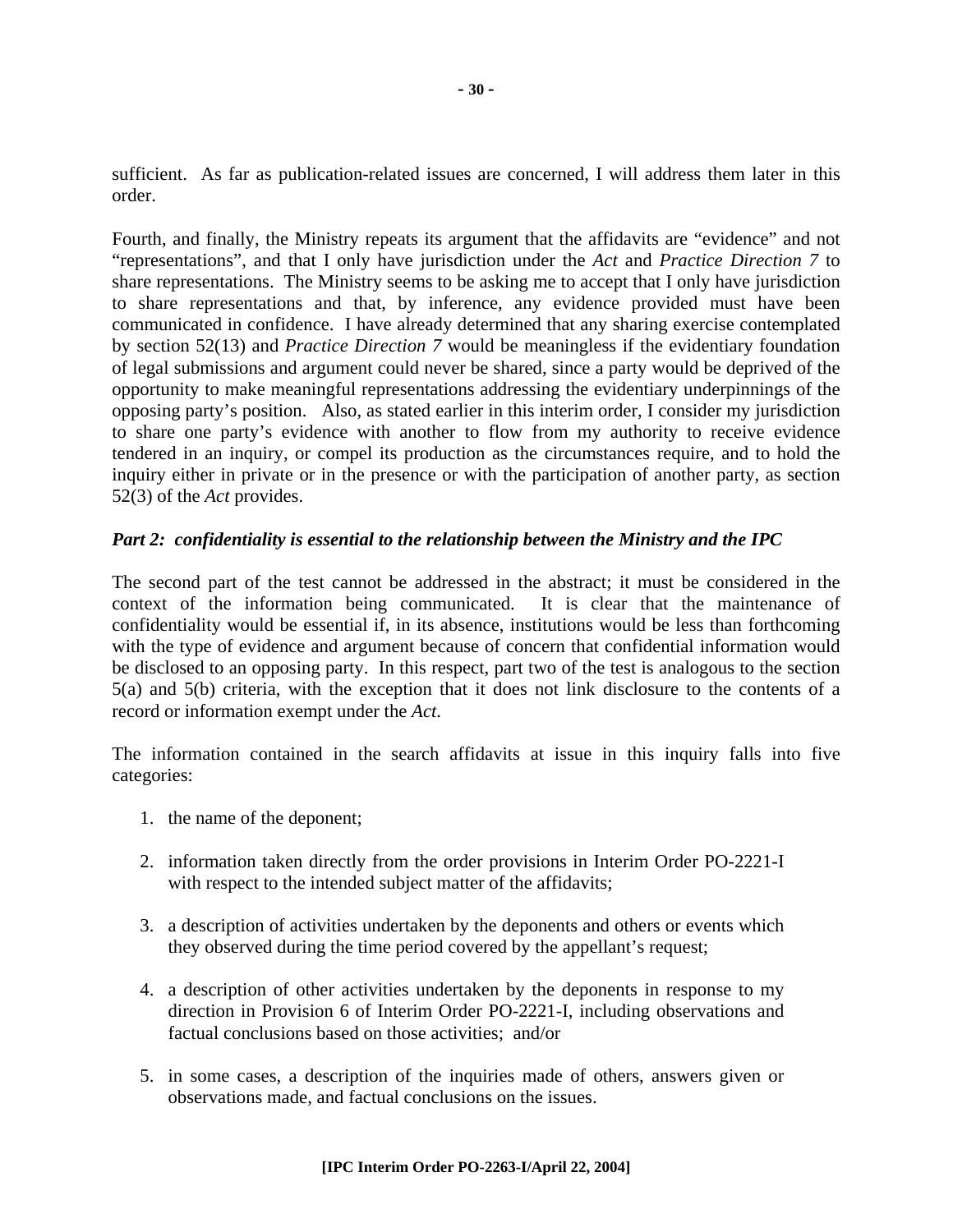In my view, it is not reasonable to consider any of the information contained in the search affidavits as highly sensitive or contentious. It is predominantly factual in nature, and relates directly to the questions I asked about the steps taken by the Ministry to search for and locate responsive records. I might add that a great deal of the information is also innocuous.

In applying the second part of the test in the context before me here, I am unable to discern how maintaining the confidentiality of the factual, non-sensitive and non-contentious information in the search affidavits is essential to the relationship between the IPC and the Ministry, and I do not accept that disclosing it could raise any reasonable concern that different information in other contexts that should be considered confidential would not be forthcoming in future.

That being said, I want to make it clear that I do not accept, as argued by the appellant, that the mere fact that I have compelled production of the affidavits eliminates any concerns regarding the confidential relationship between the Ministry and the IPC. In certain circumstances evidence compelled in affidavit form or in oral testimony might need to be held in confidence in order to better foster and maintain the relationship between an institution and this office, and to ensure fulsome evidence and representations are received. Indeed, that is precisely why the Commissioner is provided with discretion under sections 52(3) and 52(13) of the *Act* to structure an inquiry and to deal with sharing issues based on the context and circumstances of a particular fact situation. I am simply not persuaded, based on the nature of the information contained in the affidavits before me and the representations offered by the Ministry, that this is a case where holding the information in confidence is necessary to maintaining that relationship.

## *Part 3: the relation is one which ought to be diligently fostered*

There would appear to be no disagreement that the relationship between the IPC and the Ministry is one that ought to be diligently fostered, as required in order to satisfy the third part of the "Wigmore" test. As set out in my discussion of the second part of the test (above) and the fourth part (below), I do not accept that maintaining the confidentiality of the search affidavits in this case is necessary to meet this objective.

## *Part 4: the injury that would result from disclosure is greater than the benefit gained*

On the fourth and final part of the "Wigmore" test, I find myself largely in agreement with the appellant.

I do not accept the Ministry's submission that disclosing the search affidavits at this time would give rise to an appearance that I have prejudged any issues in this appeal, whether procedural or substantive. As the Ministry acknowledges in its representations, the affidavits provided by the various OPP officers deal primarily with search issues, as does the search affidavit submitted by Superintendent Dunn. That makes perfect sense, since these affidavits were submitted in response to very specific direction provided by me in Provisions 5 and 6 of Interim order PO-2221-I.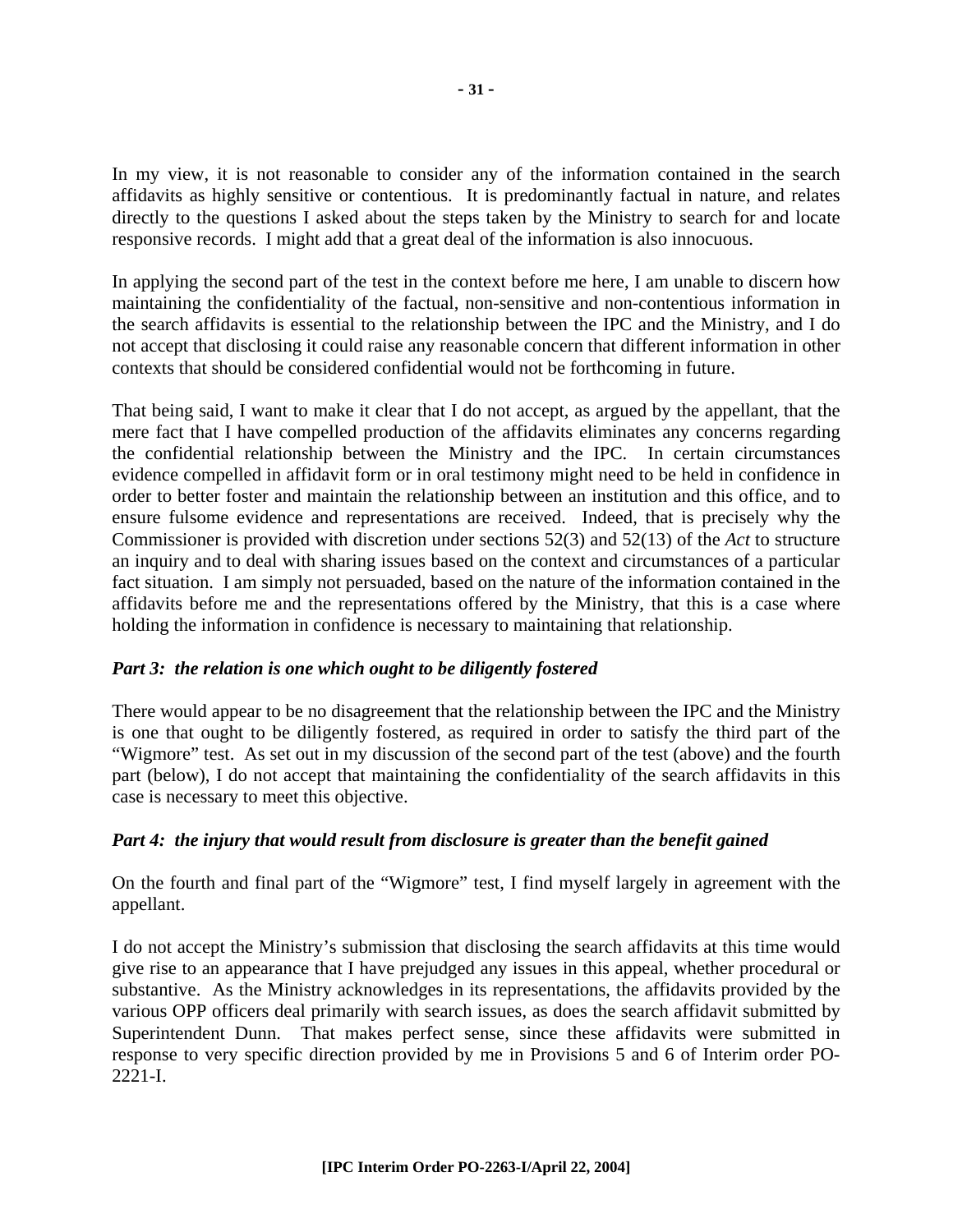**- 32 -** 

The Ministry states that Superintendent Dunn's second discrepancy affidavit also deals with the "search" issue. Having carefully reviewed the contents of this affidavit, I find that the vast majority of its content relates to "discrepancy issues", which, again, is not surprising since it is a supplementary affidavit provided to elaborate on information covered in Superintendent Dunn's first affidavit, which was provided in order to address the discrepancy issues raised in Provisions 3 and 4 of Interim Order PO-2221-I. The only portions of this second affidavit that touch upon search-related issues are references to Superintendent Dunn having reviewed the search affidavits of other OPP officers. None of this is relevant to any search activities undertaken by Superintendent Dunn, and these portions of her second discrepancy affidavit do not need to be shared in order for the appellant to respond to the search issues. As noted earlier, I will deal with any issues relating to Superintendent Dunn's second discrepancy affidavit in the separate inquiry that I have initiated to address the requirements of Provisions 3 and 4 of Interim Order PO-2221- I.

Although I have consistently made every effort to keep my two ongoing inquiries regarding Interim Order PO-2221-I separate, the Ministry continues to confuse the two, and in fact bases its "prejudging" allegation on inaccurate assumptions about how the two matters will unfold. The Ministry points out that I have adjourned my oral inquiry on the "discrepancy" issues (Provisions 3 and 4 of Interim Order PO-2221-I) pending receipt of the RCMP report and clarification of its status in my inquiry. However, as I made clear to the Ministry, most recently in my March 26, 2004 letter adjourning the oral inquiry, "I have called the oral inquiry to deal only with the issues identified in Provisions 3 and 4 of Interim Order PO-2221-I and have intended to deal with the search issues separately outside of that process". That continues to be my intent.

The search issues stemming from Provisions 5 and 6 of Interim Order PO-2221-I are proceeding by way of written review, in accordance with procedures outlined to the parties. I have received the various search affidavits from the Ministry, and the next stage of the process is to share the content of these affidavits with the appellant for her review and response. Once I receive the appellant's representations, I will consider whether they raise issues that should be addressed by the Ministry, in which case the appellant's representations will be shared (subject to any valid confidentiality concerns) and reply representations requested. In the normal course, I would then proceed to make my findings on the search issues and issue an order disposing of them. That order would either uphold the reasonableness of the searches or require further search activities that I would outline in my order. The parties are well aware of this process.

That being said, after receiving the appellant's representations on the search issues (or for that matter, after receiving any reply representations I request from the Ministry), I may decide that the matter should continue by way of an oral inquiry. However, that is not my present intent and I would only pursue that option if I determine, pursuant to my discretionary authority under section 52(3) of the *Act*, that it would be appropriate to do so in the circumstances.

The Ministry's position that disclosing the search affidavits at this time "would give rise to the appearance that [I] have already decided that there will be an oral inquiry into the reasonable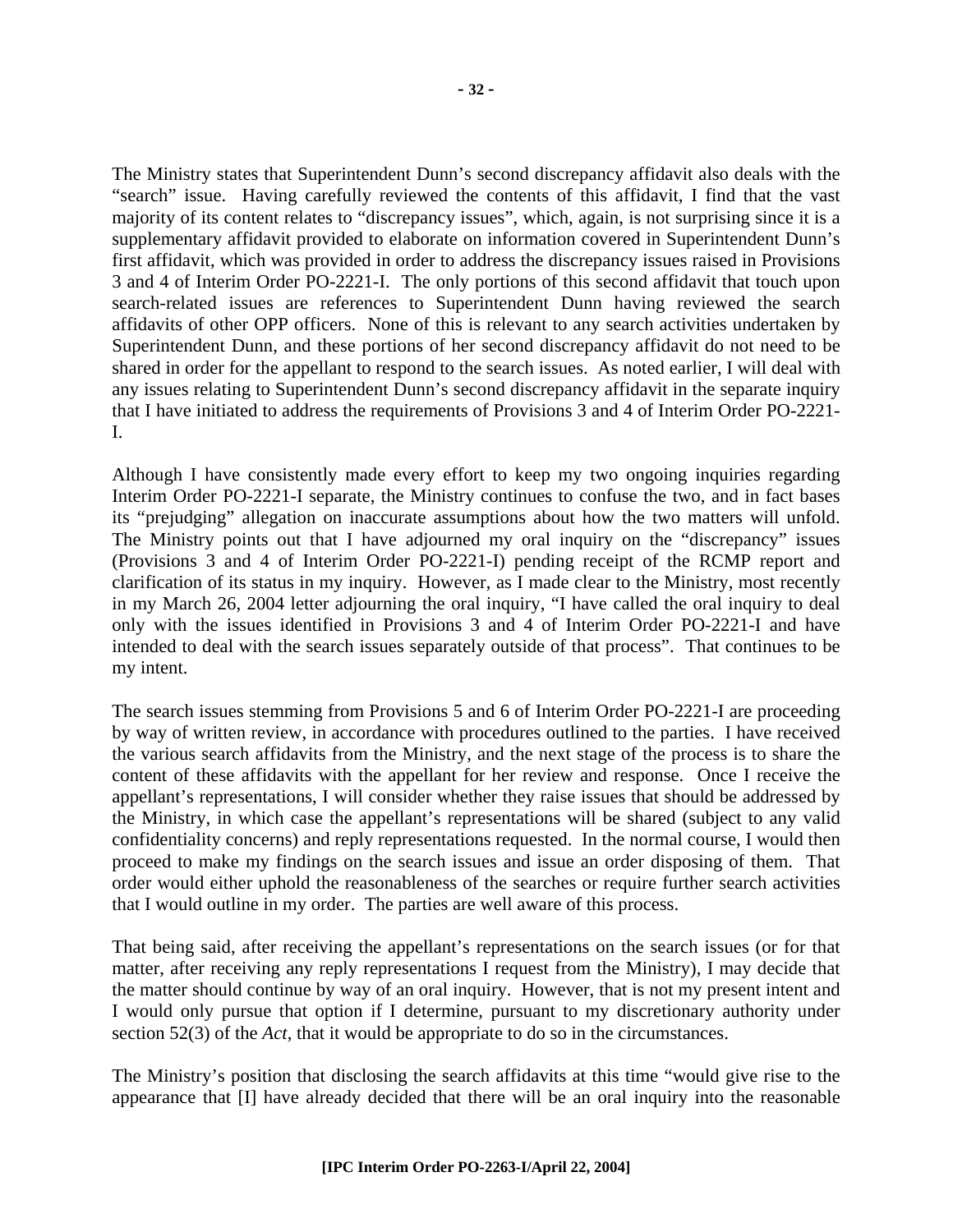search issue and that the oral inquiry into the discrepancy issues will have to be pursued" is without foundation. The search issues are being addressed through a written review process and any decision to alter this process would only be made in response to argument and evidence yet to come.

As far as the oral inquiry is concerned, it is important to clarify that I have summoned the appropriate OPP officials to attend and to give oral evidence under oath on the various so-called "discrepancy" issues stemming from Provisions 3 and 4 of Interim Order PO-2221-I. I have adjourned this inquiry, but I have given the Ministry no indication that my review of the RCMP report on these issues would eliminate the need for me to proceed with my own independent inquiry. It is simply not accurate for the Ministry to argue, as it does, that disclosing the search affidavits "would interfere with the 'correct disposal of the appeal' because it would give rise to the appearance that [I] have prejudged" whether:

…the appellant will be permitted to be present at the oral inquiry, whether the oral inquiry will be public or private, whether the inquiry will deal with either or both of the reasonable search issue and the discrepancy issue, what information or evidence it will be necessary to examine at the inquiry and whether the information or evidence to be examined at the oral inquiry ought to be disclosed with our without terms and conditions.

The Ministry is taking a straightforward issue and turning it into a complicated one, without justification. I am dealing here solely with search-related issues stemming from Provisions 5 and 6 of Interim Order PO-2221-I. The Ministry has provided its affidavit evidence and I intend to now proceed to the next stage of the process, in accordance with *Practice Direction 7*.

The sharing of the affidavits at this time will permit the appellant to examine them and consider whether the information and explanations offered are sufficient. While I cannot speculate on what the appellant's position might be, sharing the affidavits at this point in the proceedings may well assist in narrowing the scope of the inquiry, focusing it on remaining areas of difference or disposing of some or all of the issues entirely. I fail to see how this would result in any unfairness or prejudice to either party, or could be said to amount to prejudgment of any issue, including any issues that remain outstanding that relate to compliance with Provisions 3 and 4 of Interim Order PO-2221-I.

I should also state briefly that I agree with the appellant's submission that I have in no way delegated to the RCMP the authority to make any decision on the discrepancy issues. I have both the jurisdiction and statutory duty to conduct my own inquiry and reach my own conclusions, with the benefit of all relevant information, including that provided in the RCMP report.

I also see no merit in the Ministry's submission that disclosing the search affidavits to the appellant at this time would be unfair to current and former OPP officers, some of whom may be involved in my oral inquiry on the discrepancy issues. The search affidavits were produced in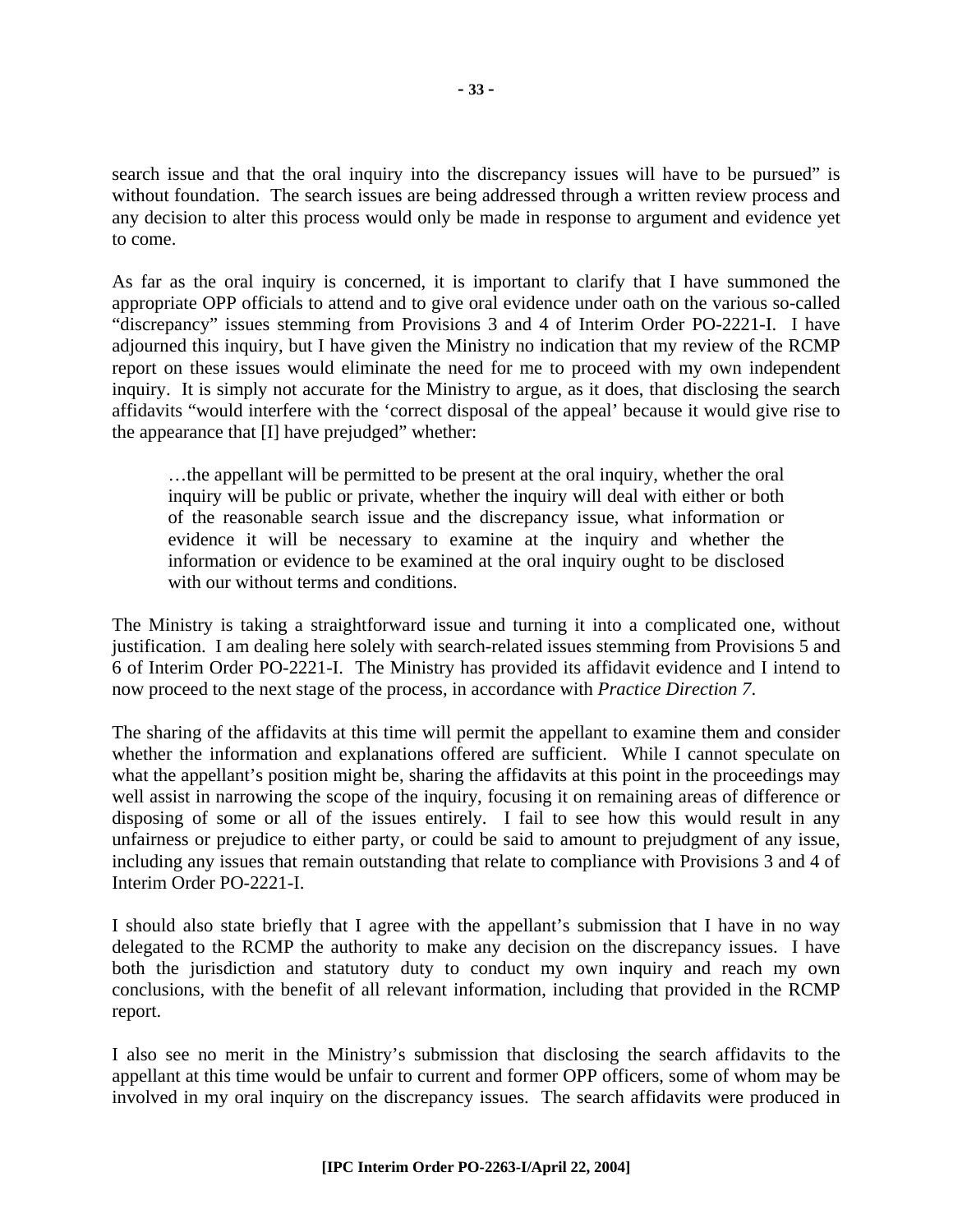response to specific direction outlined in Provisions 5 and 6 of Interim Order PO-2221-I. They relate to search activities and are relevant in that context. My oral inquiry, on the other hand, will deal with the discrepancy issues identified in Provisions 3 and 4 of that interim order. These are separate and distinct processes.

For all of these reasons, I have concluded that the benefit gained for the correct disposal of the appeal is greater than the injury to the relationship between the Ministry and the IPC that could result from the disclosure of the search affidavits to the appellant.

#### *Summary*

I am not satisfied that the Ministry has established the requirements of the "Wigmore" test for confidentiality and, accordingly, the confidentiality criterion in section 5(c) of *Practice Direction 7* does not apply to any of the search affidavits.

## **ASSUMING I HAVE JURISDICATION AND DECIDE TO SHARE THE SEARCH AFFIDAVITS, I SHOULD IMPOSE A CONDITION THAT THEY NOT BE MADE PUBLIC AT THIS TIME**

#### **The Ministry's representations**

The Ministry submits that imposing what I would characterize as a "publication ban" would strike a balance between the interests of the appellant and her counsel, and fairness to the Ministry, the OPP officers and the former OPP officers. It offers the following representations in support of this position:

With respect to the affidavits, it is submitted that the Commissioner ought to adopt the rule in court proceedings with respect to evidence obtained prior to trial, for the same reasons that the rule has been developed by the courts. It is noteworthy that the *Act* provides in s. 52(9) that:

Anything said or any information supplied or any document or thing produced by a person in the course of an inquiry by the Commissioner under this Act is privileged in the same manner as if the inquiry were a proceeding in a court.

In court proceedings, where one party has obtained a document from another party in obedience to the Rules or to an order of the court, the party is subject to an "implied undertaking" not to make the information obtained public or to use it for any purpose other than the court proceeding.

The leading case with respect to the implied undertaking rule is *Goodman v. Rossi* (1995), 24 O.R. (3d) 359, [1995] O. J. No. 1906 (C.A.). In *Goodman v. Rossi,* the Court of Appeal affirmed the existence of an implied undertaking rule in Ontario.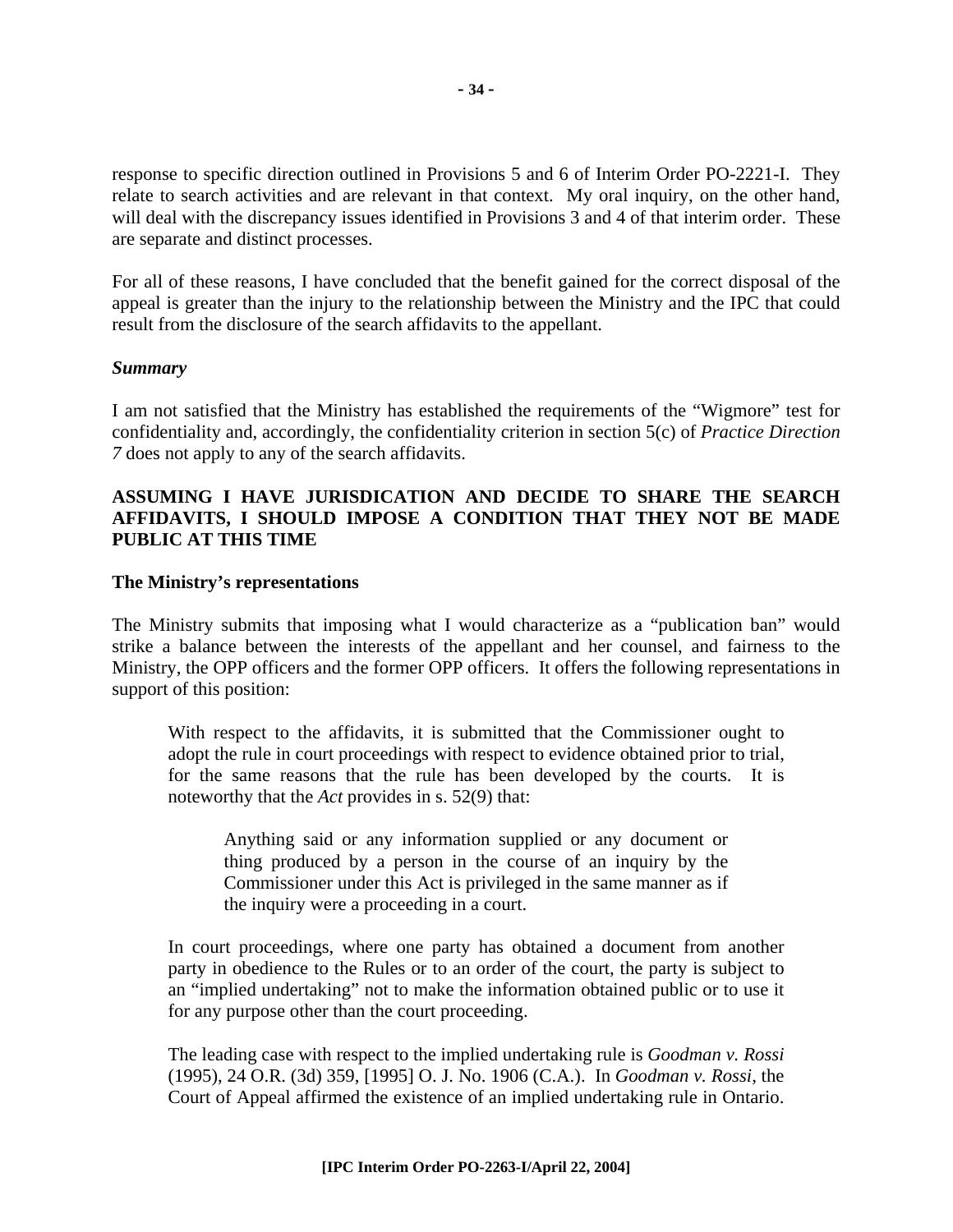The Court of Appeal cited with approval the following quote with respect to the rationale for the implied undertaking rule:

**The primary rationale for the imposition of the implied undertaking is the protection of privacy**. Discovery is an invasion of the right of the individual to keep his own documents to himself. It is a matter of public interest to safeguard that right. The purpose of the undertaking is to protect, so far as is consistent with the proper conduct of the action, the confidentiality of a party's documents. **It is in general wrong that one who is compelled by law to produce documents for the purpose of particular proceedings should be in peril of having those documents used by the other party for some purpose other than the purpose of the particular legal proceedings** and, in particular, that they should be made available to third parties who might use them to the detriment of the party who has produced them on discovery. **A further rational is the promotion of full discovery, as without such an undertaking the fear of collateral use may in some cases operate as a disincentive to proper discovery. The interests of proper administration of justice require that there should be no disincentive to full and frank discovery**. [Ministry's emphasis]

The Court of Appeal noted that the implied undertaking ceases when the document has been referred to in open court, unless the court orders otherwise.

The Court of Appeal concluded that a breach of the implied undertaking rule amounts to contempt of court, and that the court ought not to tolerate the use of its processes for collateral purposes.

It is submitted that for the same reasons, the Commission ought not to permit the premature publication of the information in the affidavits. It would be anomalous if the information were protected in a court proceeding and not in the context of a proceeding under [the *Act*].

In addition, to impose the condition that the affidavits not be made public would be consistent with what the appellant has previously requested and the Assistant Commissioner has previously ordered:

… in the covering letter accompanying the appellant's representations, the appellant asked that the IPC order not be published until there has been a final determination of whether the records will be disclosed. The reasons offered for this request are that the appellant has discovered the existence of the records at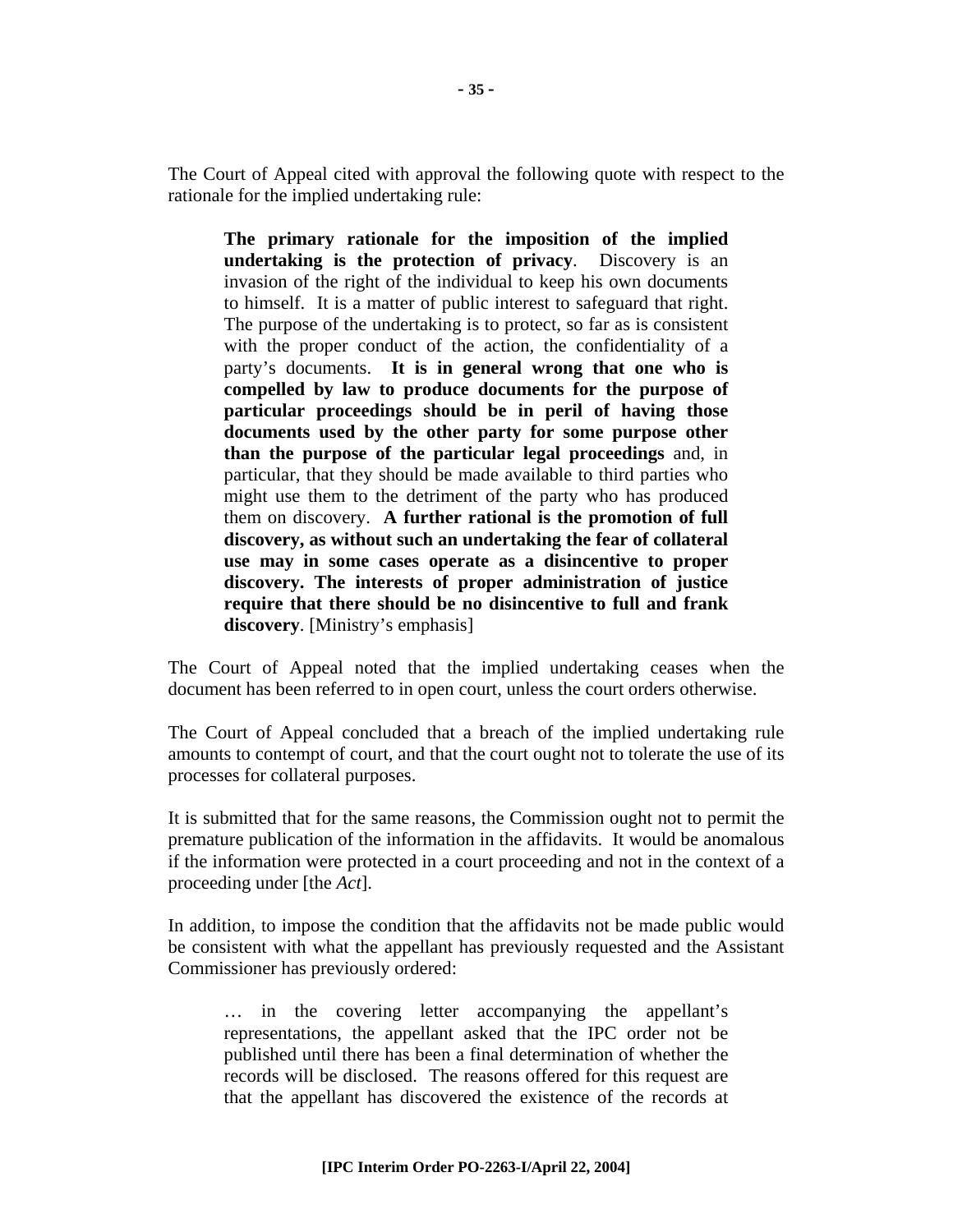issue in this appeal through research. Their existence is not generally known and she has a financial interest in their existence being confidential until there has been a final determination of whether they will be made public.

In addition to the name of the young offender and the three search affidavits which I have already discussed and disposed of in my discussion of the section 5(b) confidentiality criteria, the Ministry also submits that "the names of the deponents and any personal names in the body of the affidavits ought to be severed" before any search affidavits are disclosed to the appellant.

The appellant was given an opportunity to respond to the Ministry's arguments on this issue, and did so.

## **The Appellant's representations**

The appellant disagrees with all of the Ministry's submissions on the publication issue:

[The Ministry's] third submission is based upon an inapt analogy to the implied undertaking rule that applies in civil litigation to evidence that has been disclosed to the opposite party during the discovery process, but has not yet been submitted to the adjudicator. Once again, [the Ministry] ignores the fact that the affidavits constitute evidence that has already been submitted to the adjudicator for purposes of determining this inquiry. Their status as evidence is not dependant upon whether every affiant is called to also give *viva voce* evidence during the oral inquiry.

The proper analogy is to affidavits filed with the court prior to an oral hearing. The implied undertaking rule does not prevent a party to litigation who is also a journalist from publishing material that is in the court file, nor does it prevent other media organizations or members of the public from having access to the court file. See, e.g. *Maclntyre, supra* (access granted to court records at pre-trial stage); *S.(P.) v. C.(D.)* (1987), 22 C.P.C. (2d) 225 (H.C.J.).

Subsection 52(9) … does not support [the Ministry's] position. This provision extends the absolute privilege defence to a libel claim to IPC inquiries, regardless of whether the relevant statement is in an affidavit or other document, or is made during an oral inquiry. As in civil litigation, both written and oral statements are treated in the same manner.

[The Ministry] is effectively seeking a publication ban, such that the appellant would have access to the affidavits for purposes of instructing counsel, but could not exercise her freedom of expression rights for purposes of enhancing public scrutiny and accountability of [the Ministry] and the OPP with respect to their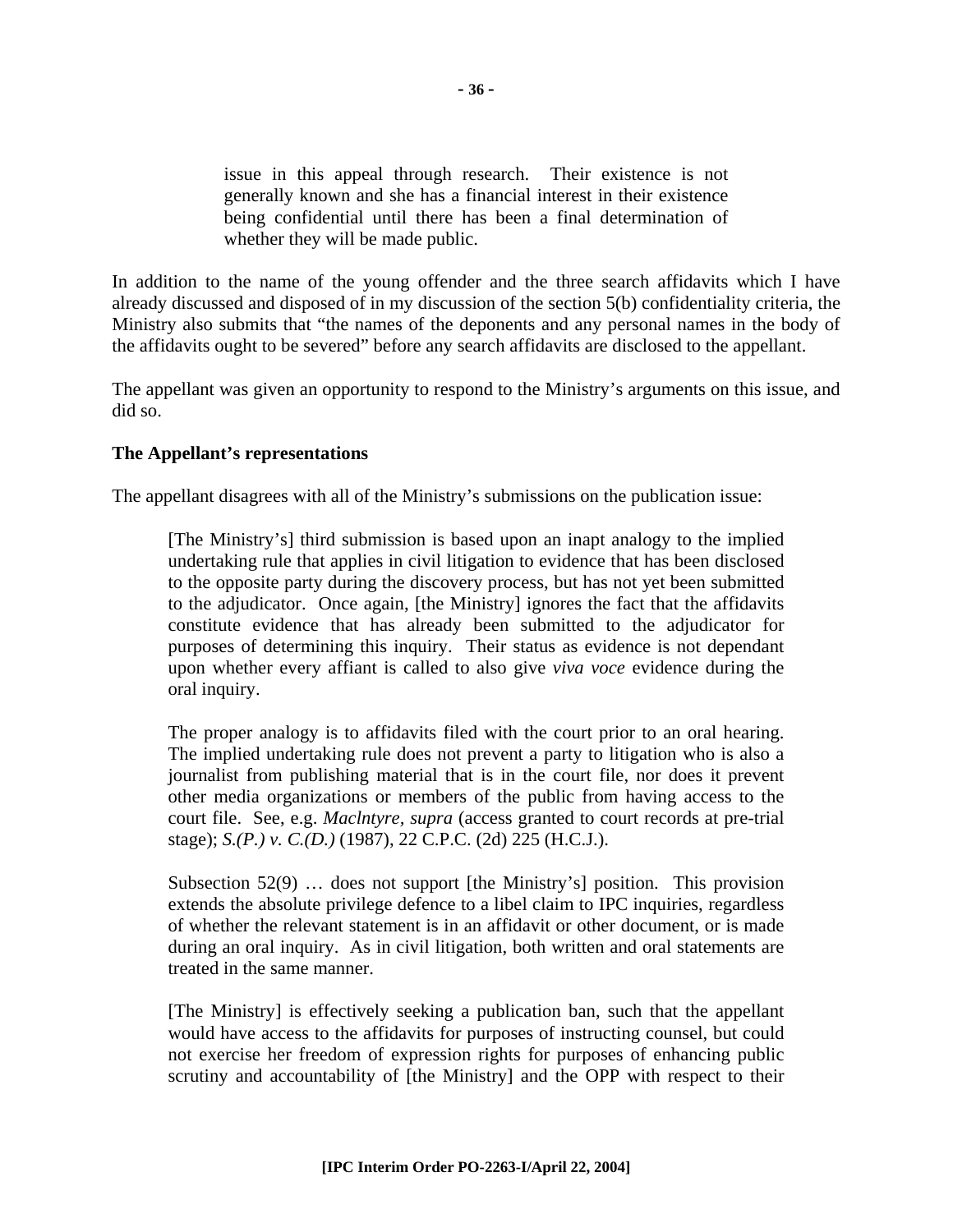actions and decisions at Ipperwash and in this inquiry, and for purposes of heightening public knowledge about and confidence in the IPC's proceedings.

The appellant is not aware of any precedent for such an order in the history of this tribunal. Contrary to … [the Ministry's] submissions, such an order would also be inconsistent with the Assistant Commissioner's decision in Interim Order PO-2033-I, in which he held:

notwithstanding that the *Act* permits hearings before the Commissioner to be conducted in private - see, for example, sections  $52(3)$  and  $52(13)$  - the rationale for publication of the Commissioner's orders relates to the public interest in open proceedings and public access to documents protected by sections 135(1) and 137(1) of the *Courts of Justice Act.* It is important for the public to be informed of decisions made by the Commissioner absent compelling reasons to support non-publication, for example, where publication would disclose the content of records at issue in the order, and nullify any meaningful opportunity for judicial review. [appellant's emphasis]

Similarly, notwithstanding s. 52(3) and (13) of [the *Act*], the public interest in open proceedings and public access to documents should [be] preserved with respect to the affidavits, unless there are compelling reasons supporting a publication ban/sealing order. [The Ministry] has not advanced sufficient evidence or reasons to justify such an order.

In Interim Order PO-2033-I, the Assistant Commissioner was guided by the Supreme Court of Canada's decision in *Sierra Club* v. *Canada (Minister of Finance*) (2002), 211 D.L.R. (4th) 193 (S.C.C.), in which the Court held that discretion should only be exercised to seal evidence when:

 (a) such an order is necessary in order to prevent a serious risk to an important interest, including a commercial interest, in the context of litigation because reasonably alternative measures will not prevent the risk; and,

 (b) the salutary effects of the confidentiality order, including the effects on the right of civil litigants to a fair trial, outweigh its deleterious effects, including the effects on the right to free expression, which in this context includes the public interest in open and accessible court proceedings.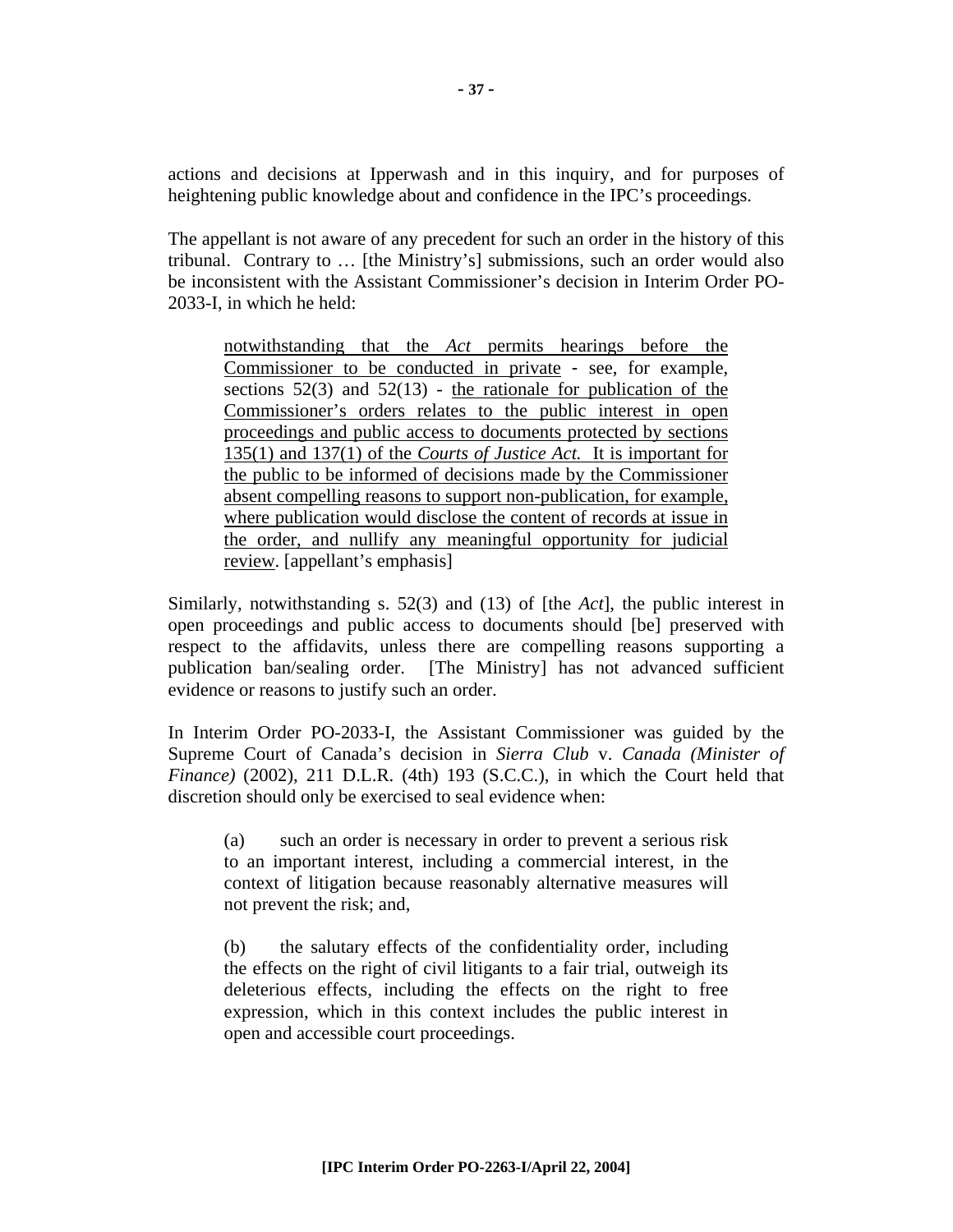Justice Iacobucci, writing on behalf of the Supreme Court, held that to satisfy the first branch of this test, "the risk in question must be real and substantial, in that the risk is well grounded in the evidence, and poses a serious threat."

[The Ministry] has not discharged its burden of meeting the *Sierra Club* test.

As Justice Lang noted in *Fuda v. Ontario (Information and Privacy Commissioner)* (2003), 65 O.R. (3d) 701 (Div. Ct.), sealing orders "will only be granted 'in the clearest of cases … . where …. the interests of justice would be subverted and/or the totally innocent would unduly suffer without any significant compensating public interest being served' : S.*(P.) v. C.(D.)*, (1987), 22 C.P.C. (2d) 225 (Ont. H.C.J.), at p. 229." See also *Nova Scotia (Attorney-General)* v. *Maclntyre,* [1982] 1 S.C.R. 175 at 185-189; *8875 74 Ontario Inc.* v. *Pizza Pizza Ltd.*, [1994] O.J. No. 3112 at para. 11 (Gen. Div.), leave to appeal refused [1995] O.J. No. 1645 (C.A.); *A.(J.)* v. *Canada Life Assurance Co.*, [1989] O.J. No. 636 at 2-3 (H.C.J.)

With respect to the severances requested [in the Ministry's] submissions, the appellant notes that the relevant young offender is presumably N.C., who has already consented to his young offender information being disclosed in this inquiry. Depending upon the context, the reference to his name in the affidavit of "Officer T.R." is likely to fall within the scope of that consent.

The names of the affiants and other personal names of police officers or of native protesters contained in the body of the affidavits ought not to be severed. The affidavits relate to the police officers in their professional capacity, and thus do not constitute "personal information" under [the *Act*]: see e.g. Interim Order PO-2033-I; Interim Order PO-2056-I; Order PO-2221-I; Interim Order PO-2054-I; Order P-289; Order P-1044. Most of the protesters have consented to their personal information being disclosed in this inquiry.

There is already a great deal of publicly available information about the identities of the police officers who served at Ipperwash; in fact, the appellant was able to use such sources to provide the Assistant Commissioner with a list of the officers who appeared to have personal knowledge relevant to this inquiry. The identities of the protesters are also known, due to court proceedings against them and the public interest and reporting on the tragedy that occurred at Ipperwash.

In any event, the Assistant Commissioner has already held that there is a compelling public interest in this inquiry that outweighs the personal information exception: Interim Order PO-2033-I; Interim Order PO-2056-I; Order PO-2221-I.

Finally, the appellant and her counsel cannot properly prepare submissions without knowing the identities of the affiants and the protesters referred to in the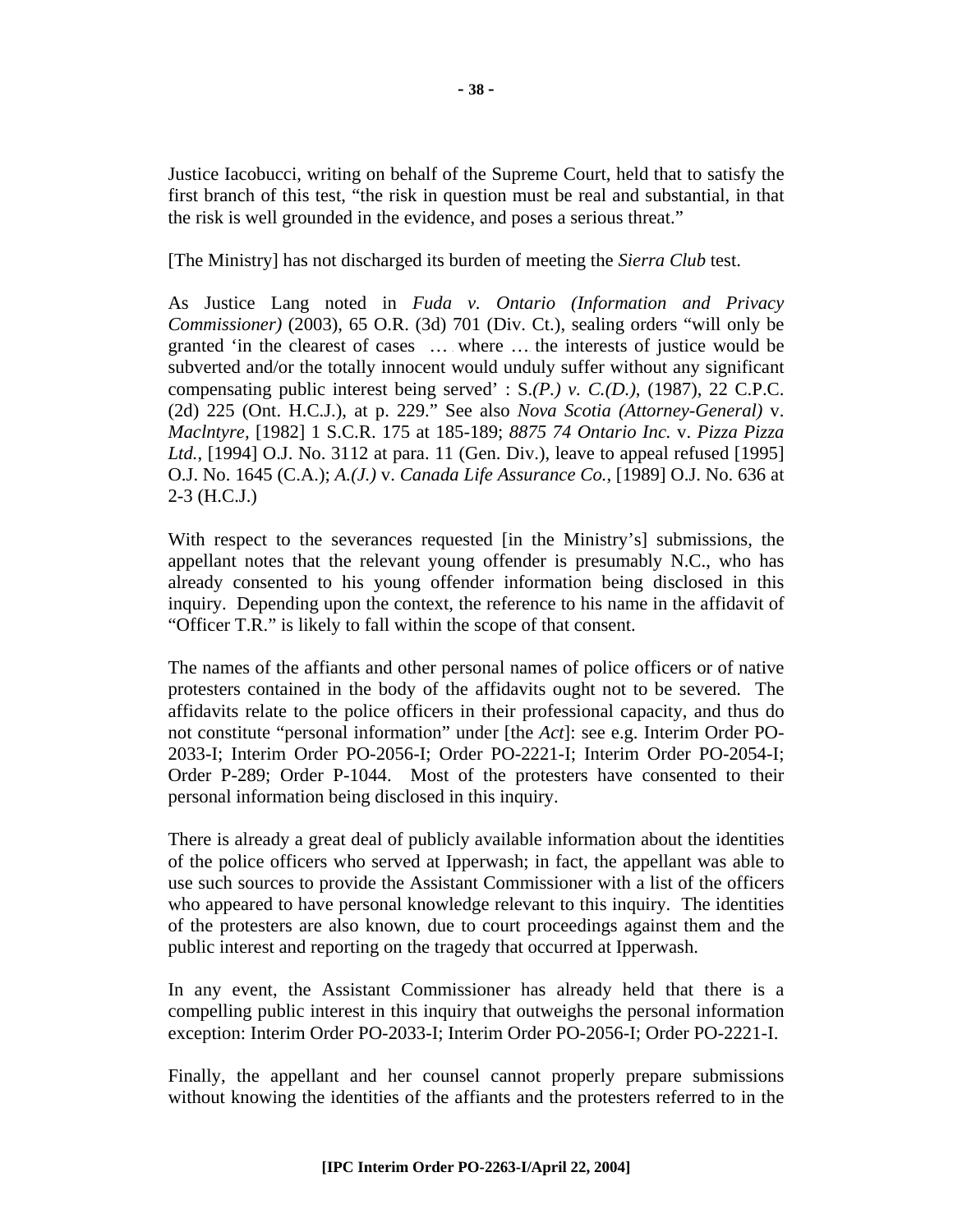evidence, so that they can compare the evidence in the affidavits with other publicly available information and can obtain input from the relevant protesters.

The appellant's representations were shared with the Ministry for reply.

#### **The Ministry's reply representations**

The Ministry's reply representations are relatively brief:

The appellant asserts … that s. 52(9) applies only to extend "the absolute privilege defence to a libel claim to IPC inquiries". The Ministry submits that s. 52(9) is not limited in its scope. Subsection 52(9) extends all of the privileges which apply to evidence in a court proceeding to "any information supplied or any document or thing produced by a person in the course of an inquiry".

As the Ministry submitted …, the implied undertaking rule is one such privilege. The implied undertaking applies until the evidence or the document has been referred to in "open court". If it is never referred to in open court, then the privilege continues.

Contrary to the submissions of the appellant …, the Ministry is not asking for a "sealing order" of evidence or documents referred to in open court. Rather, the Ministry submits that until the Assistant Commissioner decides that the oral inquiry will proceed, and that the oral inquiry will be held in public, and that the affidavits will form part of the oral inquiry, the affidavits can only be used by the appellant for the purpose of preparation and cannot be made public. It is only if the Ministry seeks to keep the affidavits confidential after that time that the test for a sealing order may apply.

## **Analysis and Conclusions**

The Ministry is asking me to adopt the Court's "implied undertaking" rule applicable in the civil discovery context and apply it, by analogy, to the search affidavits in order to protect the "privilege" which attaches to evidence received in the course of an inquiry under section 52(9) of the *Act*. In my view, the analogy between the implied undertaking rule in civil proceedings and the privilege referred to at section 52(9) is wholly inapt.

As the appellant correctly points out, the implied undertaking rule is designed to protect information received by one party to litigation from another through discovery in the preadjudication stage of a trial from being made generally known or used by the discovering party for a purpose collateral to the litigation. It is not designed to afford continuing protection to information actually admitted into evidence at the adjudication stage which, in the context of a civil proceeding, usually occurs in open court. While it is the longstanding practice of this office to restrict the evidence and submissions made during the course of an oral or written inquiry to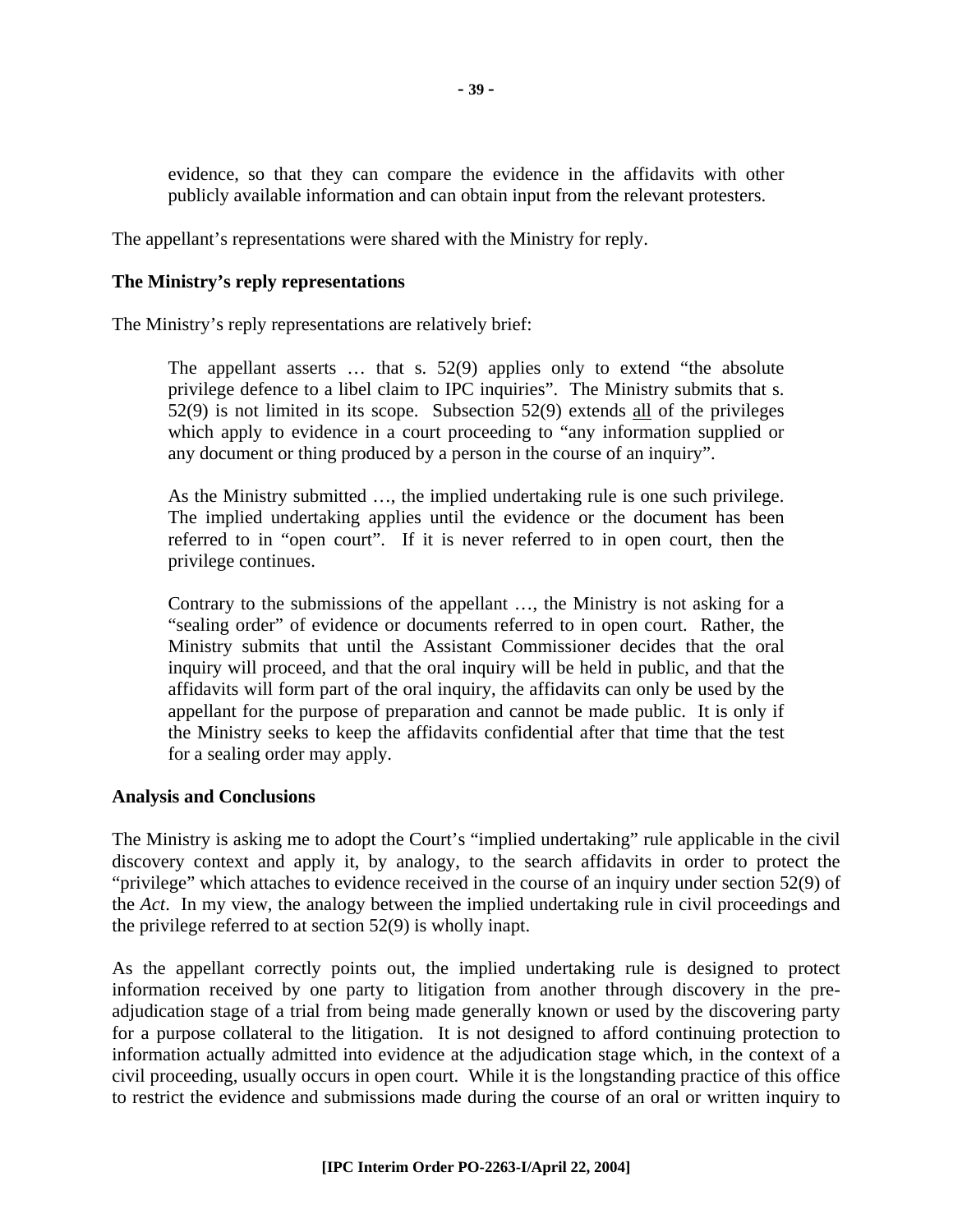the participating parties, the IPC has never imposed any restrictions or limitations on the further publication or use of any evidence or submissions received by a party from another party during the course of an inquiry.

I would point out that the absence of any such restriction has become an increasingly important and useful element of the Commissioner's processes. Adjudicators frequently reproduce written evidence and representations of the parties in orders as a means of explaining the facts and issues as presented and the decisions ultimately reached. Attaching a form or privilege or, as the appellant calls it, a "publication ban" to this material would introduce an unwarranted constraint on the ability of this office to perform its adjudicative and educative function of communicating meaningful reasons for decisions under the *Act* to both the parties and to the general public.

In addition, where a party is dissatisfied with the outcome of an order and seeks judicial review in Divisional Court, the Commissioner is obliged under section 10 of the *Judicial Review Procedure Act* to file the record of proceedings leading to that decision for use at the hearing and in the disposition of the application. The longstanding practice of the IPC and the Court is for our office to bring a motion pursuant to section 137(2) of the *Courts of Justice Act* to seal and remove the private record of those proceedings from the public court file. The private record typically consists of any records at issue and other material not shared among the parties in the course of the inquiry due to the application of the confidentiality criteria in section 5 of *Practice Direction 7*. All other material comprises the Commissioner's public record of proceedings and is placed in the Court's public file where it can be examined by anyone without restriction on its subsequent publication or other use.

Both the practice of this office in sharing representations among the parties without the imposition of restrictions on subsequent use and the practice before the Divisional Court with respect to filing the public and private record of proceedings are consistent with the principle that the administration of justice should take place in as open a fashion as possible, without jeopardizing legitimate confidentiality interests, such as those reflected in section 5 of *Practice Direction 7*. Having found that the confidentiality criteria in *Practice Direction 7* have no application to the vast majority of the information contained in the search affidavits in this inquiry, I can identify no rationale, based on the Ministry's representations or otherwise, for imposing a further restriction on the appellant's use or publication of the information contained in these documents.

The Ministry submits in both its main and reply representations that section 52(9) of the *Act* somehow requires that I impose such a restriction in order to protect the "privilege" that attaches under this provision to "anything said or any information supplied or any document produced by a person in the course of an inquiry". I do not accept that section 52(9) has this effect. The privilege referred to in that section is one that applies "in the same manner as if the inquiry were a proceeding in court." It is trite but important law that anything said or produced in evidence in Court enters the public domain and, subject to restrictions of the sort found in sections 52(10) of the *Act*, may subsequently be used or published by any person for any purpose. The privilege to which section 52(9) refers, as the appellant correctly points out, is one that protects against a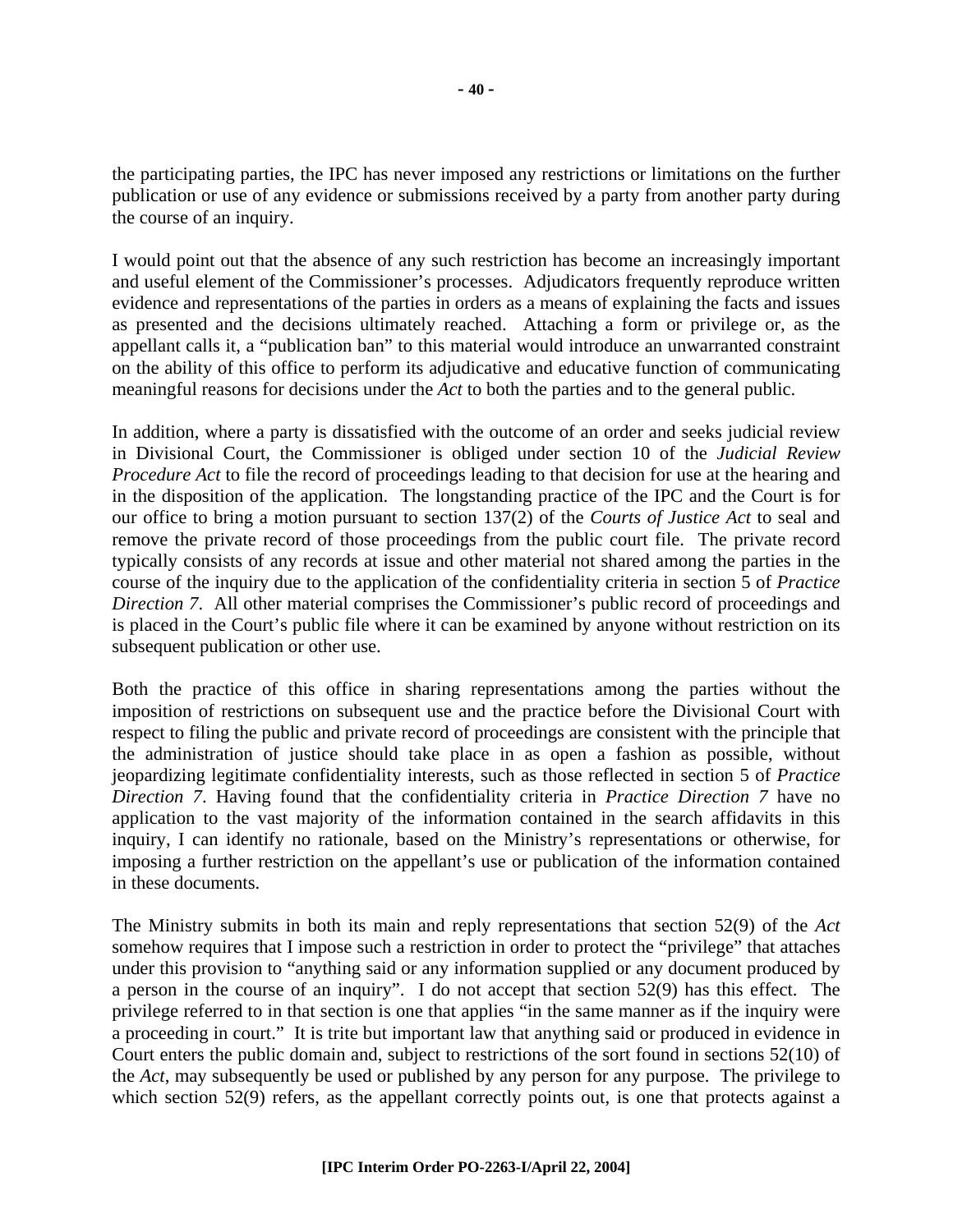libel claim for things said or documents produced in court, regardless of whether the statement is oral or written, or in the form of an affidavit or other document. The Ministry has pointed me to no other form of privilege that is implicated by section 52(9). In any event, it is contrary to law and reason that statements introduced in open court would be cloaked in the confidentiality of some sort of privilege, and I am not prepared to interpret section 52(9) in a manner that would extend a blanket unlimited privilege to all information received by the IPC in the course of one of its inquiries.

To the extent that the Ministry's submission can be interpreted as a request for an order sealing evidence, I also agree with the appellant's position that the test for making such an order established by the Supreme Court of Canada in such cases as *Sierra Club* is not satisfied here. I have been provided with no evidence of a serious risk (i.e., one that is real, substantial and grounded in the evidence) to an important interest in the context of this inquiry that might result in the absence of a sealing order. I am also not satisfied that the salutary effects of such an order, including any impact it would have on the fair disposition of the issues raised in this inquiry, would outweigh its deleterious effect, including the effect on the appellant's right to free expression.

As far as the requested severances are concerned, I have already found that information that could identify a young offender and two other individuals will be severed from the search affidavits prior to disclosure. As far as the names of the deponents are concerned, I find no basis for withholding them. As the appellant points out, and as I found in my previous orders in this inquiry, the search affidavits relate to activities undertaken by the police officials in their professional capacities and thus do not constitute their "personal information" as defined in section 2(1) of the *Act*. Their identities and participation in the events in question are, for the most part, already known to the appellant and, in fact, the names of these individuals were provided to me by the appellant in the first place. I also accept that the officers' names in association with the contents of particular affidavits must be linked in order for the appellant to adequately respond to the search issue.

Turning to the names of the protesters included in the affidavits, in most cases these individuals have consented to their identities being shared with the appellant in these proceedings. In addition, as the appellant points out, I have already determined, pursuant to section 23 of the *Act*, that there is a compelling public interest in disclosing this identifying information that clearly outweighs the purpose of the privacy exemption as it relates to these affected individuals.